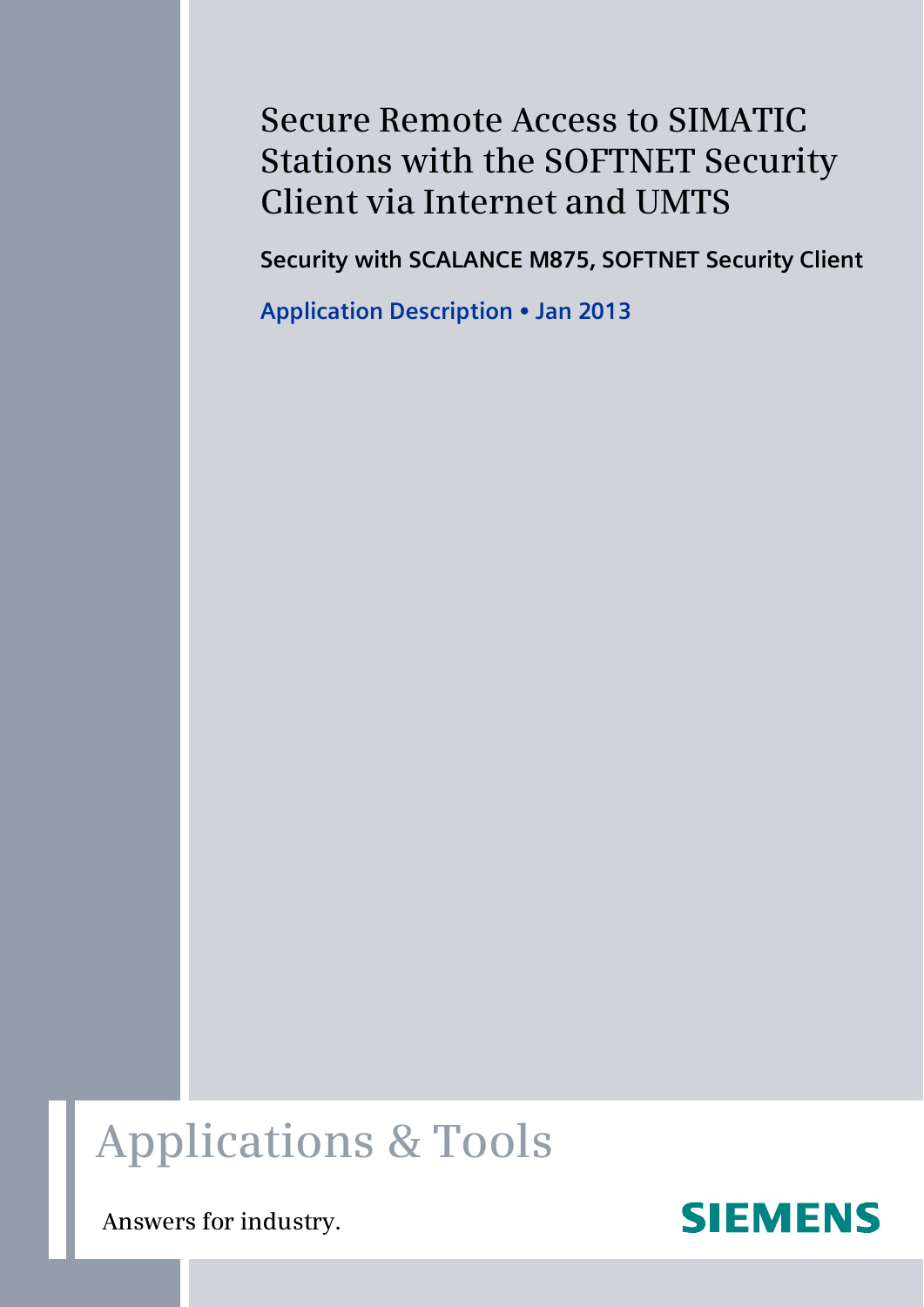#### **Siemens Industry Online Support**

This document is taken from Siemens Industry Online Support. The following link takes you directly to the download page of this document:

<http://support.automation.siemens.com/WW/view/en/24960449>

#### **Caution:**

The functions and solutions described in this entry are mainly limited to the realization of the automation task. In addition, please note that suitable security measures in compliance with the applicable Industrial Security standards must be taken, if your system is interconnected with other parts of the plant, the company's network or the Internet. More information can be found under entry ID 50203404. <http://support.automation.siemens.com/WW/view/en/50203404>

For further information on this topic, you may also actively use our Technical Forum in the Siemens Industry Online Support. Share your questions, suggestions or problems and discuss them with our strong forum community:

<http://www.siemens.com/forum-applications>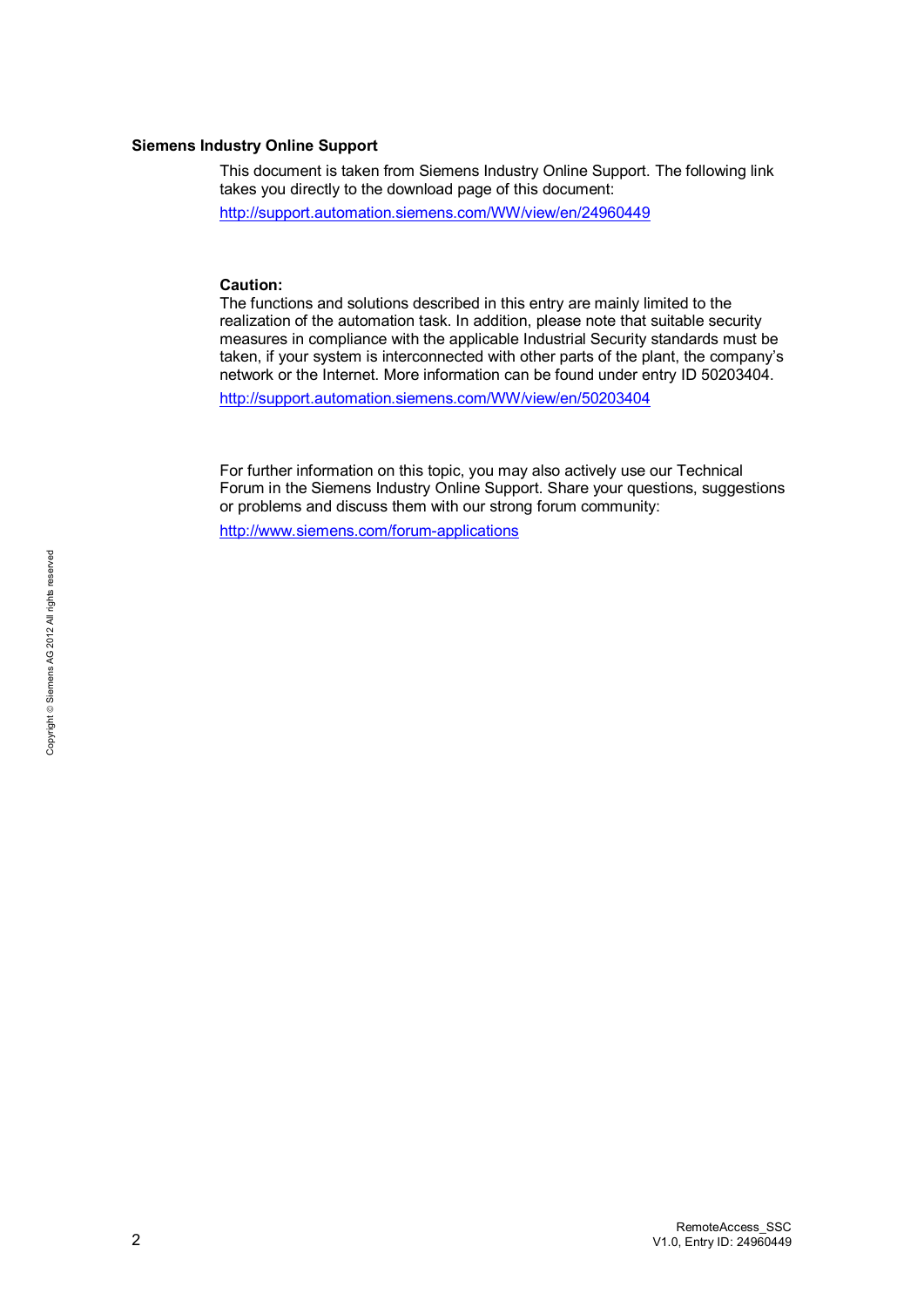# SIEMENS<br>
SIMATIC<br>
Secure Remote<br>
Application Description<br>
a<br>
Entries<br>
Entries<br>
Establed served secure the processed served in the security of the security of the security of the security of the security of the security of

SIMATIC

Application Description

Secure Remote Access

| <b>Task</b>                                    |   |
|------------------------------------------------|---|
| <b>Solution</b>                                | 2 |
| <b>Basic Information</b>                       | 3 |
| Installation of the<br><b>Application</b>      | 4 |
| <b>Configuration of the</b><br><b>Hardware</b> | 5 |
| <b>Operating the Application</b>               | 6 |
| Literature                                     |   |
| <b>History</b>                                 | 8 |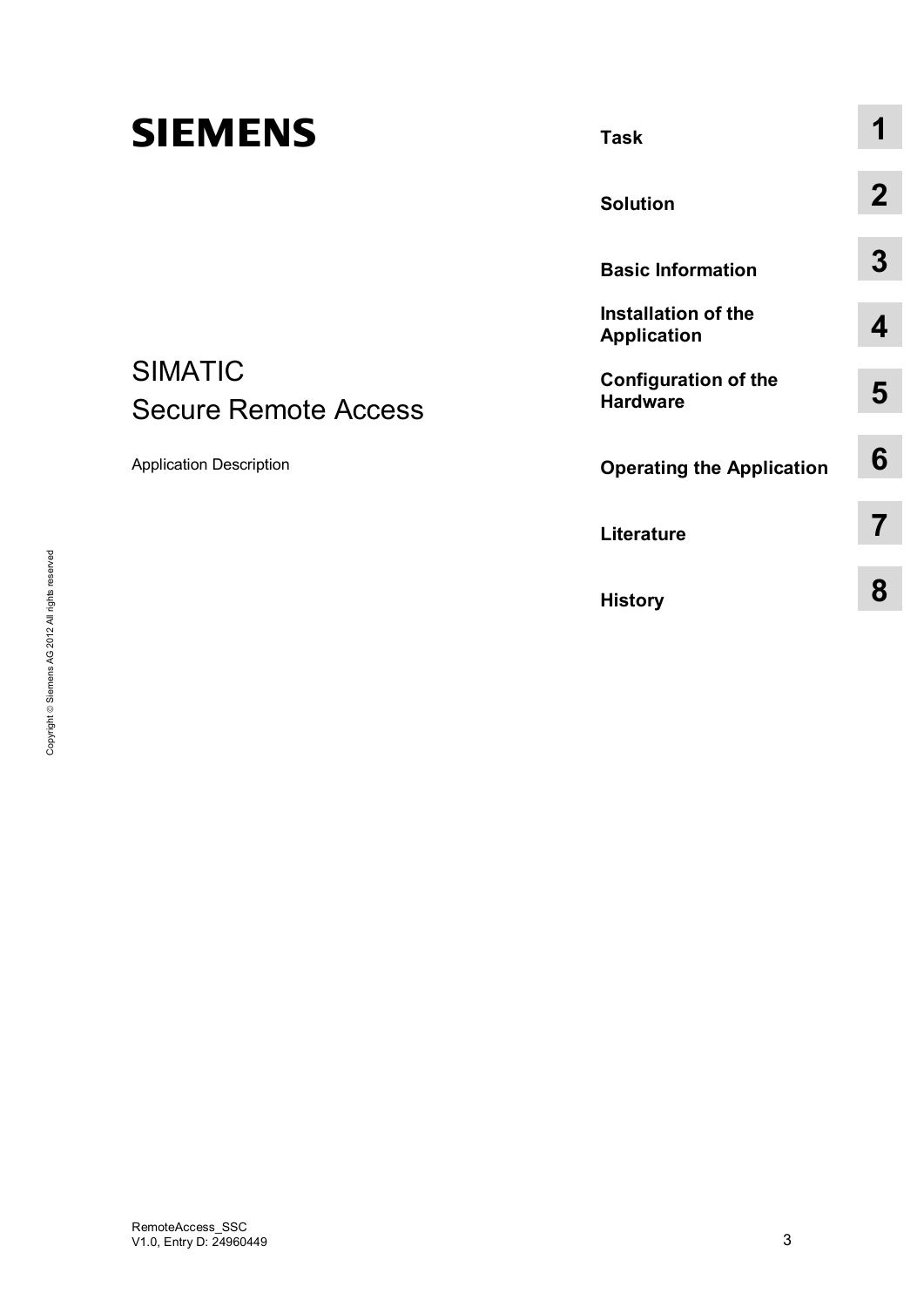# <span id="page-3-0"></span>**Warranty and Liability**

**Note** The application examples are not binding and do not claim to be complete regarding configuration, equipment and any eventuality. The application examples do not represent customer-specific solutions. They are only intended to provide support for typical applications. You are responsible for ensuring that the described products are used correctly. These application examples do not relieve you of your responsibility to use sound practices in application, installation, operation and maintenance. When using these application examples, you recognize that we will not be liable for any damage/claims beyond the liability clause described. We reserve the right to make changes to these application examples at any time and without prior notice. If there are any deviations between the recommendations provided in this application example and other Siemens publications – e.g. catalogs – the contents of the other documents have priority.

We do not accept any liability for the information contained in this document.

Any claims against us – based on whatever legal reason – resulting from the use of the examples, information, programs, engineering and performance data etc., described in this Application Example shall be excluded. Such an exclusion shall not apply in the case of mandatory liability, e.g. under the German Product Liability Act ("Produkthaftungsgesetz"), in case of intent, gross negligence, or injury of life, body or health, guarantee for the quality of a product, fraudulent concealment of a deficiency or breach of a condition which goes to the root of the contract ("wesentliche Vertragspflichten"). The damages for a breach of a substantial contractual obligation are, however, limited to the foreseeable damage, typical for the type of contract, except in the event of intent or gross negligence or injury to life, body or health. The above provisions do not imply a change in the burden of proof to your disadvantage.

It is not permissible to transfer or copy these application examples or excerpts thereof without express authorization from Siemens Industry Sector.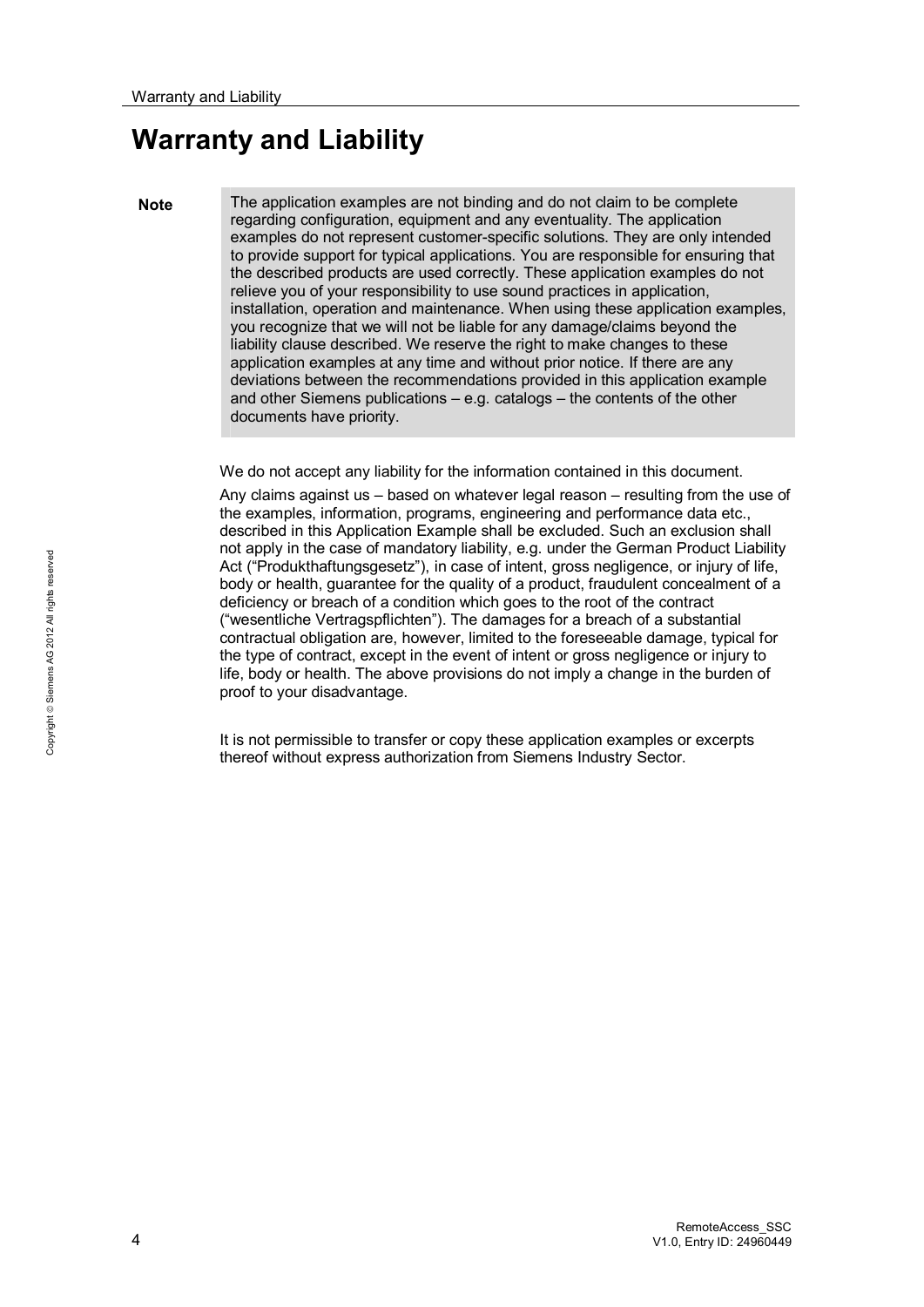# <span id="page-4-0"></span>**Table of Contents**

| 1            |                                |                                                       |  |
|--------------|--------------------------------|-------------------------------------------------------|--|
|              | 1.1                            |                                                       |  |
|              | 1.2                            |                                                       |  |
| $\mathbf{2}$ |                                |                                                       |  |
|              | 2.1                            |                                                       |  |
|              | 2.2                            |                                                       |  |
|              | 2.3<br>2.3.1<br>2.3.2<br>2.3.3 | Fixed access address despite dynamic IP address  11   |  |
|              | 24                             |                                                       |  |
| 3            |                                |                                                       |  |
|              | 3.1                            | The VPN connection modes of the SCALANCE M875  14     |  |
|              | 3.2<br>3.2.1<br>3.2.2          |                                                       |  |
|              | 3.3                            |                                                       |  |
| 4            |                                |                                                       |  |
| 5            |                                |                                                       |  |
|              | 5.1                            |                                                       |  |
|              | 5.2<br>5.2.1<br>5.2.2          |                                                       |  |
|              | 5.3                            |                                                       |  |
|              | 5.4<br>5.4.1<br>5.4.2          | Configuration with the Security Configuration Tool 24 |  |
|              | 5.5                            |                                                       |  |
|              | 5.6                            | Configuration of the SOFTNET Security Client39        |  |
|              | 5.7                            |                                                       |  |
| 6            |                                |                                                       |  |
|              | 6.1                            | Scenario: Standard STEP 7 PG and online functions 41  |  |
|              | 6.2                            | Scenario: HTML-based access to the web-servers44      |  |
| 7            |                                |                                                       |  |
|              | 7.1                            |                                                       |  |
|              | 7.2                            |                                                       |  |
| 8            |                                |                                                       |  |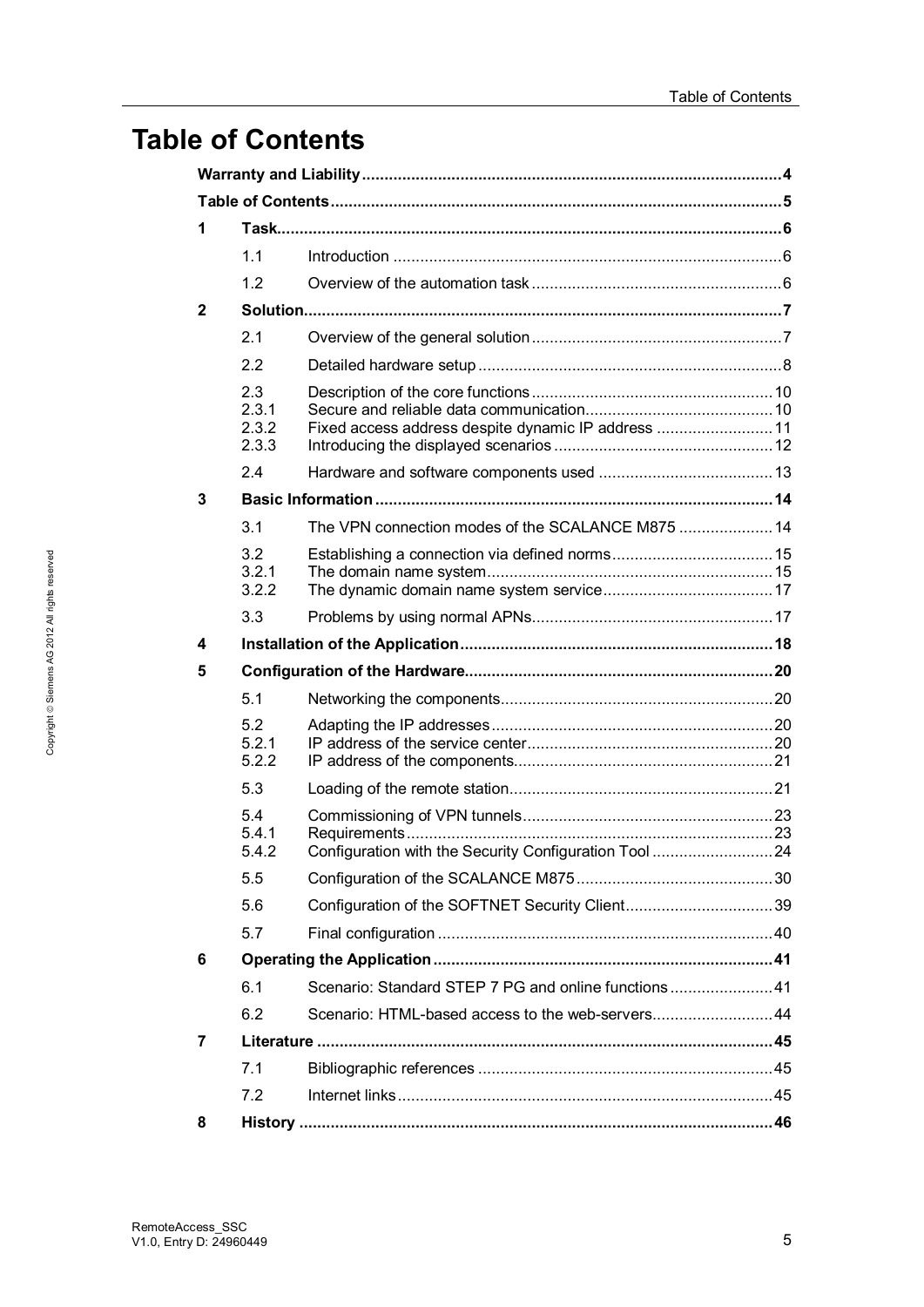1.1 Introduction

# <span id="page-5-0"></span>**1 Task**

# **1.1 Introduction**

<span id="page-5-1"></span>The increased Ethernet networking right up to field level offers significantly added value and advantages for automation systems especially for remote maintenance and diagnosis.

However, this makes production processes that have so far been secure, vulnerable from outside and inside. Reliable security can only be provided by an approach that unites security mechanisms and a comprehensive understanding of automation.

# **1.2 Overview of the automation task**

<span id="page-5-2"></span>A typical remote service scenario is the access from a central station to distributed production plants. If the production plants are located in places that are difficult to reach and/or if they have only one dynamic IP address, access must also be guaranteed here.

The figure below provides an overview of the automation task.

Figure 1-1



#### **Description of the automation task**

A SIMATIC remote station with devices that can be reached via Ethernet is connected via a wireless transmission medium with the service center.

A PG/PC in the service center is to carry out all the functions via this connection that a cable-based PG would also perform.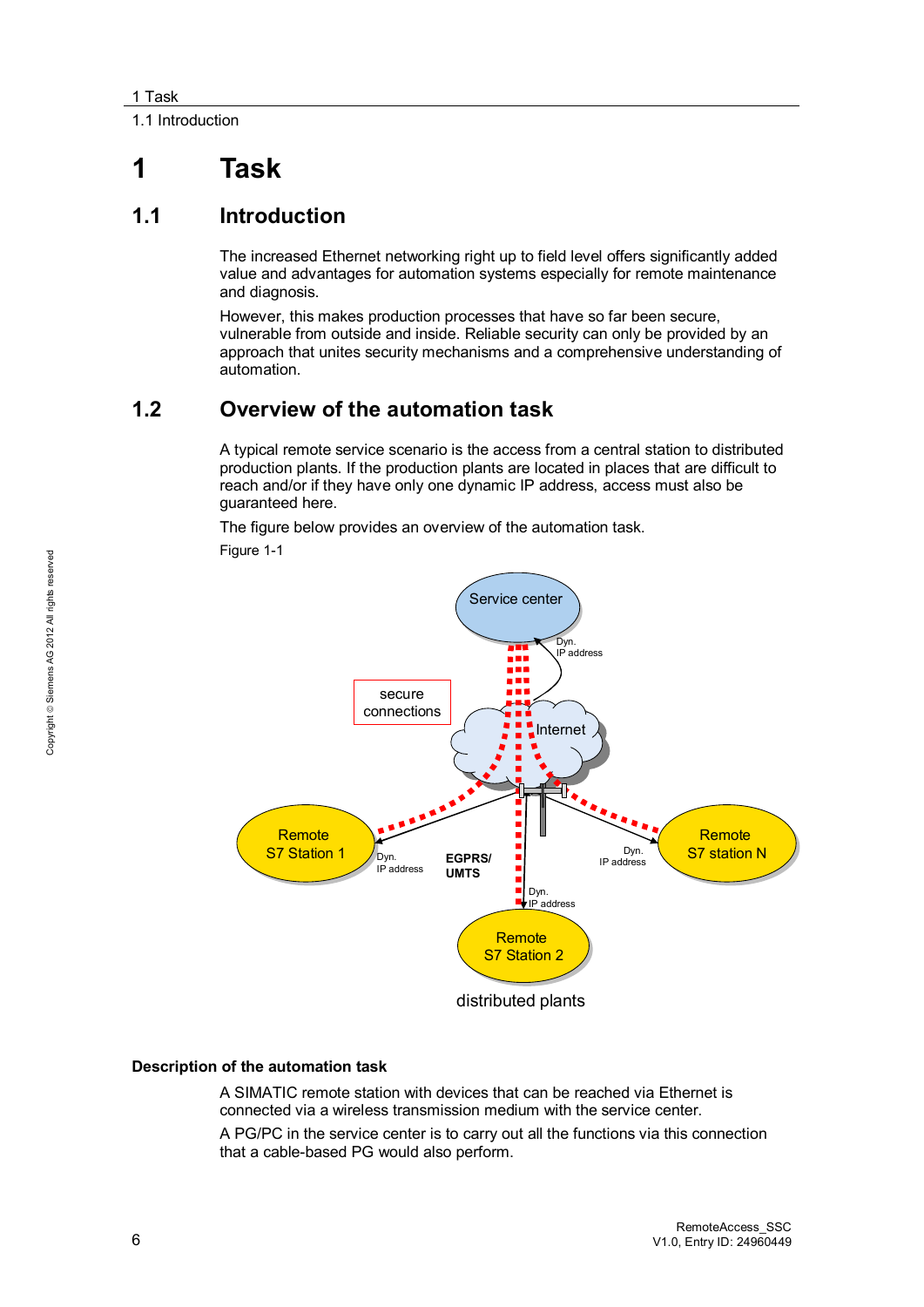2.1 Overview of the general solution

# <span id="page-6-0"></span>**2 Solution**

# **2.1 Overview of the general solution**

#### **Schematic layout**

<span id="page-6-1"></span>Siemens offers the following components with security functionality to secure accesses from and to production plants:

- Security modules SCALANCE S612 V3 and S623
- The SOFTNET Security Client software
- x CP1628 communication modules, CP 343-1 Advanced V3 and CP 443-1 Advanced V3
- SCALANCE M875 UMTS router
- EDGE/GPRS router MD741-1

All components mentioned are VPN-capable and can establish secure connections with the help of IPSec.

The application example below shows the use of the following modules in a selected remote access scenario.

Table 2-1

| <b>Module</b>                  | Used in        |
|--------------------------------|----------------|
| <b>SOFTNET Security Client</b> | Service center |
| <b>SCALANCE M875</b>           | Remote station |

Figure 2-1



**Note** This documentation focuses on the security modules SOFTNET Security Client and SCALANCE M875.

> Information regarding the range of function of the security modules, the configuration and settings of the remaining security modules as well as the basics in respect to industrial security and wireless technology are not longer dealt with.

More information can be found in the extensive document which is located on the same HTML page.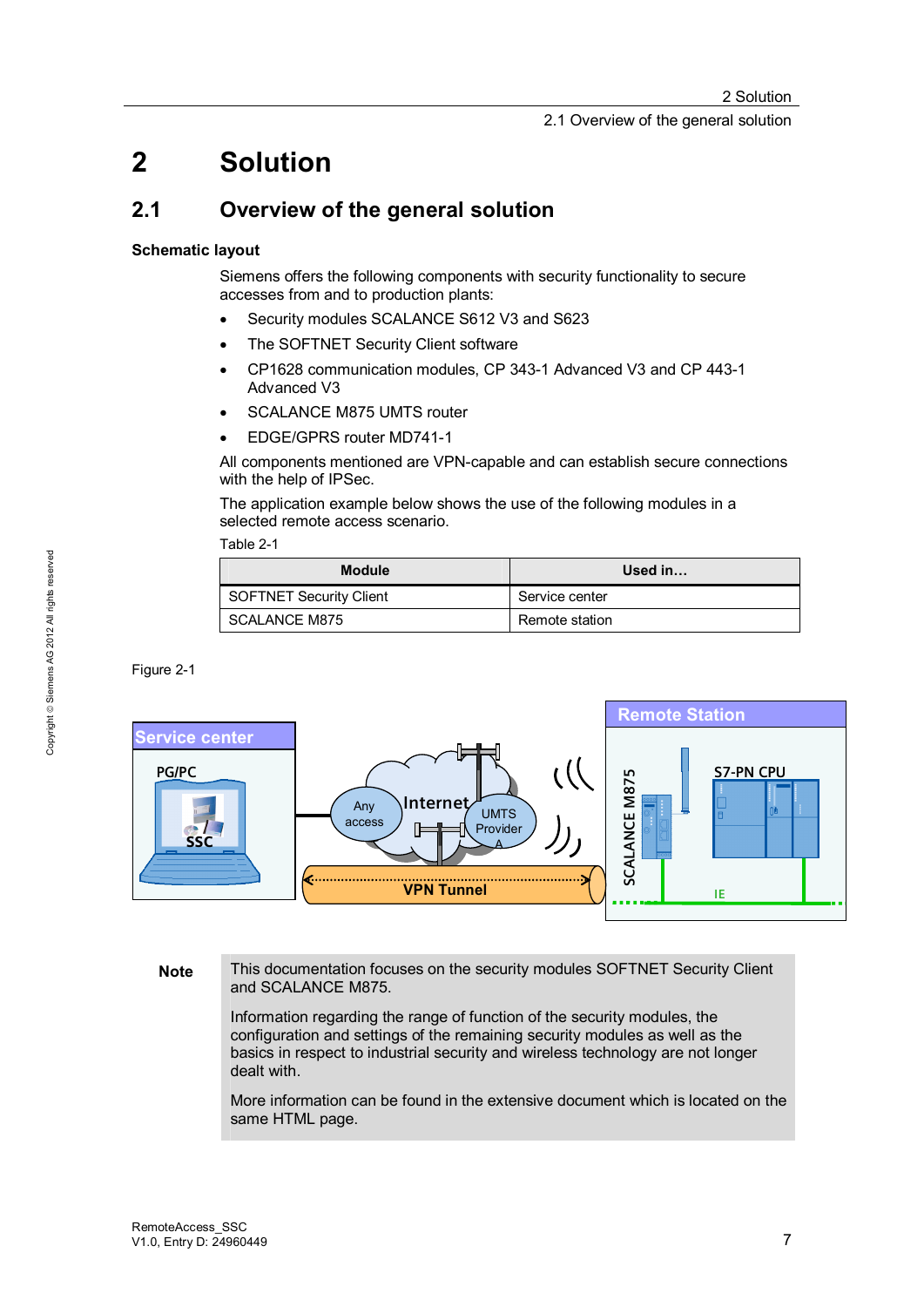#### 2.2 Detailed hardware setup

#### **Core contents of this application**

The following core points are discussed in this application:

- Integrating the SOFTNET Security Client and SCALANCE M875 in an example concept: Establishing a secure connection between a central station and a remote station.
- Step-by step explanation of the required configuration steps for implementing the example.
- Presenting a solution for the use of dynamic IP addresses.

# **2.2 Detailed hardware setup**

<span id="page-7-0"></span>The following figures show the setup of this application in detail.

#### **Setup of the service center**

Figure 2-2



The service center of a standard windows PC/PG on which the VPN Client Software SOFTNET Security Client, the STEP 7 software and a standard web browser is installed.

The PC is connected with the internet via any access (DSL, radio).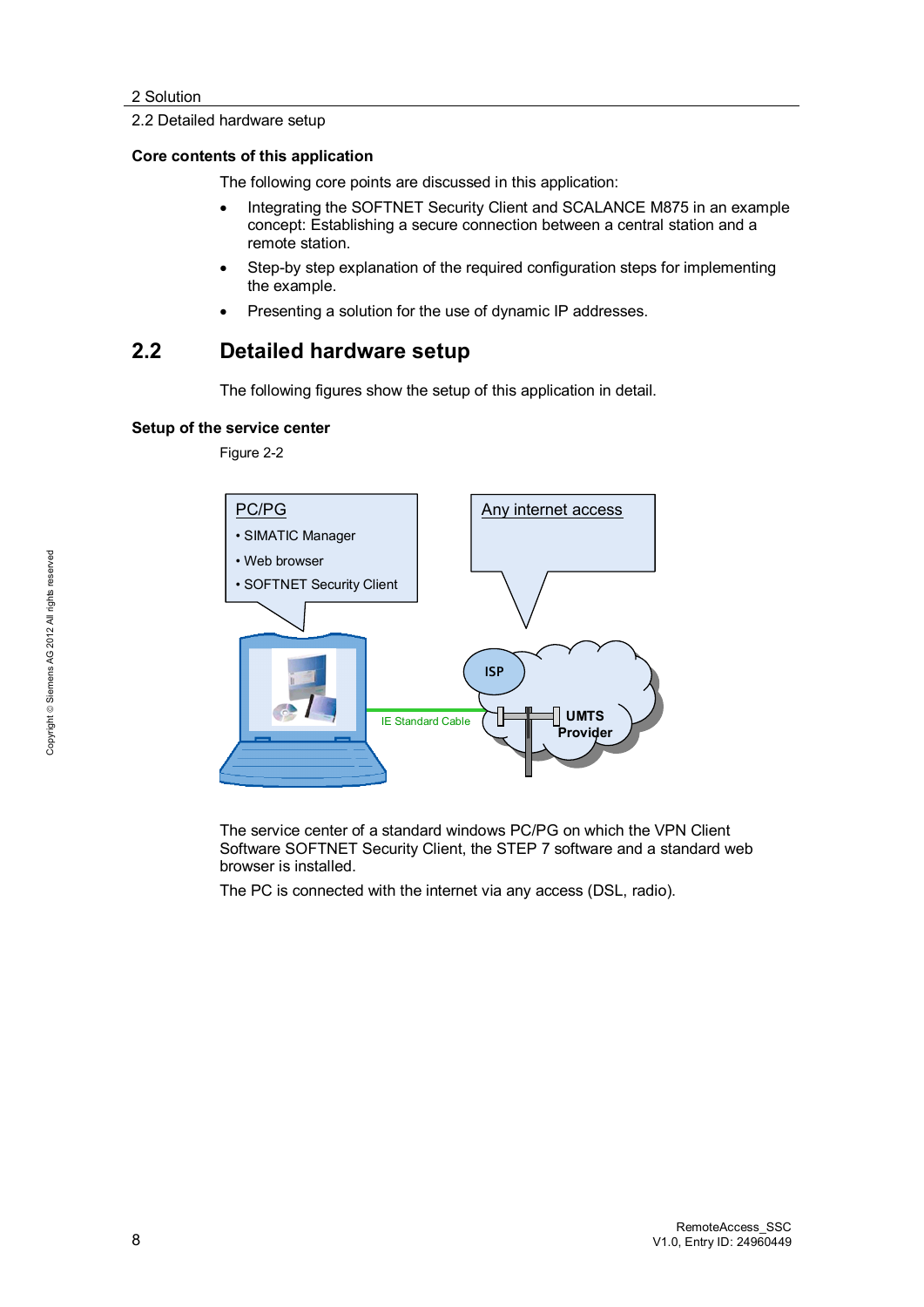#### 2.2 Detailed hardware setup

#### **Setting up the remote station**



The remote station consists of a SIMATIC station. VPN endpoint is the SCALANCE M875. The CPU is connected with the SCALANCE M875 via the integrated interface.

#### **Assumed knowledge**

Basic knowledge of automation technology, SIMATIC, Ethernet and configuration with STEP 7 V5.5 SP2 is assumed.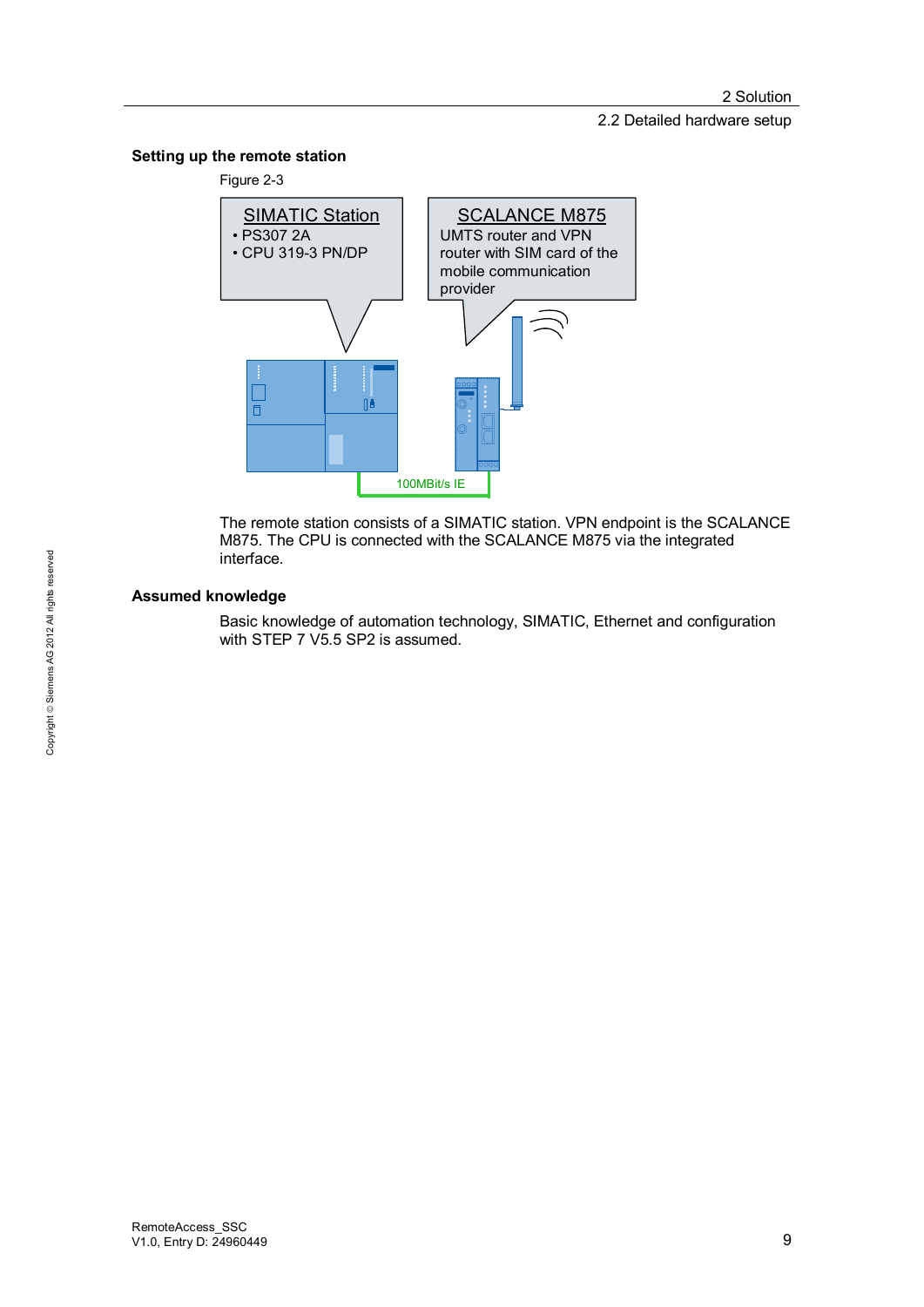2.3 Description of the core functions

# **2.3 Description of the core functions**

<span id="page-9-0"></span>In this application the focus is on two main core functions:

- Reliable and secure data exchange between a central control center and remote stations.
- Accessibility of the stations despite dynamic IP address assignment by the provider.

#### **2.3.1 Secure and reliable data communication**

<span id="page-9-1"></span>For remote maintenance or diagnosis via an unsecure network, reliable security for the data transmission has highest priority. Confidential and sensitive information must not be sent in plaintext via the internet and therefore be read and/or manipulated by unauthorized third parties.

To guarantee secure and reliable data transmission, this application uses a VPN solution.

VPN is the abbreviation for virtual private network and is a combination of two separate networks to one closed, logic network.

The configuration of this solution is performed via the security configuration tool.

| Figure 2-4                                                                                                                                                                                      |                             |                   |                                                                                                                                               |                 |                                         |                 |                  |               |                 |                       |
|-------------------------------------------------------------------------------------------------------------------------------------------------------------------------------------------------|-----------------------------|-------------------|-----------------------------------------------------------------------------------------------------------------------------------------------|-----------------|-----------------------------------------|-----------------|------------------|---------------|-----------------|-----------------------|
|                                                                                                                                                                                                 |                             |                   | [2] Security Configuration Tool [ Konfiguration-1 -- C:\Documents and Settings\Administrator\Desktop\VPN Applikation\DynDNS\Konfiguration-1 ] |                 |                                         |                 |                  |               |                 | EDX                   |
| Edit<br>Paste Transfer<br>Project                                                                                                                                                               | View                        | Help<br>Options   |                                                                                                                                               |                 |                                         |                 |                  |               |                 |                       |
| $D \nvert \mathbf{E} \rvert \nvert \mathbf{E} \rvert \nvert \mathbf{E} \rvert \times \rvert$                                                                                                    |                             | 941               |                                                                                                                                               |                 |                                         |                 |                  |               |                 |                       |
| Offline view                                                                                                                                                                                    | No.                         | Name              | Type                                                                                                                                          | IP address ext. | Subnet mask ext.                        | IP address int. | Subnet mask int. |               | Standard router | MAC add               |
| <b>E</b> Global firewall rule sets<br>Firewall IP rule sets<br>Firewall MAC rule s<br>User-specific IP rule se<br><b>E</b> All modules<br>Central<br>Strandte<br>O VPN groups<br>Central-Remote | $\overline{\mathbb{B}^1_2}$ | Central<br>Remote | SOFTNET Security Client V4<br>SCALANCE M87x/MD74x                                                                                             | 192.168.10.1    | 255.255.255.0                           | 192.168.22.1    | 255.255.255.0    |               |                 |                       |
|                                                                                                                                                                                                 | ⊣                           |                   |                                                                                                                                               |                 |                                         |                 |                  |               |                 | $\blacktriangleright$ |
| $\vert \cdot \vert$<br>$\vert \cdot \vert$                                                                                                                                                      |                             |                   |                                                                                                                                               |                 |                                         |                 |                  |               |                 |                       |
| Ready                                                                                                                                                                                           |                             |                   |                                                                                                                                               |                 | Current user: admin role: administrator |                 |                  | Advanced mode | Offline         | ۱g                    |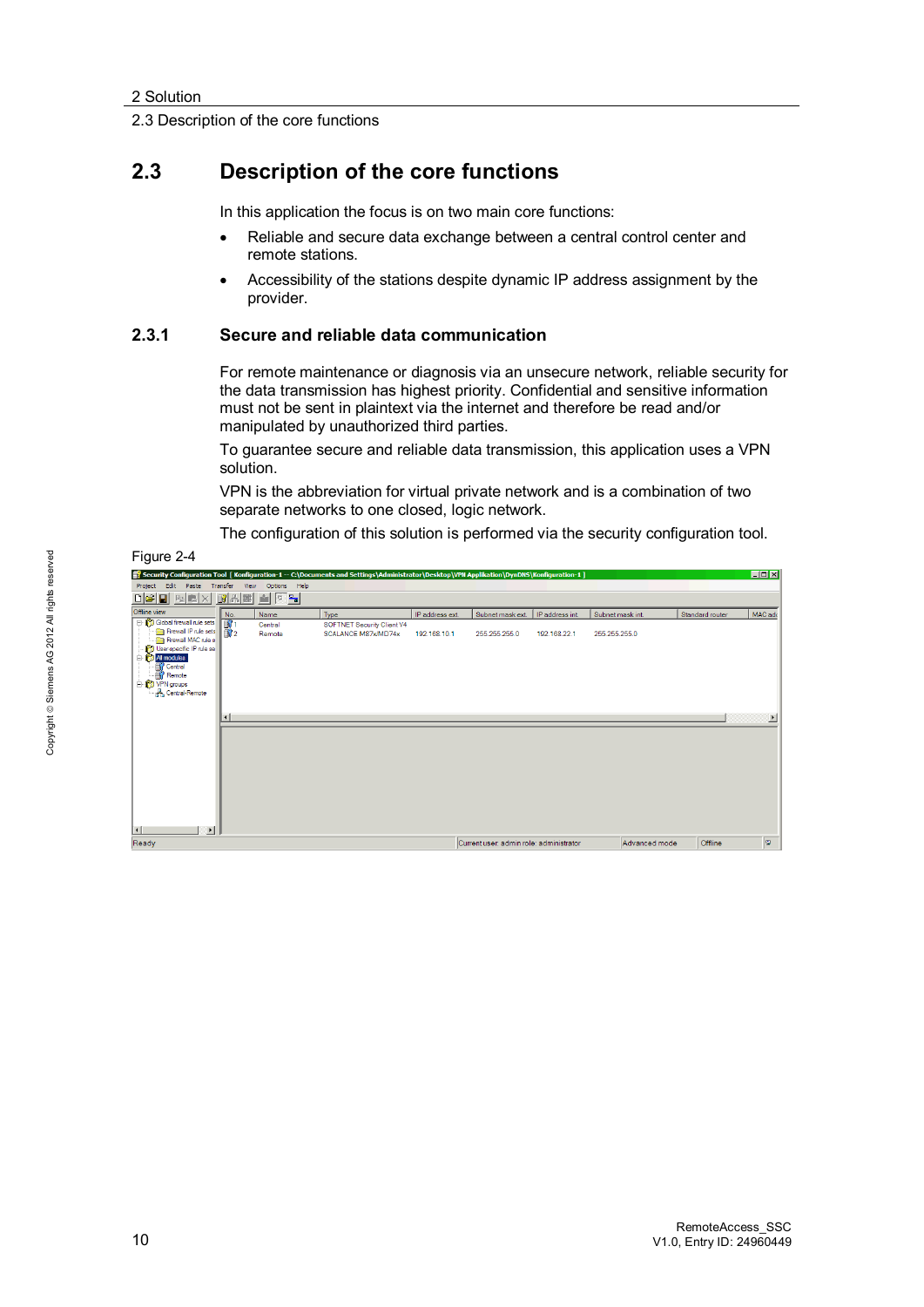#### 2.3 Description of the core functions

#### **2.3.2 Fixed access address despite dynamic IP address**

<span id="page-10-0"></span>Each network compatible device requires an IP address for the data exchange. As a matter of principle, two types are distinguished:

- Static IP addresses: The network device is assigned a unique and nonchanging IP address.
- Dynamic IP addresses: The network device receives a new and unknown IP address for each connection to the network.

Each addressing method has its advantages but also disadvantages. This is briefly explained in the table below:

|                    | Advantage                                                                                                                                                                                                                                                                                    | <b>Disadvantage</b>                                                                                                                                                                                                                                                                                               |
|--------------------|----------------------------------------------------------------------------------------------------------------------------------------------------------------------------------------------------------------------------------------------------------------------------------------------|-------------------------------------------------------------------------------------------------------------------------------------------------------------------------------------------------------------------------------------------------------------------------------------------------------------------|
| Static addressing  | IP address is known.<br>$\bullet$<br>Device can be addressed any time<br>via the known address.                                                                                                                                                                                              | IP address is firmly assigned and<br>$\bullet$<br>cannot be assigned to any other<br>device - even if the respective<br>device is not connected to a power<br>supply or switched off.<br>The available IP addresses become<br>rare due to the static addresses.<br>Providers demand fees for a static<br>address. |
| Dynamic addressing | The number of required IP<br>$\bullet$<br>addresses depends on the number<br>of dialed-in devices.<br>If a device is switched off or not<br>٠<br>logged in on the network, the IP<br>address can be assigned to<br>another device.<br>No additional costs for the IP<br>$\bullet$<br>address | Device has an individual address<br>$\bullet$<br>assigned for each conncetion to the<br>network.<br>Device can only be reached in the<br>٠<br>network once the IP address was<br>detected.                                                                                                                        |

| Table 2-2 |  |  |
|-----------|--|--|
|-----------|--|--|

Due to the enormous rise in network-capable devices, the number of possible IP addresses has become a scarce resource. This is why static addresses should be avoided where possible.

The dynamic DNS (Dynamic Domain Name System) service presents a useful alternative in order for a device to be addressable and accessible at any time in the network, despite dynamic addressing and therefore an, at first, unknown IP address.

Numerous DynDNS providers offer a (most of the time) free option to register an own and unique domain name and to join it with the current IP address of the network device. A special client software on the network device provides synchronization between domain name and the assigned IP address.

Via this unique name the device can be addressed at any time in the network, despite dynamic IP address.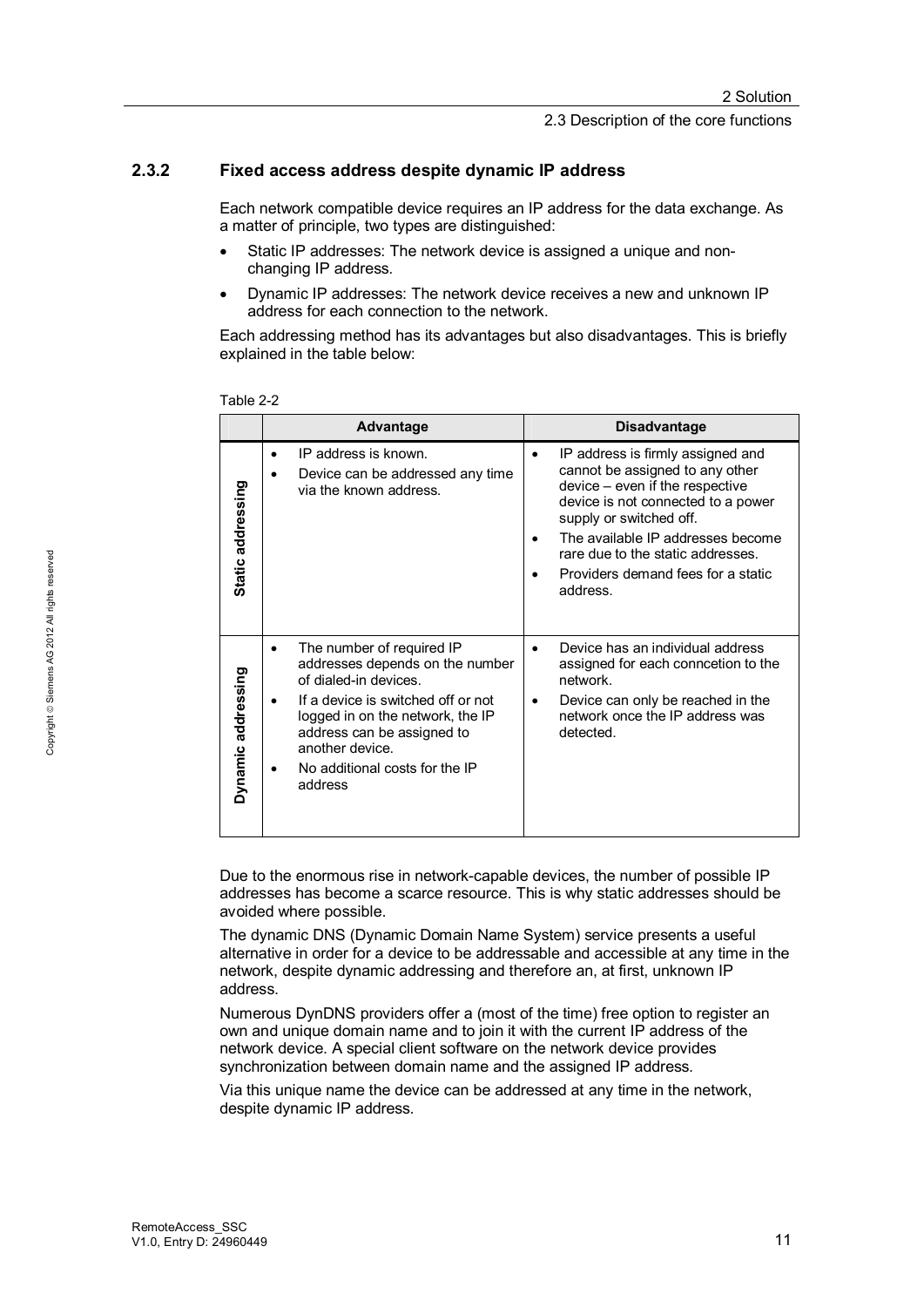2.3 Description of the core functions

#### **2.3.3 Introducing the displayed scenarios**

#### **Standard PG and online functions**

<span id="page-11-0"></span>The service center can

- carry out all online system diagnosis functions working on Layer 3 just as in cable-based IE-LAN (diagnostic buffer of the CPU, module state, operating state, monitoring/controlling, etc.),
- monitor and control variables (variable table) and
- perform download and upload of STEP 7 programs

via the PG/PC with the STEP 7 standard software and the respective STEP 7 project of the remote station.

Figure 2-5



#### **Accessing the web**

PROFINET CPUs and SCALANCE M modules are provided with an integrated web server for configuring, monitoring, evaluating and diagnosing. The PG in the central station can access the server via a standard web browser.

Figure 2-6

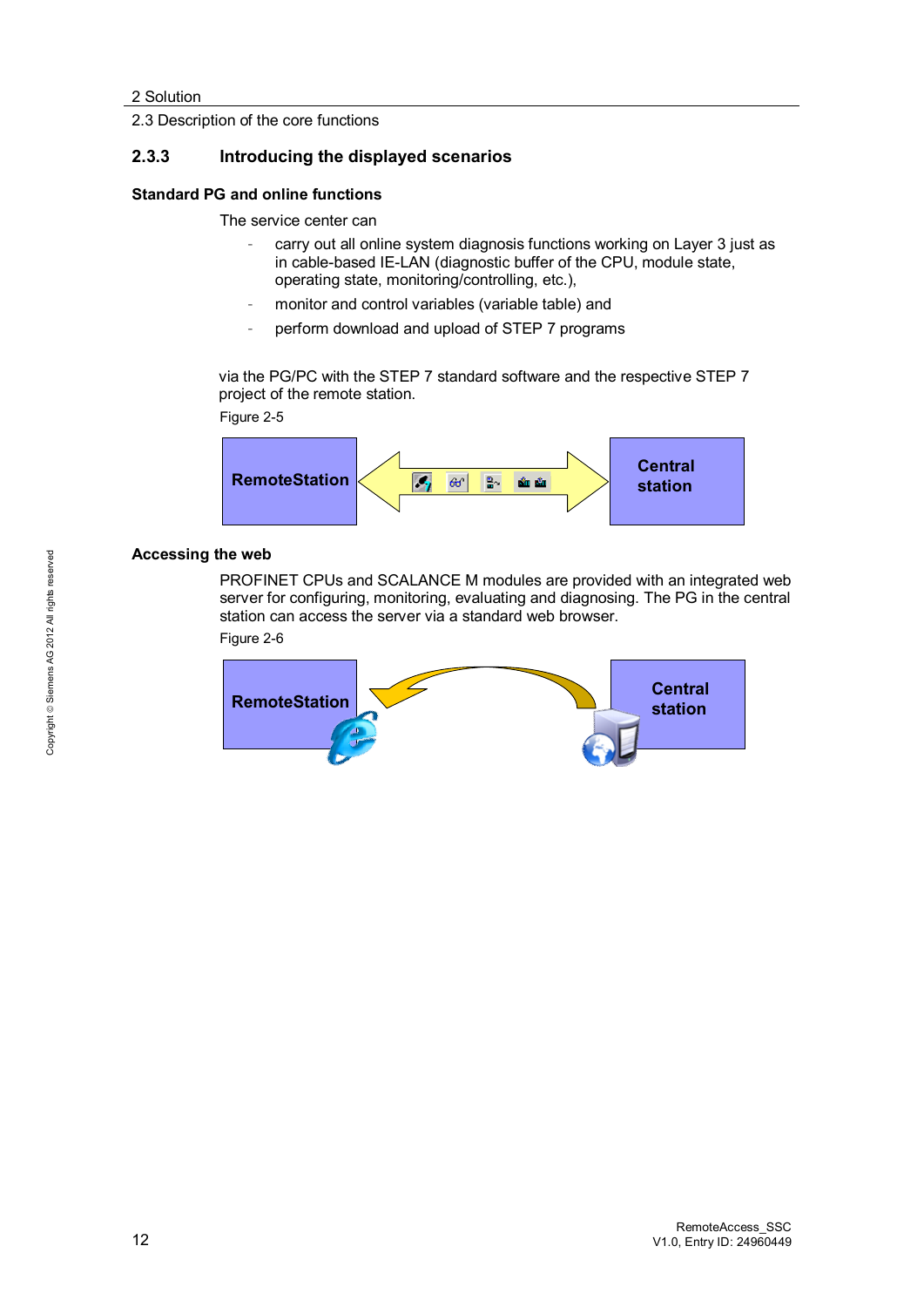2.4 Hardware and software components used

# **2.4 Hardware and software components used**

<span id="page-12-0"></span>The application document was generated using the following components:

#### **SIMATIC components**

Table 2-3

| <b>Component</b>                | Qty. | <b>MLFB/order number</b> | <b>Note</b>  |
|---------------------------------|------|--------------------------|--------------|
| CPU 319-3 PN/DP                 |      | 6ES7 318-1EL00-0AB0      |              |
| Power supply<br><b>PS307 5A</b> |      | 6ES7 307-1EA00-0AA0      |              |
| Micro Memory Card               |      | 6ES7 953-8LF11-0AA0      | Min. 1MB     |
| <b>PG</b>                       |      | 6ES7 712-XXXXX-XXXX      | Configurator |

#### **Security**

Table 2-4

| Component                         | Qty | <b>MLFB/order number</b> | <b>Note</b>                                                                      |
|-----------------------------------|-----|--------------------------|----------------------------------------------------------------------------------|
| Security Configuration Tool V3    | 1   |                          | SCT is included in delivery.                                                     |
| <b>SOFTNET Security Client V4</b> | 1   | 6GK1 704-1VW04-0AA0      |                                                                                  |
| <b>SCALANCE M875</b>              |     | 6GK5 875-0AA10-1AA2      |                                                                                  |
| <b>ANT 794-4MR</b>                | 2   | 6NH9860-1AA00            | Omnidirectional quad-band antennae<br>with 5m cable                              |
| SIM card                          |     |                          | Approved for UMTS/GSM and APN<br>which assigns public, routable IP<br>addresses. |

## **Software**

Table 2-5

| Component           | Qty. | <b>MLFB/order number</b> | <b>Note</b> |
|---------------------|------|--------------------------|-------------|
| STEP 7 V5.5 SP2 HF1 |      | 6ES7810-4CC08-0YA5       | Or higher   |

#### **LAN components**

Table 2-6

| Qty.<br>Component          |  | <b>MLFB/order number</b> | <b>Note</b>                                       |
|----------------------------|--|--------------------------|---------------------------------------------------|
| IE FC TP STANDARD CABLE 11 |  | l 6XV1840-2AH10          | Connecting line IE<br>Minimum order quantity 20 m |
| RJ45 plug-in connector     |  | 6GK1901-1BB10-2AA0       | Can be tailored                                   |

#### **Example files and projects**

The following list includes all files and projects used in this example.

Table 2-7

| <b>Component</b>                              | <b>Note</b>                                   |
|-----------------------------------------------|-----------------------------------------------|
| 24960449 SSC RemoteAccess UMTS CODE V10.zip   | This zip file contains the STEP<br>7 project. |
| 24960449 SSC RemoteAccess UMTS DOKU V10 e.pdf | This document.                                |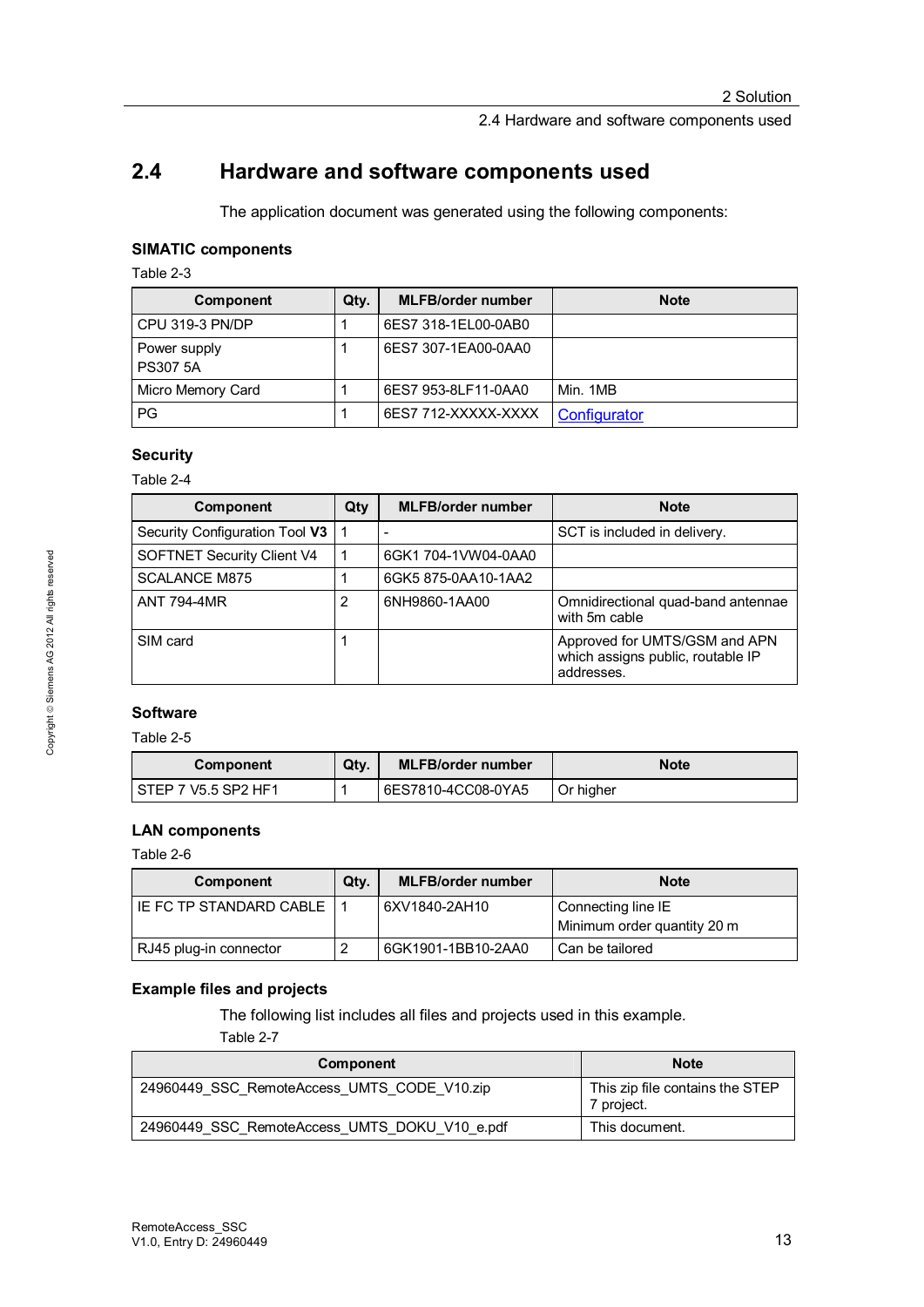3.1 The VPN connection modes of the SCALANCE M875

# <span id="page-13-0"></span>**3 Basic Information**

# **3.1 The VPN connection modes of the SCALANCE M875**

<span id="page-13-1"></span>The SCALANCE M875 is capable of establishing VPN connections to a remote network. The telegrams are encrypted and transmitted via IPSec in the tunnel mode. This protects data from unauthorized manipulations and confidentiality or data integrity is maintained.

The remote network has to have a VPN gateway as remote station, in order for the M875 to be able to establish a VPN tunnel.

For the VPN connections the SCALANCE M875 distinguishes two modes:

- Standard mode
- Roadwarrior mode

#### **Standard mode**

In the standard mode the address of the peer has to be known so that the VPN connection can be established.

The SCALANCE M875 can either establish the VPN connection actively as VPN client or it can wait passively for the establishment of the connection through the peer.

#### **Roadwarrior mode**

In this mode the SCALANCE M875 can only act as VPN server; the module can only wait for the VPN connections but it cannot establish a VPN tunnel as an active partner.

The address of the peer does not have to be known in this mode. The use of a dynamic IP address is therefore possible.

Note In this application the roadwarrior mode of the SCALANCE M875 is used.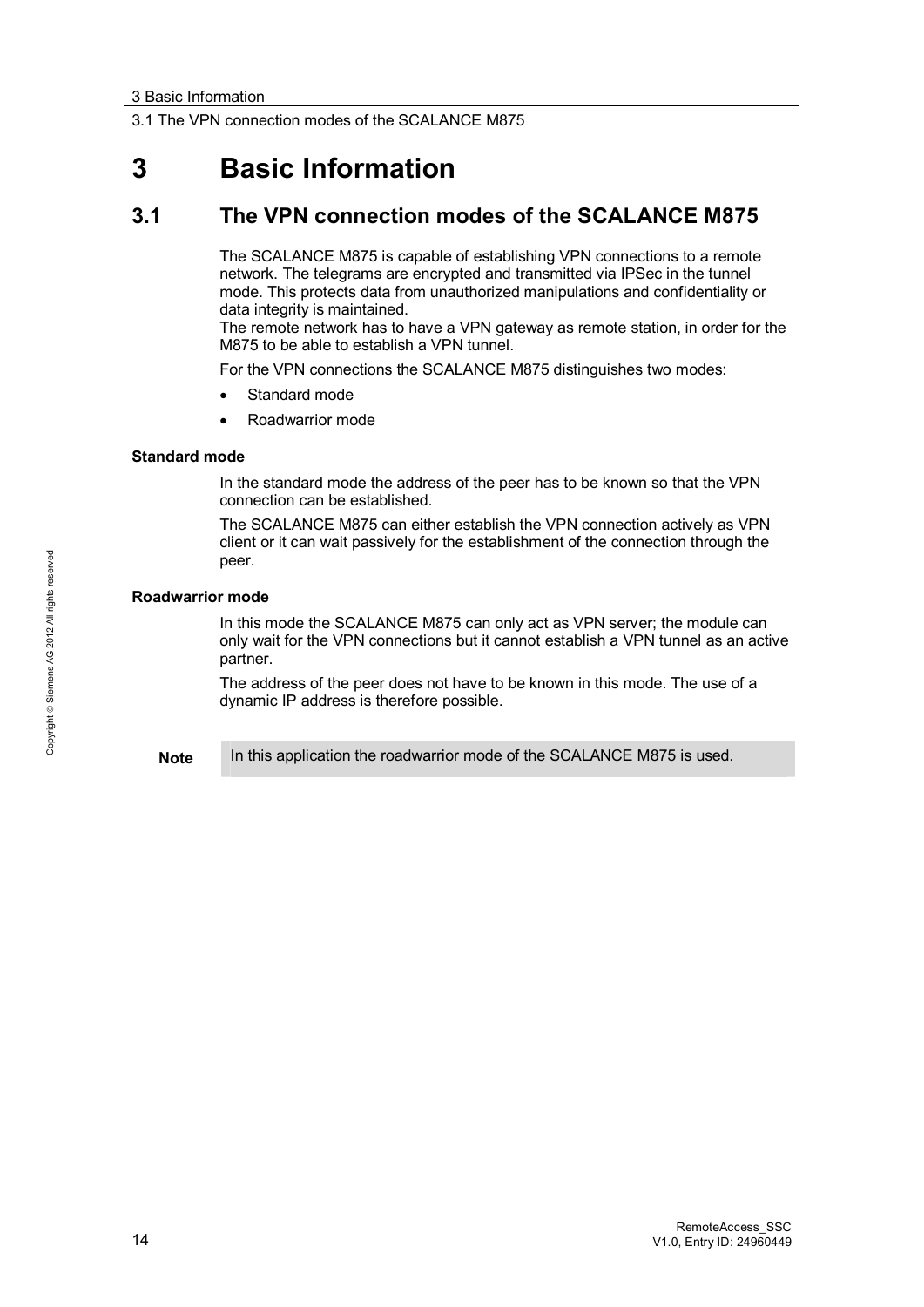# <span id="page-14-0"></span>**3.2 Establishing a connection via defined norms**

#### **3.2.1 The domain name system**

#### **What is DNS?**

<span id="page-14-1"></span>In IP-based networks (internet, mobile communications, local network) the access to the devices (computers, servers, mobile devices, routers etc.) is performed via their IP address.

In smaller networks this can still be realized. However, on the internet the number of devices and servers is by far greater so that access via their IP address is unclear and barely memorable.

For accessing the numerous devices and servers on the internet it is therefore common to use a unique name, e.g. www.siemens.com. These so called domain names are catchier but have to be translated to the respective IP addresses.

This translation is mainly performed by the DNS (Domain Name System) service. For example, for www.siemens.com the IP address 146.254.222.213 is stored.

#### **The components of DNS**

The DNS service integrates several components:

- Domain name
- DNS server
- DNS client

The **domain name** is used in order to give network devices which are addressed with hardly memorable IP addresses real names. Each domain name is subject to a defined structure (URL) and consists of a minimum of three parts (service, unique name, country code).

To be able to find a target device on the internet, the domain name and the IP address have to be known. For this purpose databases are kept on several **DNS servers** that save the matching addresses.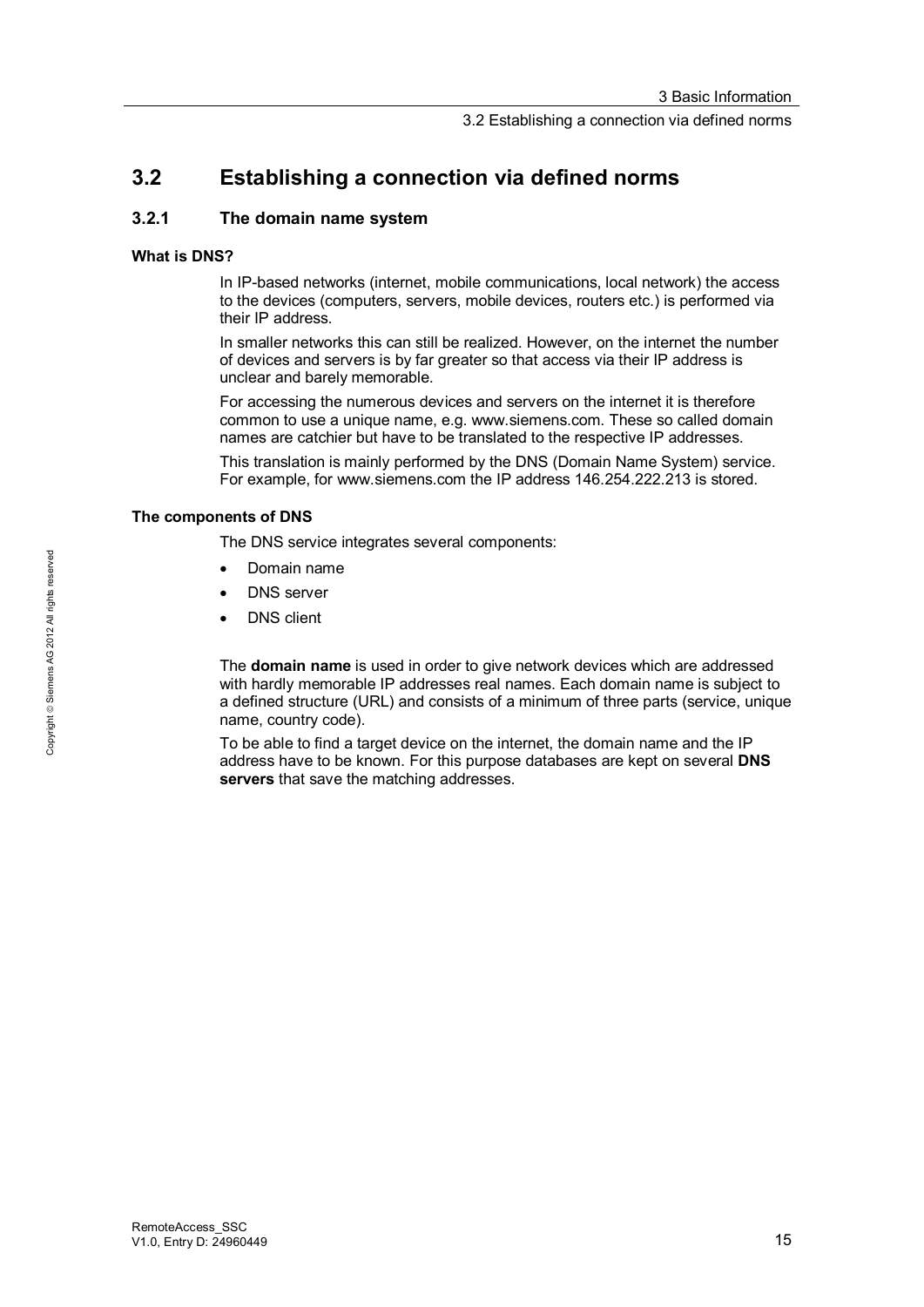3.2 Establishing a connection via defined norms

Figure 3-1

| <b>Domain name</b> | <b>IP</b> address |
|--------------------|-------------------|
| www.siemens.com    | 146.254.222.213   |
| www.web.de         | 217.72.200.132    |
|                    |                   |



The **DNS client** is software-based and part of most network devices. It provides the DNS name resolution and the IP address of a domain name. For this purpose, the DNS client has to be informed of the address of at least one DNS server.

The following figure shows the principle of name resolution:

Figure 3-2

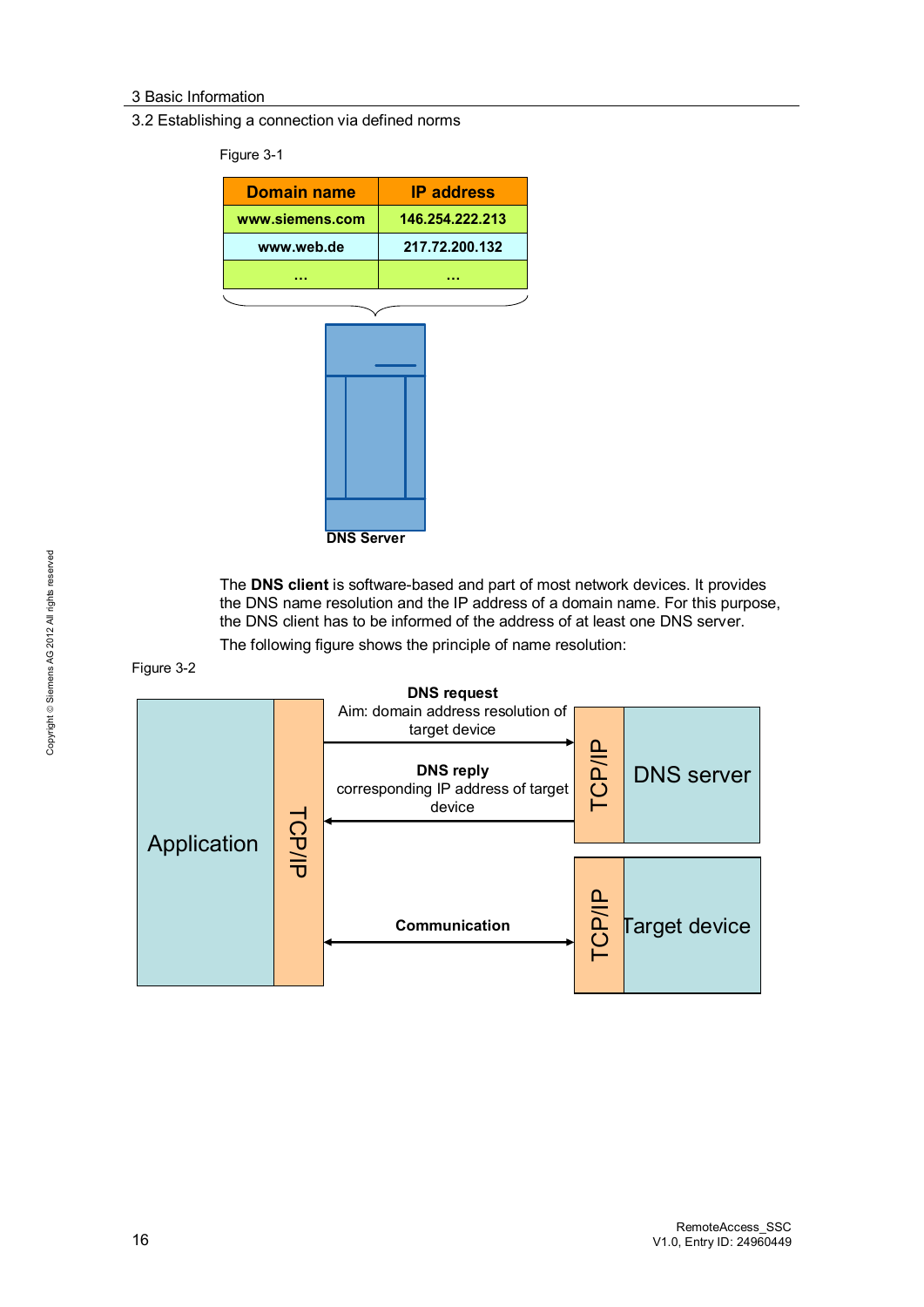#### 3.3 Problems by using normal APNs

#### **3.2.2 The dynamic domain name system service**

<span id="page-16-0"></span>Compared to the classic DNS service, the dynamic DNS has the advantage that network devices can also have public, changing IP addresses (dynamic IP address).

The dynamic DNS service works just as the DNS service – that is access to network devices via firmly defined names.

A sub-domain address can be created and registered (most of the time) for free at so called DynamicDNS providers.

A DynamicDNS client software on the network device synchronizes the database entry at the DynamicDNS provider at defined time intervals or only in the event of an IP address changes so that the domain name stored here matches the currently assigned IP address of the network device at any time.

## **3.3 Problems by using normal APNs**

<span id="page-16-1"></span>The use of the dynamic DNS for mobile communication devices presents special requirements to the APN of your mobile communication provider.

When logging into the wireless network each mobile terminal device is assigned a dynamic IP address depending on the access point (APN). In German networks these are often private addresses that are not routed on the internet and are therefore only used in the local (private) network.

Only when there is a transition to the internet are those private IP addresses passed on to a public IP address via the mobile communication network (via NAT) router.



This is why access to mobile devices with a private IP address from the internet is not possible even with the help of DynDNS services.

**Note** To use the dynamic DNS for mobile communication devices the assignment of a public, from the internet reachable IP address is essential.

Enquire in advance how your APN will react.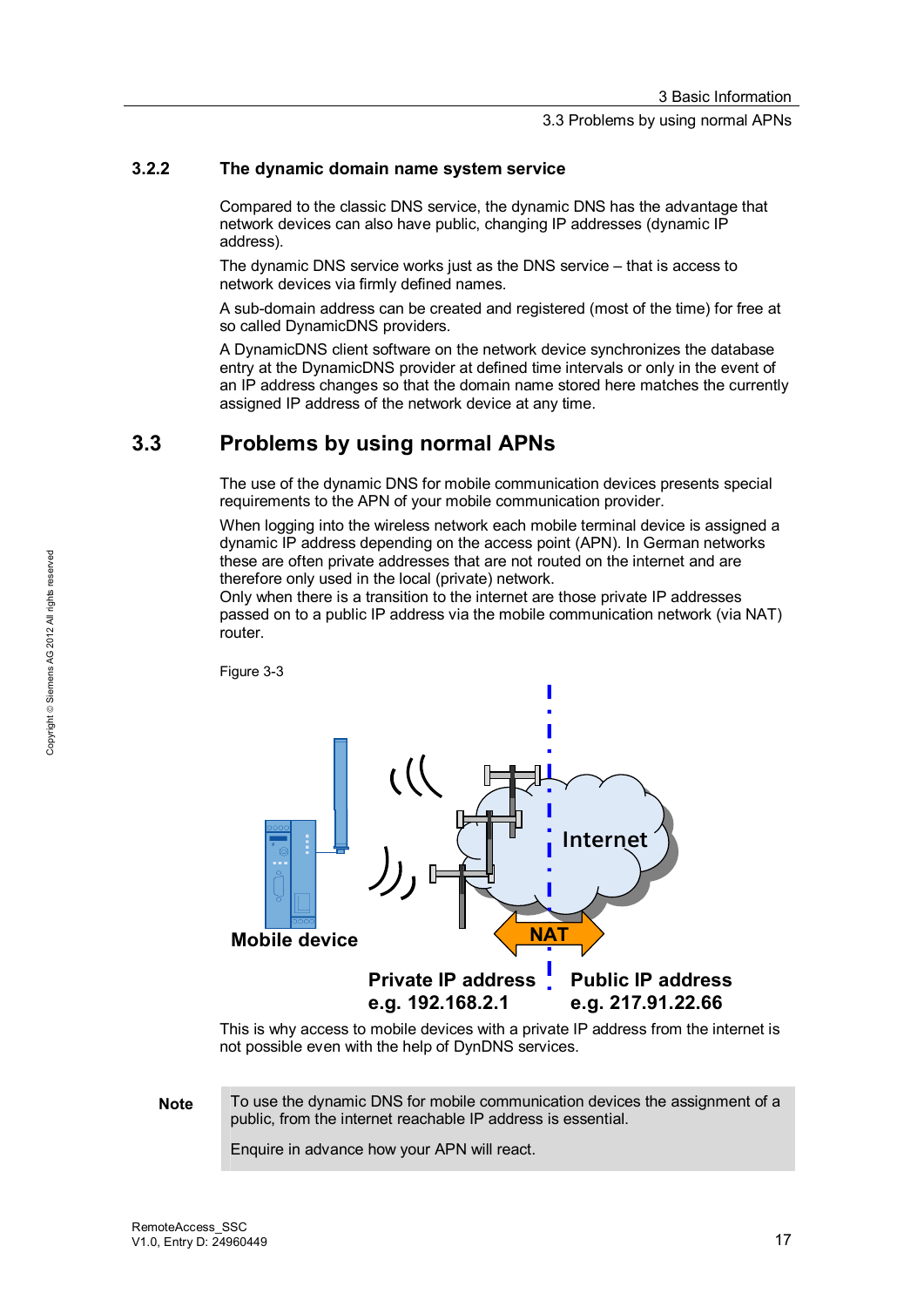3.3 Problems by using normal APNs

# **4 Installation of the Application**

#### **Download**

<span id="page-17-0"></span>The STEP 7 example project is available on the HTML page from which you downloaded this document.

#### **Hardware installation**

The figure below shows the hardware setup of the application. Figure 4-1



The following table gives you an overview of the IP addresses used. Cells with the same color belong to one subnet respectively. Modules with two addresses (internal/external) work as routers for the respective other subnet. Table 4-1

<span id="page-17-1"></span>

| <b>Module</b>        | <b>Subnet mask</b> | <b>IP</b> address                  |  |
|----------------------|--------------------|------------------------------------|--|
|                      |                    | <b>Internal</b><br><b>External</b> |  |
| CPU319-3PN/DP        | 255.255.255.0      | 192.168.22.11                      |  |
| <b>SCALANCE M875</b> | 255.255.255.0      | Dynamic from APN<br>192.168.22.1   |  |
| PC/PG                | 255.255.255.0      | 192.168.0.100                      |  |

In the following chapters the required configuration steps of the individual components are explained.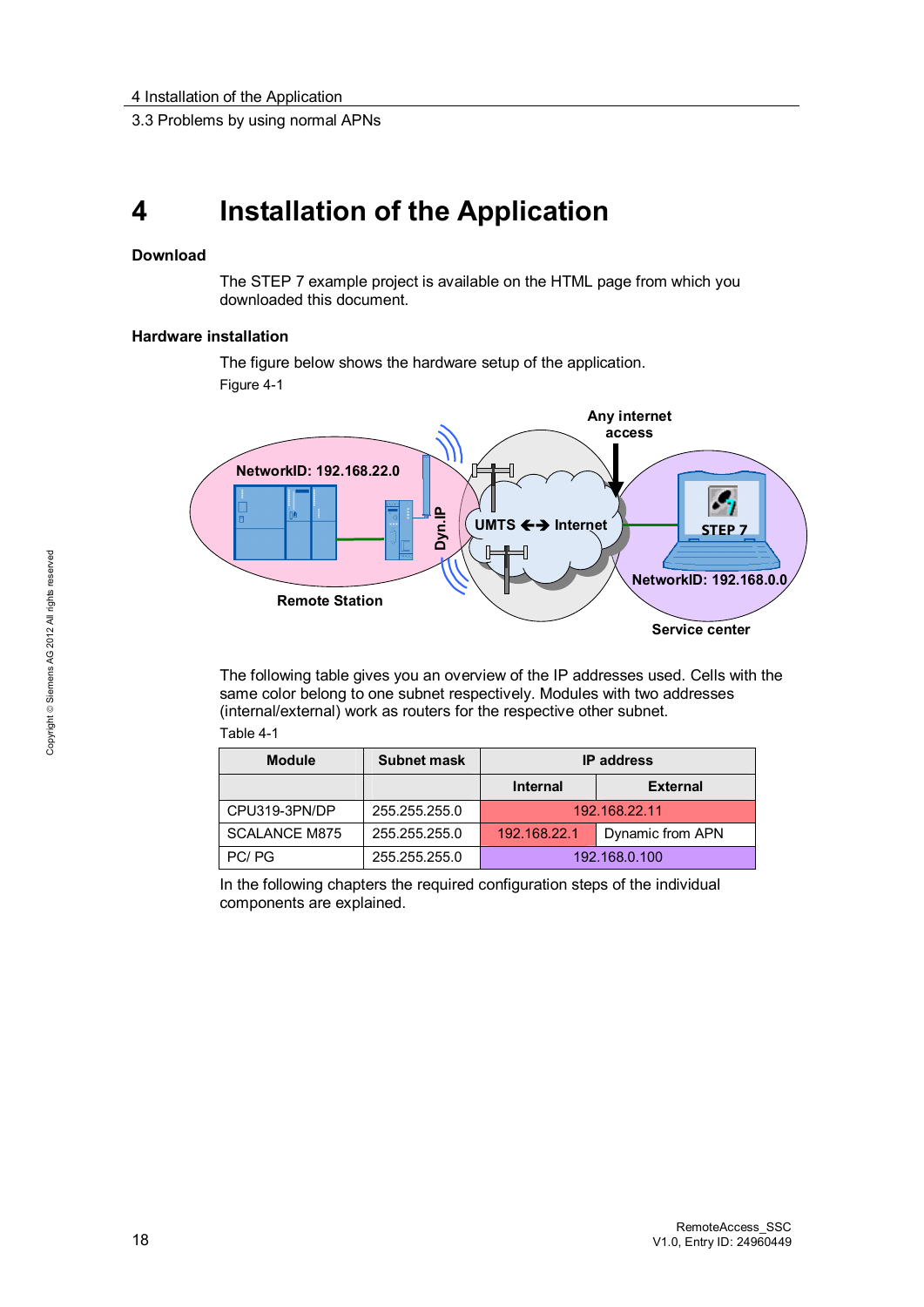#### 3.3 Problems by using normal APNs

#### **Software installation**

The following software packages are required for this configuration:

- $\cdot$  STEP 7
- Security Configuration Tool V3
- SOFTNET Security Client V4

Follow the instructions of the corresponding installation program.

**Note** This application was done with a Windows XP-PC.

If you want to install the SOFTNET Security Client on a Windows 7-PC, please pay attention to the following note: With Windows 7 the SSC uses the Windows IPsec-stack which is coupled with the firewall. The SSC doesn´t work, if the firewall is deactivated. A activated firewall is essential for the working of this application!

#### **Installing example project**

Start STEP 7 and retrieve the 24960449 SSC RemoteAccess UMTS CODE V10.zip file via "File > Retrieve".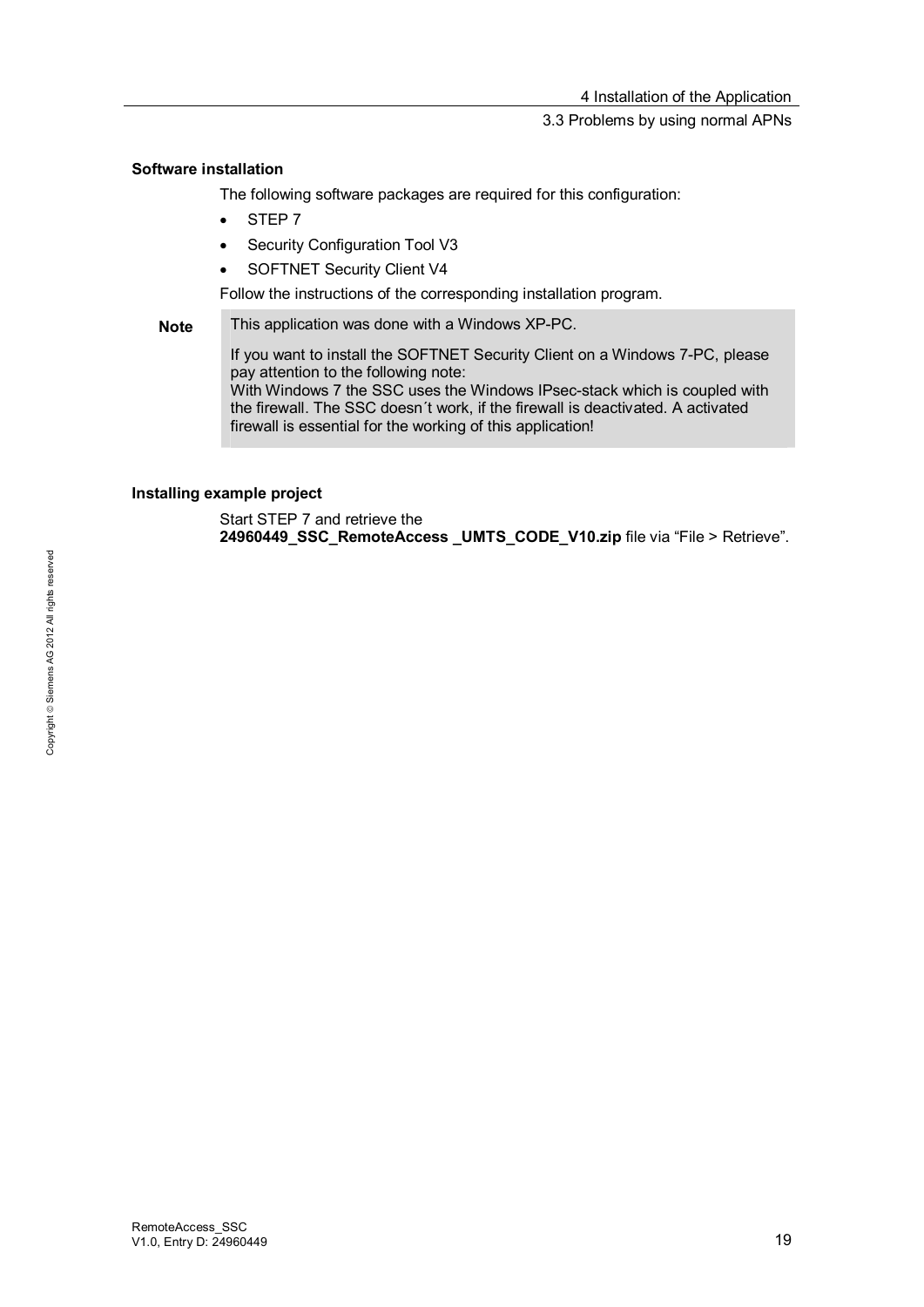5.1 Networking the components

# <span id="page-19-0"></span>**5 Configuration of the Hardware**

# **5.1 Networking the components**

#### **Remote station**

<span id="page-19-1"></span>The CPU is connected in the external station via the integrated PROFINET interface with the local interface of the SCALANCE M875.

#### **Service center**

In the service center the PG is connected with the internet. This can be achieved via a modem, DSL router or via a mobile communication card.

**Note** For the first commissioning of the individual components it is sometimes necessary to disconnect the network connection.

<span id="page-19-2"></span>Pay attention to the respective notes in the configuration instructions.

# **5.2 Adapting the IP addresses**

#### **5.2.1 IP address of the service center**

<span id="page-19-3"></span>The figure below shows the network setting to which you have to change the PG/PC!

Table 5-1

| No.           | Action                                                                                                                                                                                                                                                                                                                                                                                                               | <b>Remarks/Notes</b>                                                                                                                                                                                                                                                                                                                                                                                                                                                                                                                                                                                            |  |  |
|---------------|----------------------------------------------------------------------------------------------------------------------------------------------------------------------------------------------------------------------------------------------------------------------------------------------------------------------------------------------------------------------------------------------------------------------|-----------------------------------------------------------------------------------------------------------------------------------------------------------------------------------------------------------------------------------------------------------------------------------------------------------------------------------------------------------------------------------------------------------------------------------------------------------------------------------------------------------------------------------------------------------------------------------------------------------------|--|--|
| $\mathbf 1$ . | Open the Internet Protocol (TCP/IP)<br>Properties by selecting<br>"Start > Settings > Network Connection<br>>Local Connections"<br>Select the option field<br>Use following IP address<br>check box and fill out the field as shown<br>in the screenshot on the right. Select<br>the Use following DNS Server option<br>field and enter the DNS server<br>according to the screenshot.<br>Close the dialogs with OK. | ? x <br><b>Internet Protocol (TCP/IP) Properties</b><br>General<br>You can get IP settings assigned automatically if your network supports<br>this capability. Otherwise, you need to ask your network administrator for<br>the appropriate IP settings.<br>Obtain an IP address automatically<br>Use the following IP address:<br>IP address:<br>192.168.0.100<br>255 . 255 . 255 . 0<br>Subnet mask:<br>192.168.0.2<br>Default gateway:<br>O Obtain DNS server address automatically<br>○ Use the following DNS server addresses:<br>192.168.0.2<br>Preferred DNS server:<br>Alternate DNS server<br>Advanced |  |  |
|               |                                                                                                                                                                                                                                                                                                                                                                                                                      | OK<br>Cancel                                                                                                                                                                                                                                                                                                                                                                                                                                                                                                                                                                                                    |  |  |

Note If you are connected with the internet via a DSL router, enter the local IP address of your router as standard router or DNS server.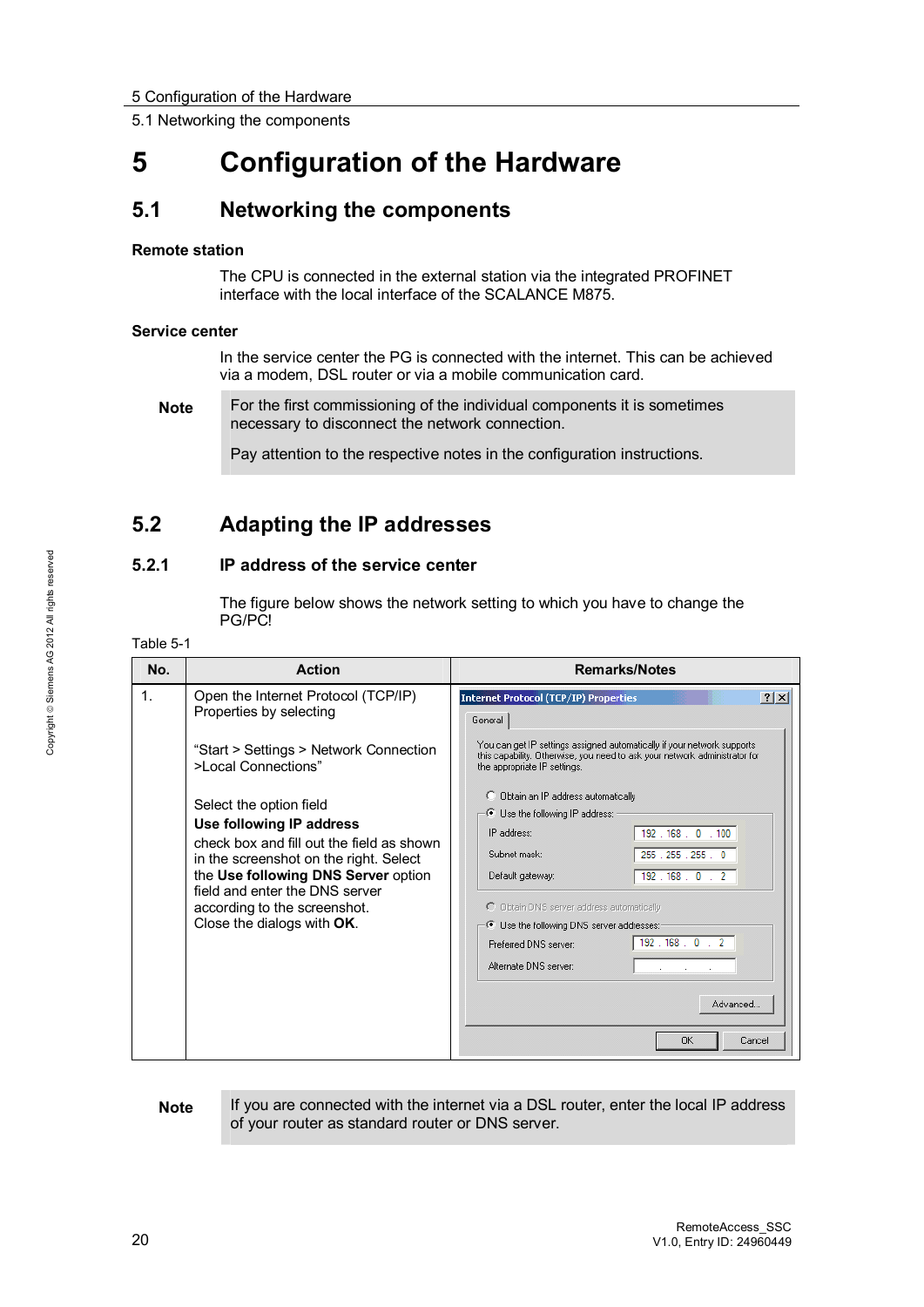5.3 Loading of the remote station

#### **5.2.2 IP address of the components**

#### **Requirement**

<span id="page-20-0"></span>In order to be able to change the IP address of a component, the following points are assumed:

- A PC with STEP 7 configuration software is required (e.g. the PG/PC of the service center).
- The PC has to be connected directly with the component or via a switch.

#### **SIMATIC components**

To load the STEP7 project to the CPU, the IP address has to be changed according to [Table 4-1.](#page-17-1)

<span id="page-20-1"></span>For this purpose, use the SIMATIC MANAGER and the "Edit Ethernet node" option or the Primary Setup Tool (download link see \7\).

# **5.3 Loading of the remote station**

**Note** The IP addresses are already preset in the STEP 7 project included in delivery (see [Table 4-1\)](#page-17-1). To use the project your modules have to be configured with the preset addresses.

#### **Required PC/PG IP address**

#### Table 5-2

| No. | <b>Action</b>                                                                                                  | <b>Note</b>                                                                                                                                                                                                                                                                                                                                                                                                                                                                                                                                                                                                                                |
|-----|----------------------------------------------------------------------------------------------------------------|--------------------------------------------------------------------------------------------------------------------------------------------------------------------------------------------------------------------------------------------------------------------------------------------------------------------------------------------------------------------------------------------------------------------------------------------------------------------------------------------------------------------------------------------------------------------------------------------------------------------------------------------|
| 1.  | For loading the SIMATIC stations please<br>change the IP address of your PC/PG<br>according to the screenshot. | ? X <br><b>Internet Protocol (TCP/IP) Properties</b><br>General<br>You can get IP settings assigned automatically if your network supports<br>this capability. Otherwise, you need to ask your network administrator for<br>the appropriate IP settings.<br>C Obtain an IP address automatically<br>$-\bullet$ Use the following IP address:<br>IP address:<br>192 . 168 . 22 . 100<br>Subnet mask:<br>255 . 255 . 255 . 0<br>Default gateway:<br>C Obtain DNS server address automatically<br>- C Use the following DNS server addresses:-<br>Preferred DNS server:<br>$\sim$<br>Alternate DNS server:<br>Advanced<br><b>OK</b><br>Cancel |
| 2.  | Connect the PC/PG via a standard Ethernet<br>cable with the CPU319-3 PN/DP.                                    |                                                                                                                                                                                                                                                                                                                                                                                                                                                                                                                                                                                                                                            |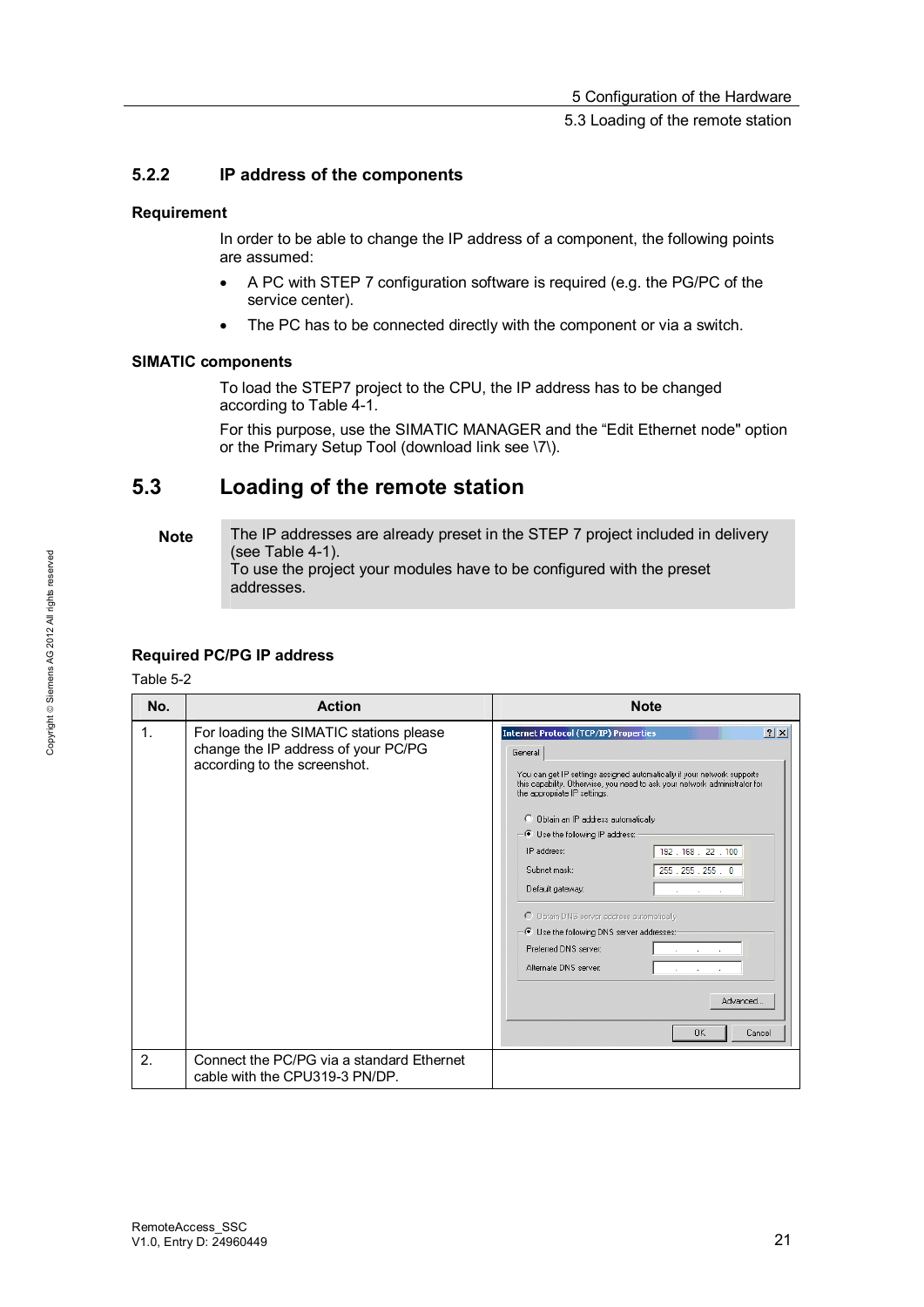#### 5 Configuration of the Hardware

#### 5.3 Loading of the remote station

#### **Loading the SIMATIC station**

#### Table 5-3

| No. | <b>Action</b>                                                                                                                 | <b>Note</b>                                                                                                                                                                                                                                         |
|-----|-------------------------------------------------------------------------------------------------------------------------------|-----------------------------------------------------------------------------------------------------------------------------------------------------------------------------------------------------------------------------------------------------|
|     | Select the SIMATIC 300 station<br>(RemoteStation) in the SIMATIC Manager<br>and load it via<br>"PLC $>$ Download" to the CPU. | File<br>Edit<br>Insert PLC<br>Help<br><b>View</b><br>Options<br>Window<br>口声 黑蒙 太阳尼<br>Ê.<br>10<br>SSC_RemoteAccess -- C:\Program Files\Siemens\Ste<br>SSC_RemoteAccess<br>Object name<br>·图 RemoteStation<br><b>Du</b> Hardware<br>CPU 319-3 PN/DP |

#### **Default router**

For the connection of the remote station to the wireless network, the SCALANCE M875 is used which is connected with the PROFINET interface of the CPU.

Since data communication in the wireless network and internet is routed via several public subnetworks, the SCALANCE M875 therefore has to be entered as default router in the CPU.

The following screenshot shows the entry in the network properties of the CPU: Figure 5-1

| Properties - Ethernet interface PN-IO (R0/S2.3)                                                                                                        | $\mathbf{x}$ |
|--------------------------------------------------------------------------------------------------------------------------------------------------------|--------------|
| Parameters<br>General                                                                                                                                  |              |
| Gateway -<br>192.168.22.11<br>IP address:<br>$\bigcirc$ Do not use router<br>255.255.255.0<br>Subnet mask:<br>C Use router<br>192.168.22.1<br>Address: |              |
| Subnet:<br>--- not networked ---<br>New<br>Ethernet(1)<br>Properties<br>Delete                                                                         |              |
| <b>OK</b><br>Cancel<br><b>Help</b>                                                                                                                     |              |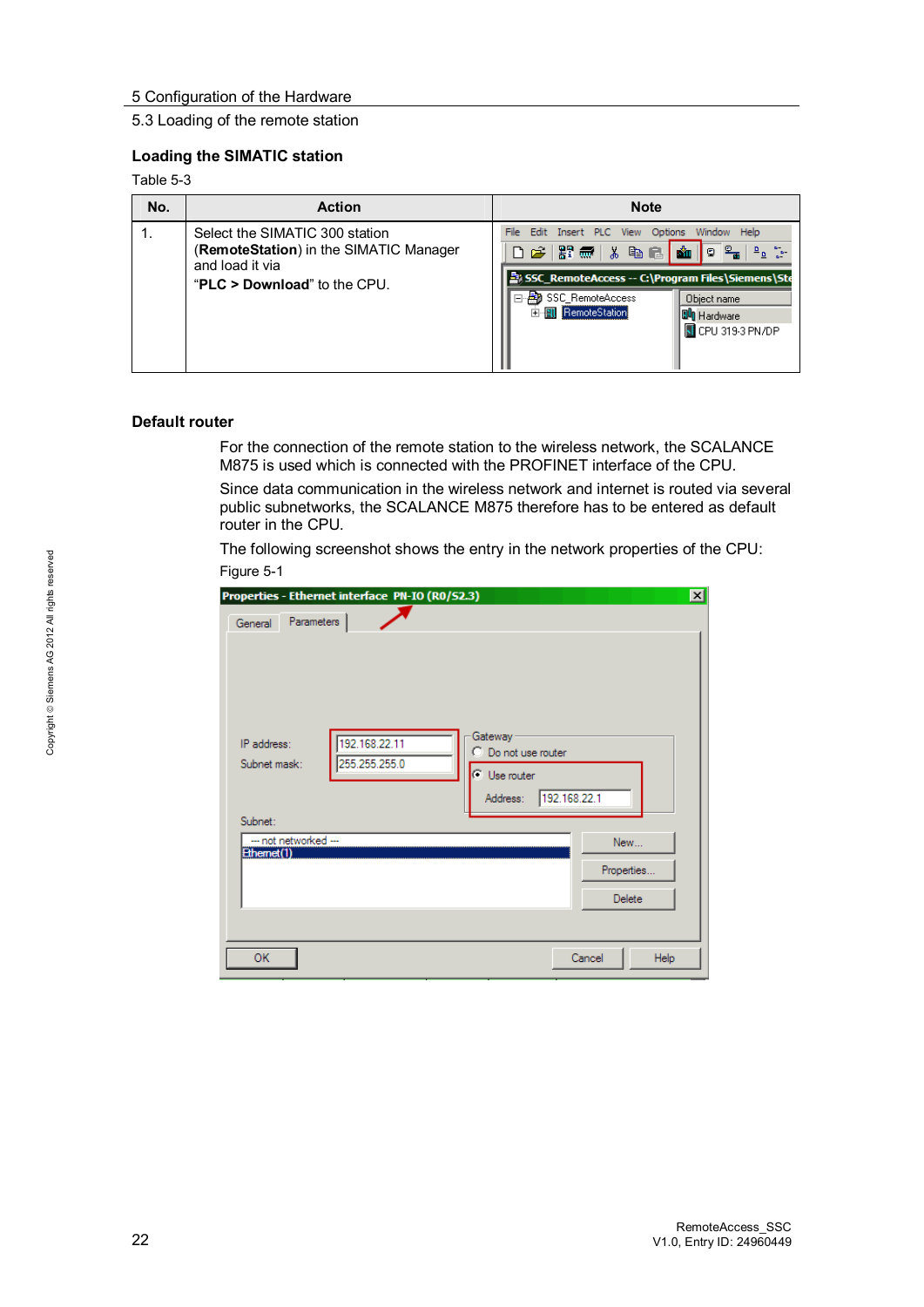# **5.4 Commissioning of VPN tunnels**

<span id="page-22-0"></span>In this example application a VPN tunnel is established in roadwarrior mode with the help of the dynamic DNS.



#### **5.4.1 Requirements**

#### **Resetting the SCALANCE M875 to factory settings**

<span id="page-22-1"></span>In order to delete all already configured VPN connection or other certificates in SCALANCE M875, a reset to factory settings is recommended for this module.

For this purpose, the SCALANCE M has a SET button at the front of the device.

The reset process will start if this button is pressed for more than 5 seconds (with a pointed object).

Thus the SCALANCE M875 also loses its configured IP address and can be reached again via the factory set IP address 192.168.1.1.

**Note** Make sure that the power supply is not interrupted during the process.

#### **DynDNS entry**

In order to enable a VPN connecting between the SOFTNET Security Client and M875 despite the dynamic IP address on the SCALANCE M875, a dynamic DNS service is used.

Instead of an IP address the SCALANCE M875 is addressed via a domain name.

This domain name has to be previously registered at a DynamicDNS provider.

#### **NOTICE The SCALANCE M875 only supports the DynamicDNS provider DynDNS.org.**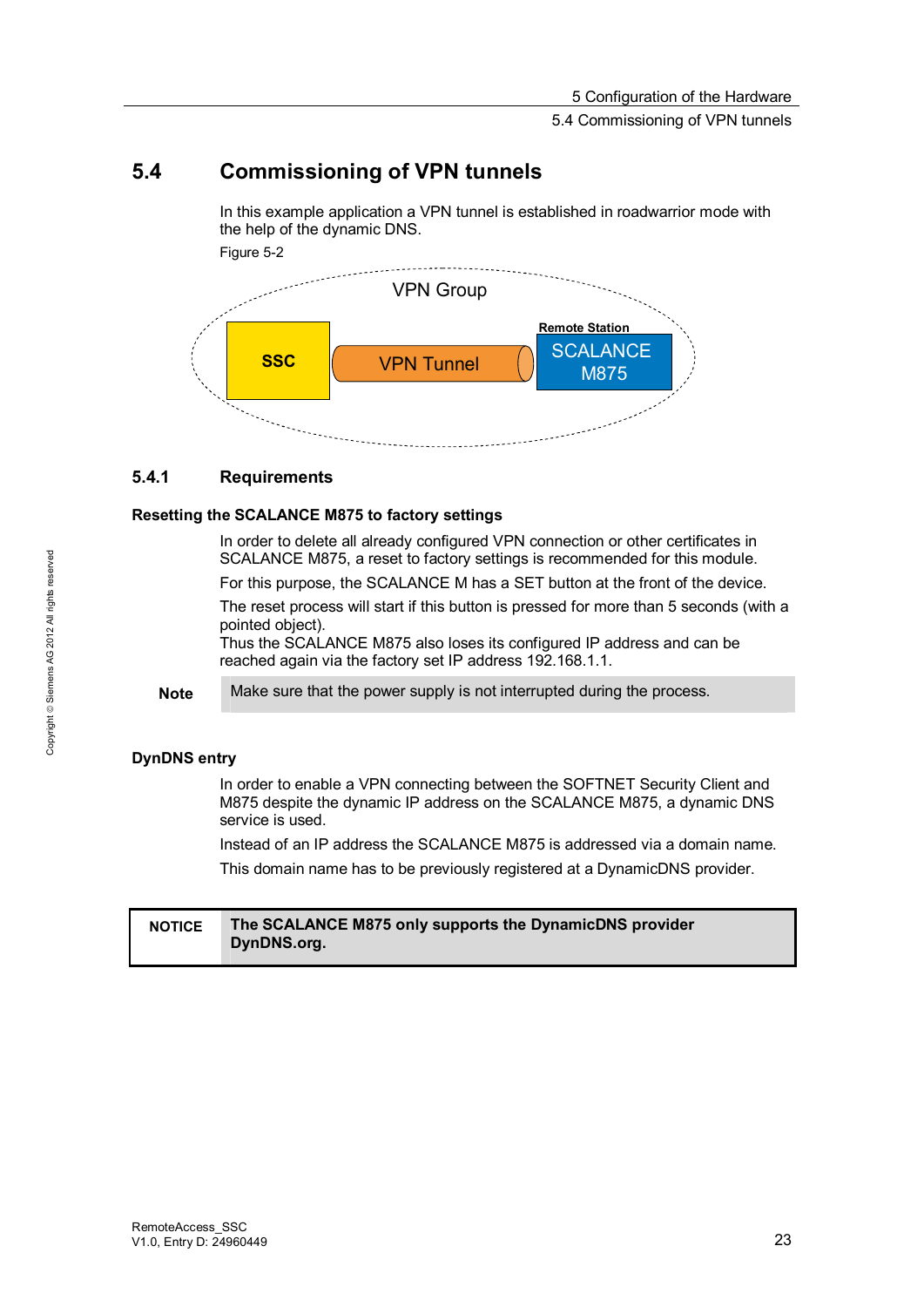## **5.4.2 Configuration with the Security Configuration Tool**

<span id="page-23-0"></span>The security configuration tool is the configuration software for all security modules. This section shows the necessary steps in the Security Configuration Tool, to generate a VPN tunnel.

## **Integrating the security modules**

All components involved in VPN are now integrated in the SCT:

| Table 5- |  |
|----------|--|
|----------|--|

| No. | <b>Action</b>                                                                | <b>Remarks</b>                                                                                                                                                                                                                                                                                                                                                                                 |  |
|-----|------------------------------------------------------------------------------|------------------------------------------------------------------------------------------------------------------------------------------------------------------------------------------------------------------------------------------------------------------------------------------------------------------------------------------------------------------------------------------------|--|
| 1.  | Open the Security Configuration<br>Tool via "Start > SIMATIC ><br>Security". | $= 10 \times$<br>Security Configuration Tool<br>$\underbrace{\hbox{D}[\underline{\omega}][\underline{m}]\otimes[\underline{m}]\times[\underline{m}]\times[\underline{m}]\otimes[\underline{m}]\otimes[\underline{m}]}_{\hbox{\scriptsize\bf 2D}}$<br>Subnet mask ext. IP address int. Subnet mask int.<br>IP address ext.<br>Current user: (user) Role: (role)<br>ø<br>Standard mode<br>Offlin |  |
| 2.  | Select "Project > New" to create<br>a new project.                           | Security Configuration Tool<br>Edit<br>Project<br>Transfer<br>Paste<br>View<br>Options<br>New<br>Open<br>Name<br>Save<br>Save as<br>Properties<br>Recently opened projects<br>▶<br>Exit                                                                                                                                                                                                        |  |
| 3.  | Define a login (user name and<br>password) for this project.                 | <b>R</b> New administrator<br>$\overline{\mathbf{x}}$<br>User name:<br>Password:<br>Repeat password:<br>OK<br>Help<br>Cancel                                                                                                                                                                                                                                                                   |  |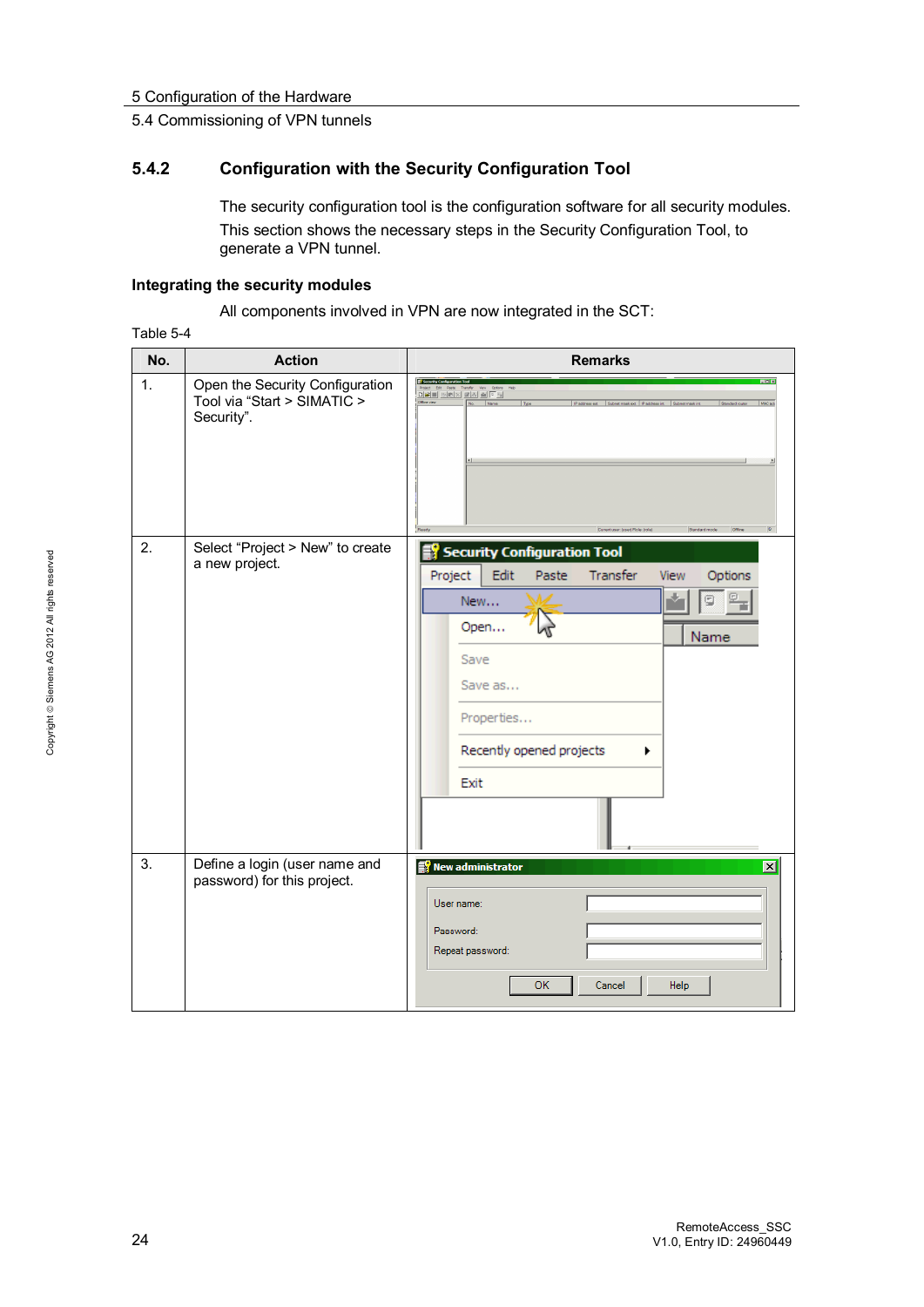| No. | <b>Action</b>                                                                                                                                                                                                                                                                 | <b>Remarks</b>                                                                                                                                                                                                                                                                                                                                                                                                                                                                                                                                                                                                                                                                                                                                                                                                                                                                                                                                                                                                                   |  |
|-----|-------------------------------------------------------------------------------------------------------------------------------------------------------------------------------------------------------------------------------------------------------------------------------|----------------------------------------------------------------------------------------------------------------------------------------------------------------------------------------------------------------------------------------------------------------------------------------------------------------------------------------------------------------------------------------------------------------------------------------------------------------------------------------------------------------------------------------------------------------------------------------------------------------------------------------------------------------------------------------------------------------------------------------------------------------------------------------------------------------------------------------------------------------------------------------------------------------------------------------------------------------------------------------------------------------------------------|--|
| 4.  | Select the following parameters<br>for the first module<br>Product type: SOFTNET<br>Configuration<br>Module: SOFTNET Security<br>Client<br>Firmware release: V3<br>Name of the module: Central (a<br>different name can also be<br>assigned)<br>Close the dialog box with OK. | Selection of a module or software configuration<br>$\vert x \vert$<br>Product type<br><b>C</b> SCALANCE S<br>SOFTNET Konfiguration<br>(SOFTNET Security Client, SCALANCE M87x/MD74x)<br>$=$ Module $=$<br>C SOFTNET Security Client<br>C SCALANCE M87x/MD74x<br>C VPN client<br>Firmware release<br>$G$ V4<br>$C$ 2005<br>$C$ V <sub>3</sub><br>$C$ 2008<br>Configuration<br>Name of the module:<br>Central<br>MAC address:<br>00-0E-8C-00-00-00<br>255.255.255.0<br>192.168.10.1<br>Subnet mask (ext.):<br>IP address (ext.):<br>$\Gamma$ Enable routing<br>Subnet mask (int.):<br>IP address (int.):<br><b>Brief description</b><br>VPN client (6GK1704-1VW03-0AA0) for establishing secure IP-based VPN connections from a PC/PG to A intervents secured by SCALANCE S or SCALANCE M. License required.<br>Support of Windows XP Pro+SP3, Windows 7 Pro/Ult 32/64 Bit, Windows 7 Pro/Ult 32/64 Bit+SP1.<br>□ Save selection<br>OK<br>Help<br>Cancel<br>$\frac{100}{200}$ Security Configuration Tool [ Configuration 1 -- ] * |  |
| 5.  | The module is integrated in the<br>project.<br>Insert another module via the<br>respective icon.                                                                                                                                                                              | Project<br>Edit<br>Paste<br>Transfer<br>View<br>Options<br>Help<br>$\frac{\sigma}{\sigma}$<br>DBB<br>电电<br>Θ<br>Offline view<br>Name<br>Type<br>No.<br><b>Elle All modules</b><br>67 1<br>SOFTNET Security Client V3<br>Central<br><del>∭</del> Central<br><b>R</b> VPN groups                                                                                                                                                                                                                                                                                                                                                                                                                                                                                                                                                                                                                                                                                                                                                   |  |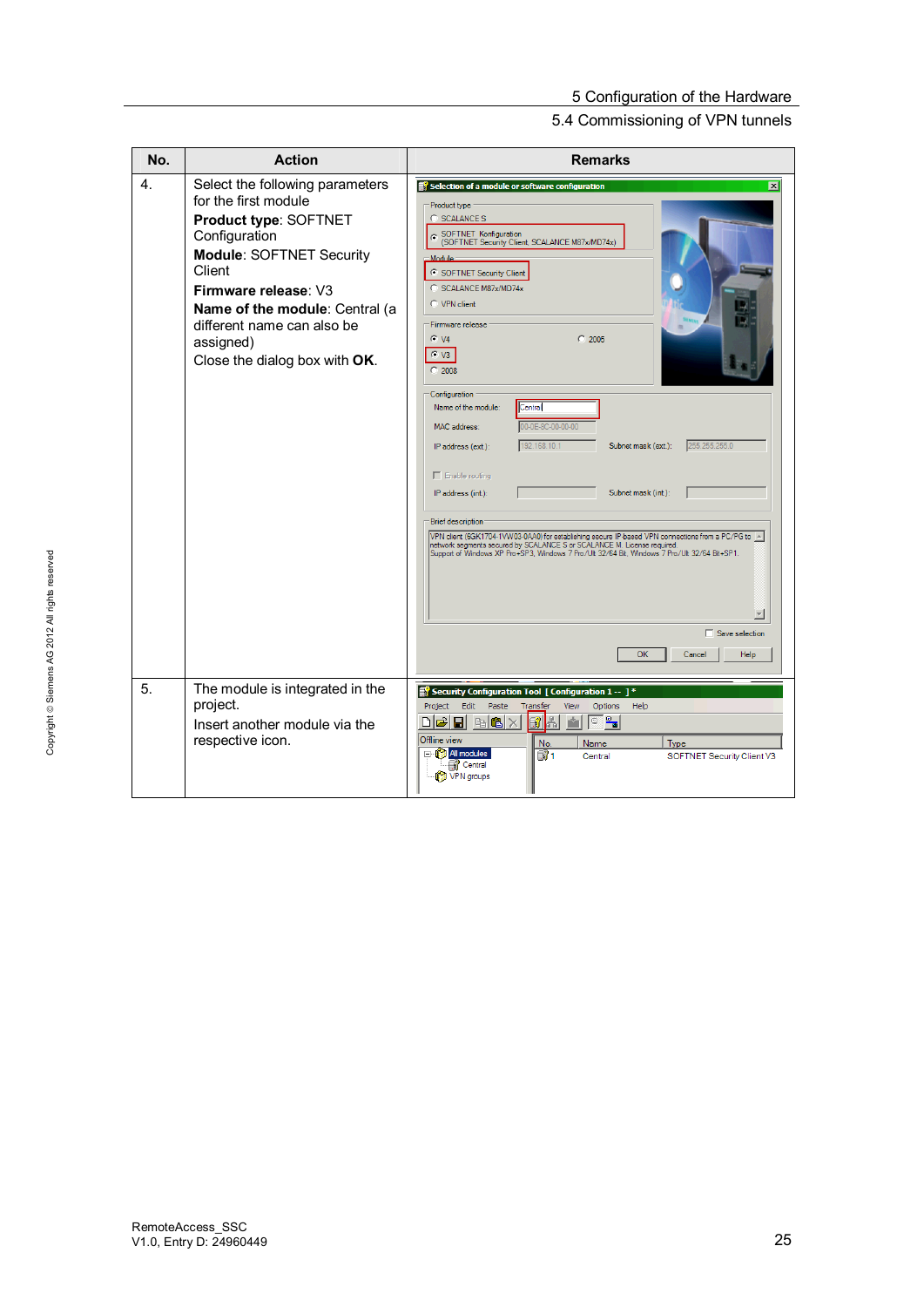| No.            | <b>Action</b>                                                                                                                                                                                                                                                                                                                                                                                                                                                                                                                                    | <b>Remarks</b>                                                                                                                                                                                                                                                                                                                                                                                                                                                                                                                                                                                                                                                                                                                                                                                                                                                                                                                                                                                                                                                                                                                                                                                                                                                                                                                                                                                      |  |  |
|----------------|--------------------------------------------------------------------------------------------------------------------------------------------------------------------------------------------------------------------------------------------------------------------------------------------------------------------------------------------------------------------------------------------------------------------------------------------------------------------------------------------------------------------------------------------------|-----------------------------------------------------------------------------------------------------------------------------------------------------------------------------------------------------------------------------------------------------------------------------------------------------------------------------------------------------------------------------------------------------------------------------------------------------------------------------------------------------------------------------------------------------------------------------------------------------------------------------------------------------------------------------------------------------------------------------------------------------------------------------------------------------------------------------------------------------------------------------------------------------------------------------------------------------------------------------------------------------------------------------------------------------------------------------------------------------------------------------------------------------------------------------------------------------------------------------------------------------------------------------------------------------------------------------------------------------------------------------------------------------|--|--|
| 6.             | Integrate the SCALANCE M875<br>in the configuration.<br>Change the parameters as<br>follows:<br>Product type: SOFTNET<br>Configuration<br>Module: SCALANCE<br>M87x/MD74x<br>Name of the module: Remote<br>(a different name can also be<br>assigned)<br>IP address (int.): 192.168.22.1<br>Subnet mask (int.):<br>255.255.255.0<br>With use of a DynDNS address<br>you do not need to adapt the<br>external IP address at this point.<br>The IP address entered<br>therefore serves simply as a<br>placeholder.<br>Close the dialog box with OK. | Selection of a module or software configuration<br>$\times$<br>Product type<br><b>C</b> SCALANCE S<br><b>SCALANCE</b><br>M875<br>SOFTNET Konfiguration<br>(SOFTNET Security Client, SCALANCE M87x/MD74x)<br><b>DC5V</b><br>Module<br><b>U</b> VPN<br>C SOFTNET Security Client<br>$\blacksquare$ $\Omega \Pi$<br>C SCALANCE M87x/MD74x<br>C VPN client<br>Firmware release<br>Configuration<br>Name of the module:<br>Remote<br>MAC address:<br>00-0E-8C-00-00-00<br>255.255.255.0<br>192.168.10.1<br>IP address (ext.):<br>Subnet mask (ext.):<br>$\nabla$ Enable routing<br>255.255.255.0<br>192.168.22.1<br>Subnet mask (int.):<br>IP address (int.):<br><b>Brief description</b><br>SCALANCE M875 UMTS router (6GK5 875-0AA10-1AA2) for wireless IP communication of<br>Ethemet-based programmable controllers via UMTS mobile wireless networks using the UMTS service.<br>Note national approvals!<br>Functions: Stateful Inspection Firewall, VPN router (IPsec). Supported mobile wireless standards:<br>UMTS/EGPRS/GPRS<br>SCALANCE MD741-1 EGPRS router (6NH9 741-1AA00) for wireless IP communication of Ethemet-based<br>programmable controllers via GSM mobile wireless networks using the EGPRS service. Note national<br>approvals!<br>Functions: Stateful Inspection Firewall, VPN router (IPsec), quad-band GSM, GPRS/EGPRS multislot<br>□ Save selection<br>Help<br>OK<br>Cancel |  |  |
| 7 <sub>1</sub> | All modules are now integrated<br>in the Security Configuration<br>Tool.                                                                                                                                                                                                                                                                                                                                                                                                                                                                         | Name<br>No.<br>Type<br>SOFTNET Security Client V3<br>Central<br>SCALANCE M87x/MD74x<br>Remote                                                                                                                                                                                                                                                                                                                                                                                                                                                                                                                                                                                                                                                                                                                                                                                                                                                                                                                                                                                                                                                                                                                                                                                                                                                                                                       |  |  |

#### **Creating the VPN groups**

Security modules can establish an IPsec tunnel for secure communication if they are assigned to the same group in the project.

#### Table 5-5

| No. | <b>Action</b>                                                                                                                                        | <b>Remarks</b>                                                                                                                                                                  |  |
|-----|------------------------------------------------------------------------------------------------------------------------------------------------------|---------------------------------------------------------------------------------------------------------------------------------------------------------------------------------|--|
|     | Select VPN groups in the<br>navigation area and create a<br>new group via the "Right mouse<br>button> Insert group" context<br>menu or via the icon. | Edit<br>Transfer<br>Paste<br>Project<br>Options<br><b>View</b><br>உ<br>面倒聞<br>國人<br>$\ln 2 \times$<br>Offline view<br>Name<br>All modules<br>⊟<br>Central<br>Remote<br>N groups |  |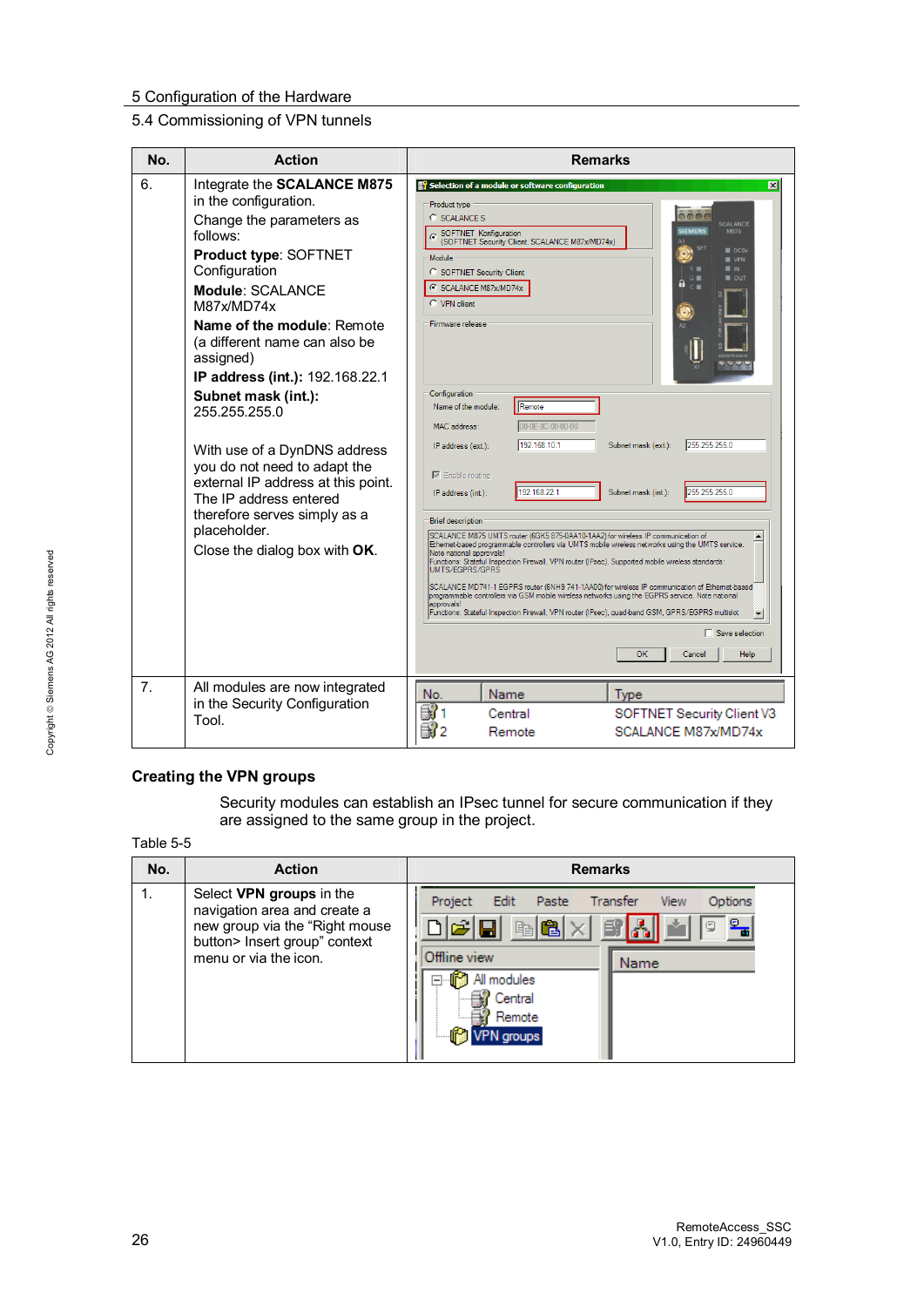| No. | <b>Action</b>                                                                                                                                                                                                                                                        | <b>Remarks</b>                                                                                 |                 |                           |
|-----|----------------------------------------------------------------------------------------------------------------------------------------------------------------------------------------------------------------------------------------------------------------------|------------------------------------------------------------------------------------------------|-----------------|---------------------------|
| 2.  | Now select <b>All modules</b> in the<br>navigation area and drag one<br>module each from the content<br>area into the group via<br>drag&drop.<br>As soon as a module has been<br>assigned to a group, the color of<br>the key icon will change from<br>gray to blue. | Offline view<br>⊪ <sup>6</sup> All modules<br>$\Box$<br>Central<br>Remote<br>Ò M<br>VPN groups | No.<br>歌1<br>歌2 | Name<br>Central<br>Remote |

#### **Switching to expanded mode**

The Security Configuration Tool differentiates two operating views:

- The standard mode for the use of simple predefined firewall rules and basic setting options.
- The expanded mode for defining specific firewall rules with expanded setting options.

For the configuration of the example scenarios FTPS and NTP (secure) it has to be switched to the expanded mode via "View > Advanced Mode".

**Note** Once the current project has been switched to expanded mode it cannot be undone anymore.

#### **Adjusting the group parameters.**

For a VPN connection with the SCALANCE M875 and SOFTNET Security Client the group parameters are adjusted automatically from the Security Configuration Tool. The SA lifetime for phase 1 and phase 2 are set to 1440 minutes.

Confirm the note which appears when saving the configuration with OK.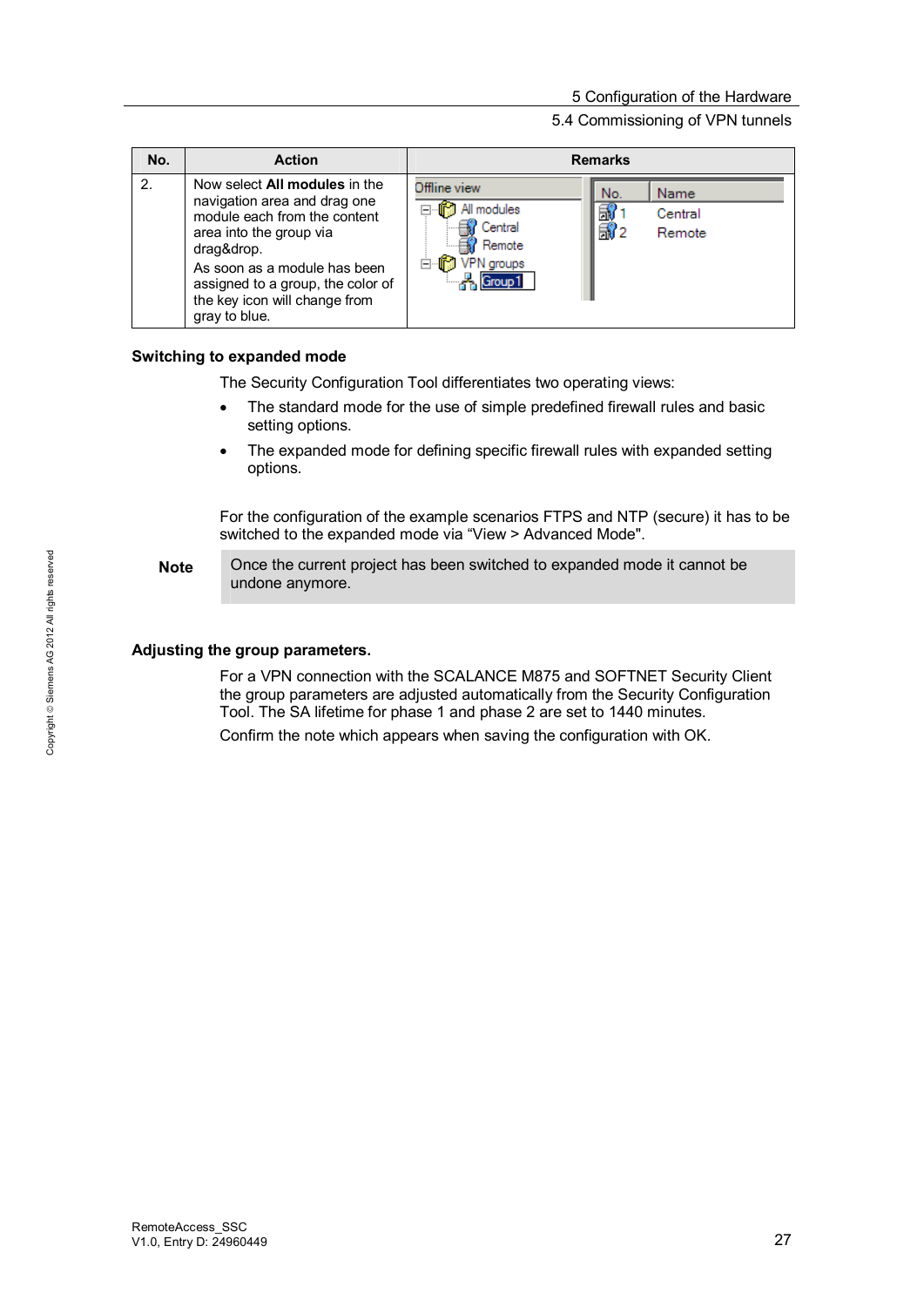## **Loading and exporting configuration files**

For saving the configuration data of the **SCALANCE M875**, proceed as follows:

<span id="page-27-0"></span>

| No. | <b>Action</b>                                                                                                                                                                                                             | <b>Remarks</b>                                                                                                                                                                                                                                                                                                                                                                     |
|-----|---------------------------------------------------------------------------------------------------------------------------------------------------------------------------------------------------------------------------|------------------------------------------------------------------------------------------------------------------------------------------------------------------------------------------------------------------------------------------------------------------------------------------------------------------------------------------------------------------------------------|
| 1.  | Select All modules in the<br>navigation area and the<br>SCALANCE M875 (Remote) in<br>the content area.<br>Start the download process via<br>the Start button.                                                             | Project<br><b>Edit</b><br>Transfer<br>Help<br>Paste<br>View<br>Options<br>௨<br>ack x<br>اڪن<br>풂<br>Γŵ<br>c<br>Ŧ<br>Offline view<br>No.<br>Name<br>□… is Global firewall rule sets<br>ਿੰਗੀ 1<br>Central<br>Firewall IP rule sets<br>F. 12<br>Remote<br>Firewall MAC rule s<br>User-specific IP rule se<br>All modules<br>Central<br>Remote<br>白 <b>image</b> VPN aroups<br>Group 1 |
| 2.  | Select a storage folder for the<br>configuration data.                                                                                                                                                                    | The directory can be selected freely.                                                                                                                                                                                                                                                                                                                                              |
| 3.  | Assign a password for the<br>private key of the certificate.                                                                                                                                                              | <b>Security Configuration Tool</b><br>$\mathbf{X}$<br>2<br>Do you want to enter your own password for the PKCS12 certificate? If 'No', the project name will be used as password.<br>Nein                                                                                                                                                                                          |
| 4.  | Enter the password in the entry<br>field and repeat it.<br>Close the window with OK                                                                                                                                       | <b>Exter the password for the certificate</b><br>$ \mathbf{x} $<br>Password:<br>Repeat password:<br>OK<br>Cancel<br>Help                                                                                                                                                                                                                                                           |
| 5.  | The following files are stored in<br>the project directory:<br>Configuration 1. Remote.txt<br>Configuration1. <character>.<br/><math>\bullet</math><br/>Remote.p12<br/>Configuration1.Group1.Cent<br/>ral.cer</character> | Configuration 1.Group1.Central.cer<br>Configuration 1.Remote.txt<br>Configuration 1.U40554D0C@G2943.Remote.p12                                                                                                                                                                                                                                                                     |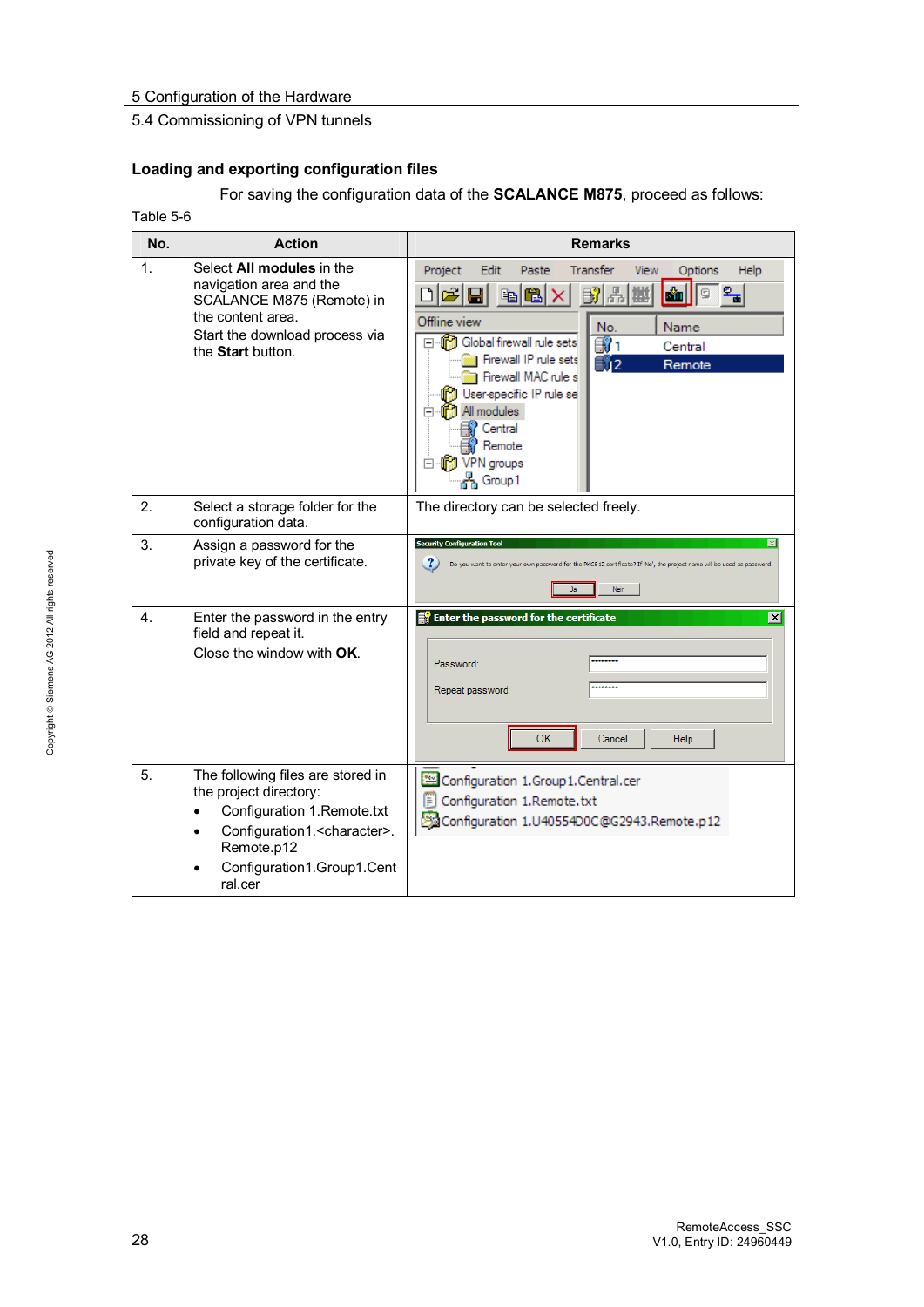<span id="page-28-0"></span>

|     | Table 5-7                                                                                                                                                                                                                 |                                                                                                                                                                                                                                                                                                                                        |  |  |  |  |
|-----|---------------------------------------------------------------------------------------------------------------------------------------------------------------------------------------------------------------------------|----------------------------------------------------------------------------------------------------------------------------------------------------------------------------------------------------------------------------------------------------------------------------------------------------------------------------------------|--|--|--|--|
| No. | <b>Action</b>                                                                                                                                                                                                             | <b>Remarks</b>                                                                                                                                                                                                                                                                                                                         |  |  |  |  |
| 1.  | Select All modules in the<br>navigation area and the<br><b>SOFTNET Security Client</b><br>(Central) in the content area.<br>Start the download process via<br>the Start button.                                           | Edit<br>Transfer<br>Project<br>Paste<br>View<br>Options<br>ΓÖΠ<br>lip<br>Offline view<br>Name<br>No.<br>Global firewall rule sets<br>31 1<br>Fŀ<br>Central<br>Firewall IP rule sets<br>68 2<br>Remote<br>Firewall MAC rule s<br>User-specific IP rule se<br>All modules<br>Central<br>Remote<br><b>⊟</b> In VPN groups<br>န္တြာ Group1 |  |  |  |  |
| 2.  | Select a storage folder for the<br>configuration data.                                                                                                                                                                    | The directory can be selected freely.                                                                                                                                                                                                                                                                                                  |  |  |  |  |
| 3.  | Assign a password for the<br>private key of the certificate.                                                                                                                                                              | <b>Security Configuration Tool</b><br>$\vert x \vert$<br>Do you want to enter your own password for the PKCS12 certificate? If 'No', the project name will be used as password.<br>Nein                                                                                                                                                |  |  |  |  |
| 4.  | Enter the password in the entry<br>field and repeat it.<br>Close the window with OK.                                                                                                                                      | Enter the password for the certificate<br>$\vert x \vert$<br>Password:<br>Repeat password:<br>OK<br>Cancel<br>Help                                                                                                                                                                                                                     |  |  |  |  |
| 5.  | The following files are stored in<br>the project directory:<br>Configuration1.Central.dat<br>$\bullet$<br>Configuration1. <character>.<br/><math>\bullet</math><br/>Central.p12<br/>Configuration1.Group1.cer</character> | Configuration 1.Central.dat<br>Configuration 1.Group1.cer<br>Configuration 1.M6AEF@G9A54.Central.p12                                                                                                                                                                                                                                   |  |  |  |  |

For saving the configuration data of the **SOFTNET Security Client**, proceed as follows: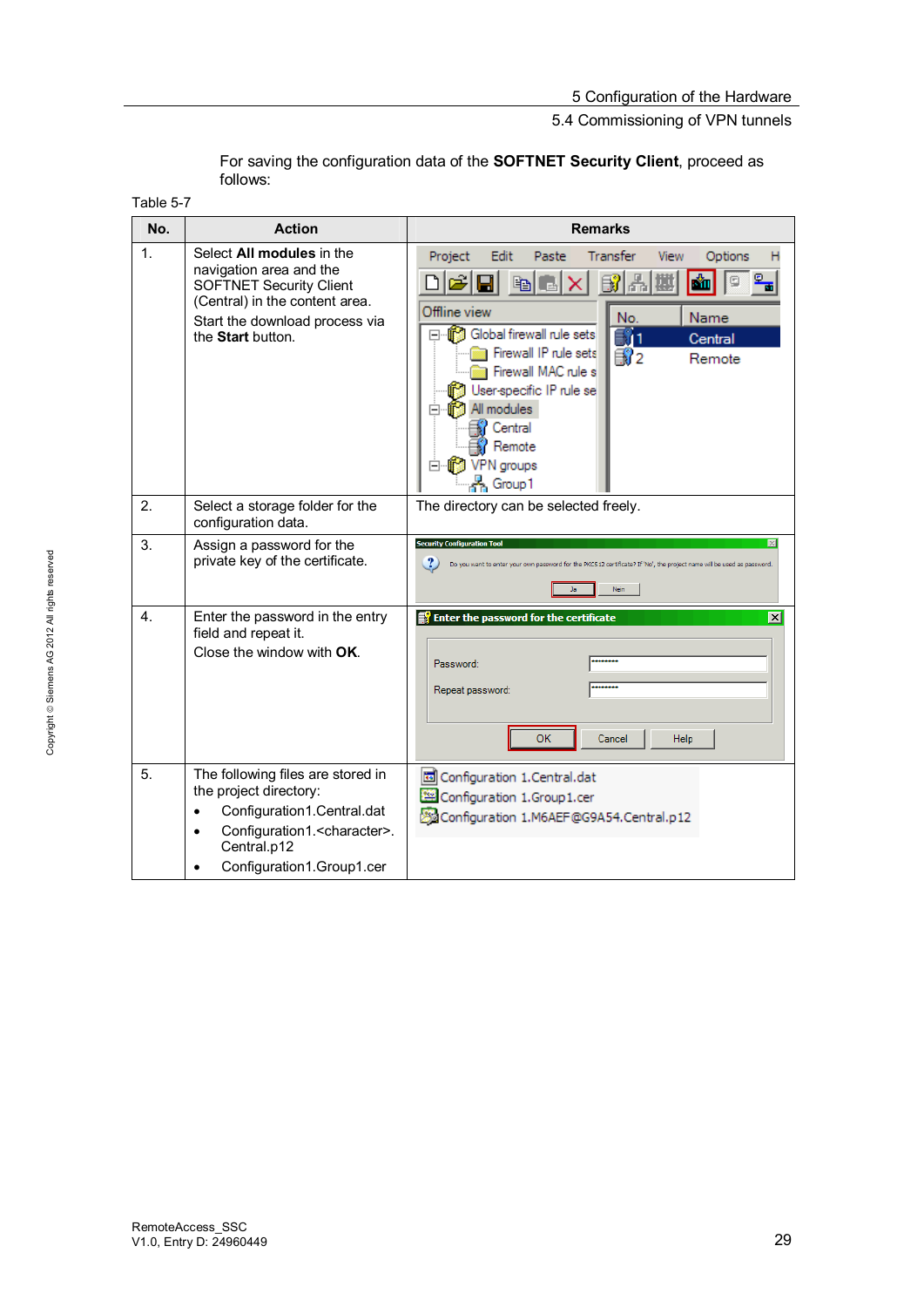# **5.5 Configuration of the SCALANCE M875**

The SCALANCE M875 is very easily configured with the help of the saved "Configuration1.Remote.txt" text file and its web-based management. Below, the configuration of the SCALANCE M is shown step by step.

#### **Opening web-based management**

The SCALANCE M875 is setup via the web-based management.

Table 5-8

| No. | <b>Action</b>                                                                                                                                                                                                                                                             | <b>Remarks</b>                                                                                                                                                                                                                                                                                                                                                                                                                                                                                                                                                                                                     |
|-----|---------------------------------------------------------------------------------------------------------------------------------------------------------------------------------------------------------------------------------------------------------------------------|--------------------------------------------------------------------------------------------------------------------------------------------------------------------------------------------------------------------------------------------------------------------------------------------------------------------------------------------------------------------------------------------------------------------------------------------------------------------------------------------------------------------------------------------------------------------------------------------------------------------|
| 1.  | Please change the IP address of<br>your PC/PGs according to the<br>screenshot.                                                                                                                                                                                            | <b>Internet Protocol (TCP/IP) Properties</b><br> ? X <br>General<br>You can get IP settings assigned automatically if your network supports<br>this capability. Otherwise, you need to ask your network administrator for<br>the appropriate IP settings.<br>C Obtain an IP address automatically<br>C Use the following IP address:<br>IP address:<br>192.168.<br>1.100<br>Subnet mask:<br>255 . 255 . 255 .<br>Default gateway:<br>C Obtain DNS server address automatically<br>- ● Use the following DNS server addresses:<br>Preferred DNS server:<br>Alternate DNS server:<br>Advanced<br><b>OK</b><br>Cancel |
| 2.  | Connect the PC/PG with the<br>LAN interface of the SCALANCE<br>M875 via a standard Ethernet<br>line.                                                                                                                                                                      |                                                                                                                                                                                                                                                                                                                                                                                                                                                                                                                                                                                                                    |
| 3.  | Open the web-based<br>management of the SCALANCE<br>M. Enter the address<br>https://192.168.1.1 in an<br>internet browser.<br>You are prompted to enter the<br>user name and the password.<br>Using<br>factory settings are:<br>User name: admin<br>Password:<br>scalance | SCALANCE M875<br><b>SIEMENS</b><br><b>SCALANCE M875</b><br><b>System - Status</b><br>1970-01-01, 00:22<br>0 (-113 dbm)<br>il (CSQ le<br>SMS<br>SNMP<br>eived since initia<br>ime (bytes / current<br><b>Rumber of active firewall rules</b><br><b>Current system version</b>                                                                                                                                                                                                                                                                                                                                       |

30

<span id="page-29-0"></span>**Note** In this chapter it is assumed that the SCALANCE M875 was reset to factory settings and that a SIM card has been inserted.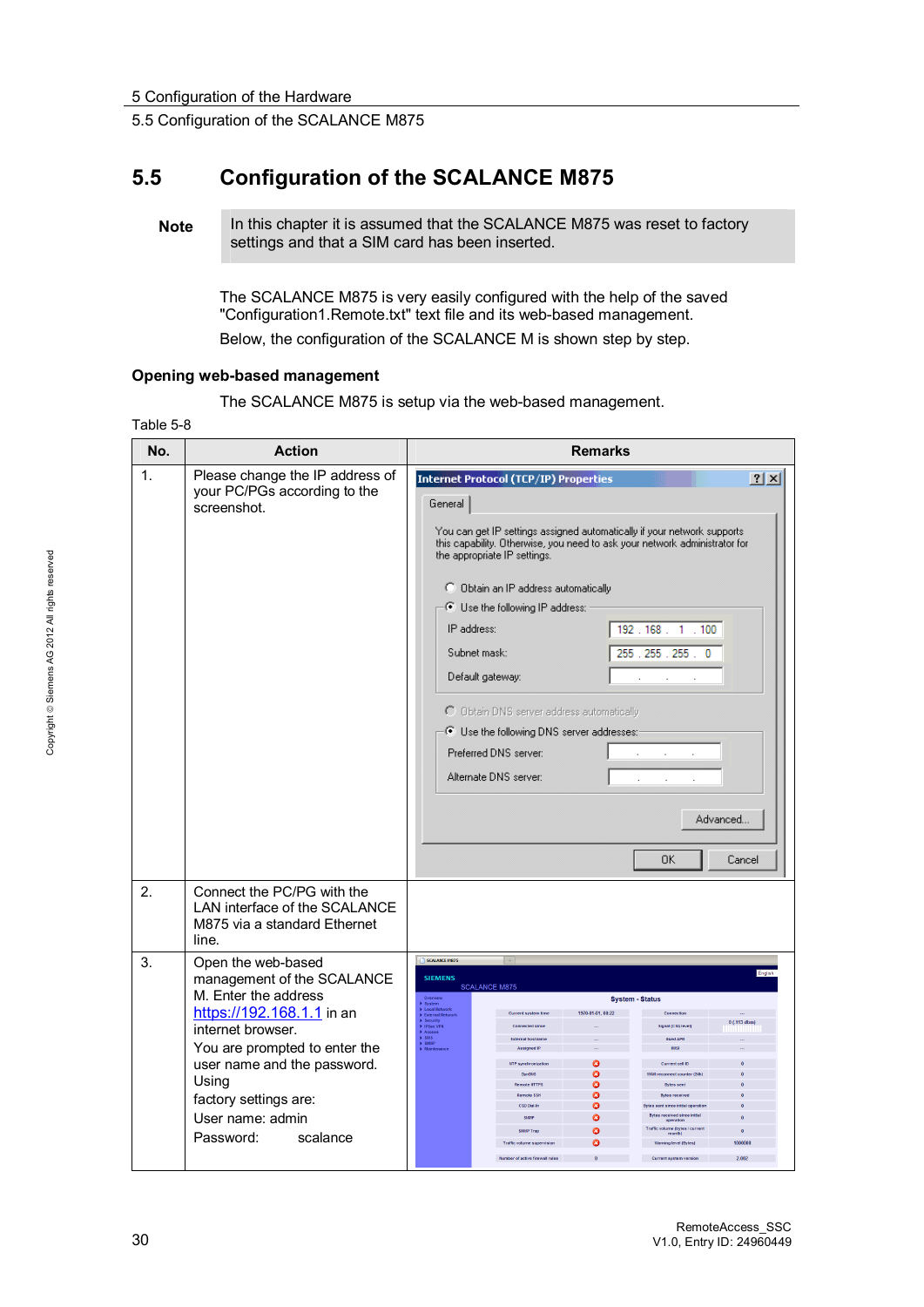#### **Entering pin**

For login to the wireless network the module needs the PIN of the SIM card.

#### Table 5-9

| No. | Action                                                                                                                                                                                                                                                                                                                             |                                        |                                     |          |                           |  |  |
|-----|------------------------------------------------------------------------------------------------------------------------------------------------------------------------------------------------------------------------------------------------------------------------------------------------------------------------------------|----------------------------------------|-------------------------------------|----------|---------------------------|--|--|
|     | <b>Remarks</b>                                                                                                                                                                                                                                                                                                                     |                                        |                                     |          |                           |  |  |
| 1.  | Go to<br>"External Network >UMTS/ EDGE"<br>Enter the PIN of your SIM card at PIN.<br>Delete all providers that are not used from the provider list via the <b>Delete</b> button or create a<br>new provider via New.<br>Note:<br>You need an APN that assigns a public from the internet reachable IP address to your SIM<br>card. |                                        |                                     |          |                           |  |  |
|     |                                                                                                                                                                                                                                                                                                                                    | Click <b>Save</b> to save the changes. |                                     |          |                           |  |  |
|     | Overview<br>$\triangleright$ System                                                                                                                                                                                                                                                                                                |                                        | <b>External Network - UMTS/EDGE</b> |          |                           |  |  |
|     | Local Network<br>External Network                                                                                                                                                                                                                                                                                                  | PIN                                    |                                     | $$       | Ø                         |  |  |
|     | UMT S/EDGE<br>Installation<br>Mode                                                                                                                                                                                                                                                                                                 | <b>Change PIN</b>                      |                                     | Change   |                           |  |  |
|     | <b>Traffic</b><br>Volume                                                                                                                                                                                                                                                                                                           | <b>Network selection</b>               |                                     |          | UMTS or GSM -             |  |  |
|     | Supervision<br>Advanced<br><b>Settings</b>                                                                                                                                                                                                                                                                                         | <b>Allow roaming</b>                   |                                     |          | $No$ $\blacktriangledown$ |  |  |
|     | Security                                                                                                                                                                                                                                                                                                                           | Automatic V<br>Provider selection mode |                                     |          |                           |  |  |
|     | <b>IPSec VPN</b><br><b>Provider list</b><br>Access                                                                                                                                                                                                                                                                                 |                                        |                                     |          |                           |  |  |
|     | SMS<br><b>SNMP</b>                                                                                                                                                                                                                                                                                                                 | Net-ID<br>Provider                     | <b>APN</b>                          | Username | Password<br>New           |  |  |
|     | $\blacktriangleright$ Maintenance                                                                                                                                                                                                                                                                                                  | 1<br>T-Mobile                          | internet.t-d1.de                    | guest    | Delete<br>                |  |  |
|     |                                                                                                                                                                                                                                                                                                                                    | <b>Save</b><br>Reset                   |                                     |          |                           |  |  |

## **Adjusting time**

In order to guarantee the validity of the certificates, the M875 has to have the current time.

#### Table 5-10

| No. | <b>Action</b>                                              |                                                                           |                     |                                 |      |                   |     |
|-----|------------------------------------------------------------|---------------------------------------------------------------------------|---------------------|---------------------------------|------|-------------------|-----|
|     |                                                            | <b>Remarks</b>                                                            |                     |                                 |      |                   |     |
| 1.  | Go to                                                      |                                                                           |                     |                                 |      |                   |     |
|     |                                                            | "System > System Time" Configure the current time and accept it with Set. |                     |                                 |      |                   |     |
|     |                                                            | Click the Save button to save your setting.                               |                     |                                 |      |                   |     |
|     | Overview<br>iystem                                         |                                                                           |                     | <b>System - System Time/NTP</b> |      |                   |     |
|     | Systen<br>Time<br>Log                                      |                                                                           | Current system time |                                 |      | 2012-12-22, 15:54 |     |
|     | Device<br>Identification                                   | Set system time                                                           |                     |                                 |      |                   |     |
|     | <b>ELocal Network</b>                                      | Year                                                                      | Month               | Day                             | Hour | Minute            |     |
|     | <b>External</b><br>Network<br>Security<br><b>IPSec VPN</b> | 2012                                                                      | $Dec$ $\vee$        | $22 -$                          | 14   | 54                | Set |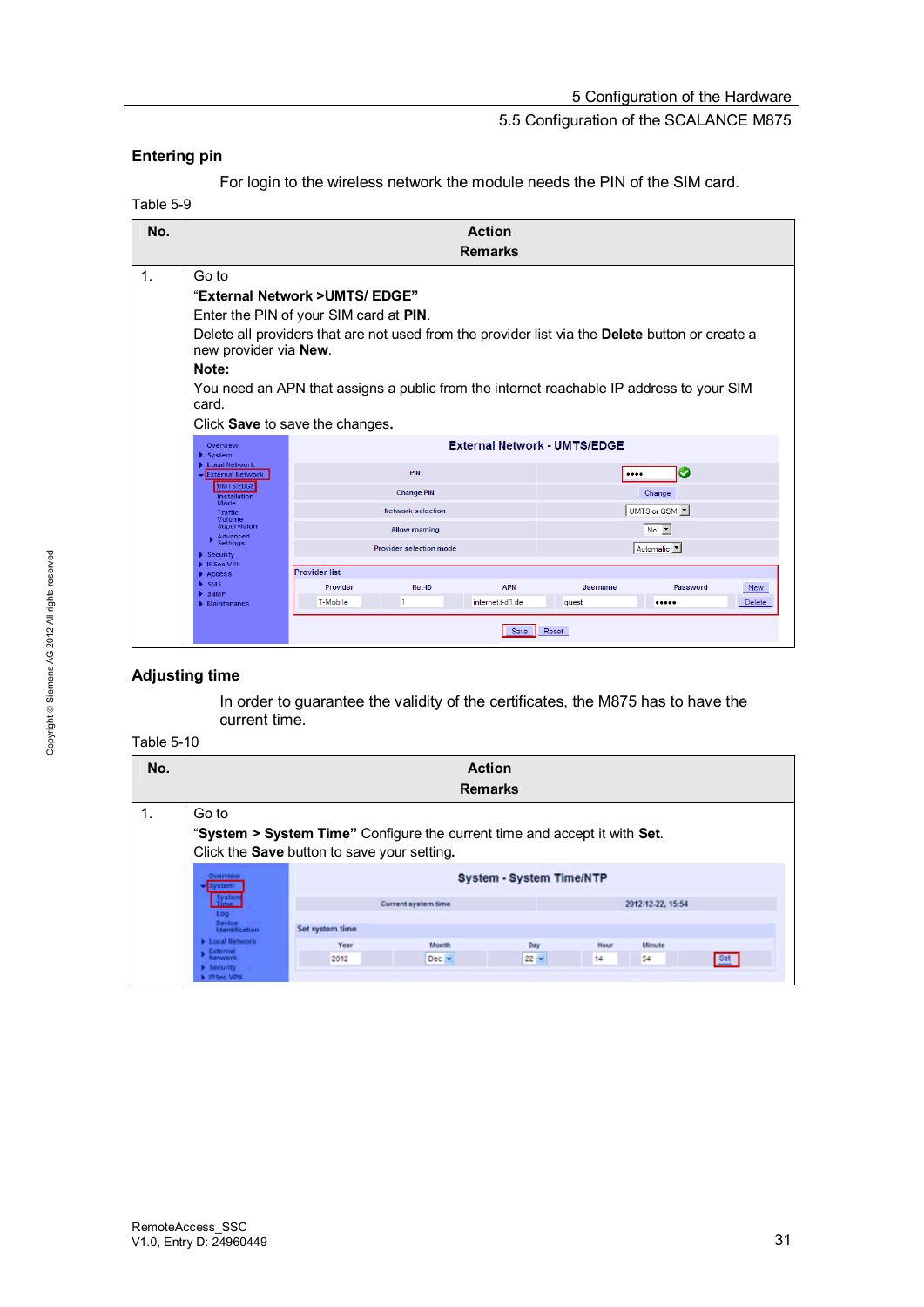#### **Adjusting IP address**

For this example application the SCALANCE M875 communicates with the internal network of the remote station with the NetworkID 192.168.22.0.

Below, the device is configured with an IP address from this network.

Table 5-11

| No.         |                                                                                                                                                                                                                                                                                                              | <b>Action</b>       |                                  |  |  |  |
|-------------|--------------------------------------------------------------------------------------------------------------------------------------------------------------------------------------------------------------------------------------------------------------------------------------------------------------|---------------------|----------------------------------|--|--|--|
|             |                                                                                                                                                                                                                                                                                                              | <b>Remarks</b>      |                                  |  |  |  |
| $\mathbf 1$ | Go to<br>"Local Network > Basic Settings > Local IPs"<br>Change the internal IP address of the device to 192.168.22.1<br>Accept the settings with Save.<br>Note: You have to adjust the IP address of your PC/PG accordingly (e.g. 192.168.22.100) and<br>then open the web page with the new address again. |                     |                                  |  |  |  |
|             | Overview<br>$\blacktriangleright$ System<br>ocal Network                                                                                                                                                                                                                                                     | <b>IP Addresses</b> | <b>Local Network - Local IPs</b> |  |  |  |
|             | $\blacktriangleright$ Basic Settings<br>Local IPs<br><b>DHCP</b><br><b>DNS</b>                                                                                                                                                                                                                               | IP<br>192.168.22.1  | Netmask<br>255 255 255 0         |  |  |  |
|             | Advanced<br><b>Settings</b><br><b>External Network</b><br>Security                                                                                                                                                                                                                                           |                     | Reset<br>Save                    |  |  |  |

#### **Setting up DynDNS service**

The DynDNS client on the SCALANCE M875 has the job to synchronize the assigned IP address with the domain name registered in the DynDNS provider.

| No. | <b>Action</b><br><b>Remarks</b>                                                                                                                                                                                                              |                                                                                                                                                |       |                          |  |  |
|-----|----------------------------------------------------------------------------------------------------------------------------------------------------------------------------------------------------------------------------------------------|------------------------------------------------------------------------------------------------------------------------------------------------|-------|--------------------------|--|--|
| 1.  | Go to<br>registered domain name.<br>Accept the settings with Save.                                                                                                                                                                           | "External Network > Advanced Settings > DynDNS".<br>Enable the DynDNS function and enter the login data for the DynDNS provider as well as the |       |                          |  |  |
|     | Overview<br>$\blacktriangleright$ System<br>▶ Local Network                                                                                                                                                                                  | <b>External Network - DynDNS</b>                                                                                                               |       |                          |  |  |
|     | External Network                                                                                                                                                                                                                             | Log on to DynDNS server                                                                                                                        |       | Yes $\blacktriangledown$ |  |  |
|     | <b>UMTS/EDGE</b><br>Installation                                                                                                                                                                                                             | <b>DynDNS</b> username                                                                                                                         |       |                          |  |  |
|     | Mode<br>Traffic<br>Volume                                                                                                                                                                                                                    | <b>DynDNS</b> password                                                                                                                         |       |                          |  |  |
|     | Supervision                                                                                                                                                                                                                                  | <b>DynDNS</b> hostname                                                                                                                         |       | scalance.dyndns.org      |  |  |
|     | Advanced<br>Settings<br>Connection<br><b>Check</b><br><b>DynDNS</b><br><b>SRS</b><br><b>NAT</b><br>$\blacktriangleright$ Security<br><b>FIPSec VPN</b><br>Access<br>$\triangleright$ SMS<br>$\blacktriangleright$ SNMP<br><b>Maintenance</b> | Save                                                                                                                                           | Reset |                          |  |  |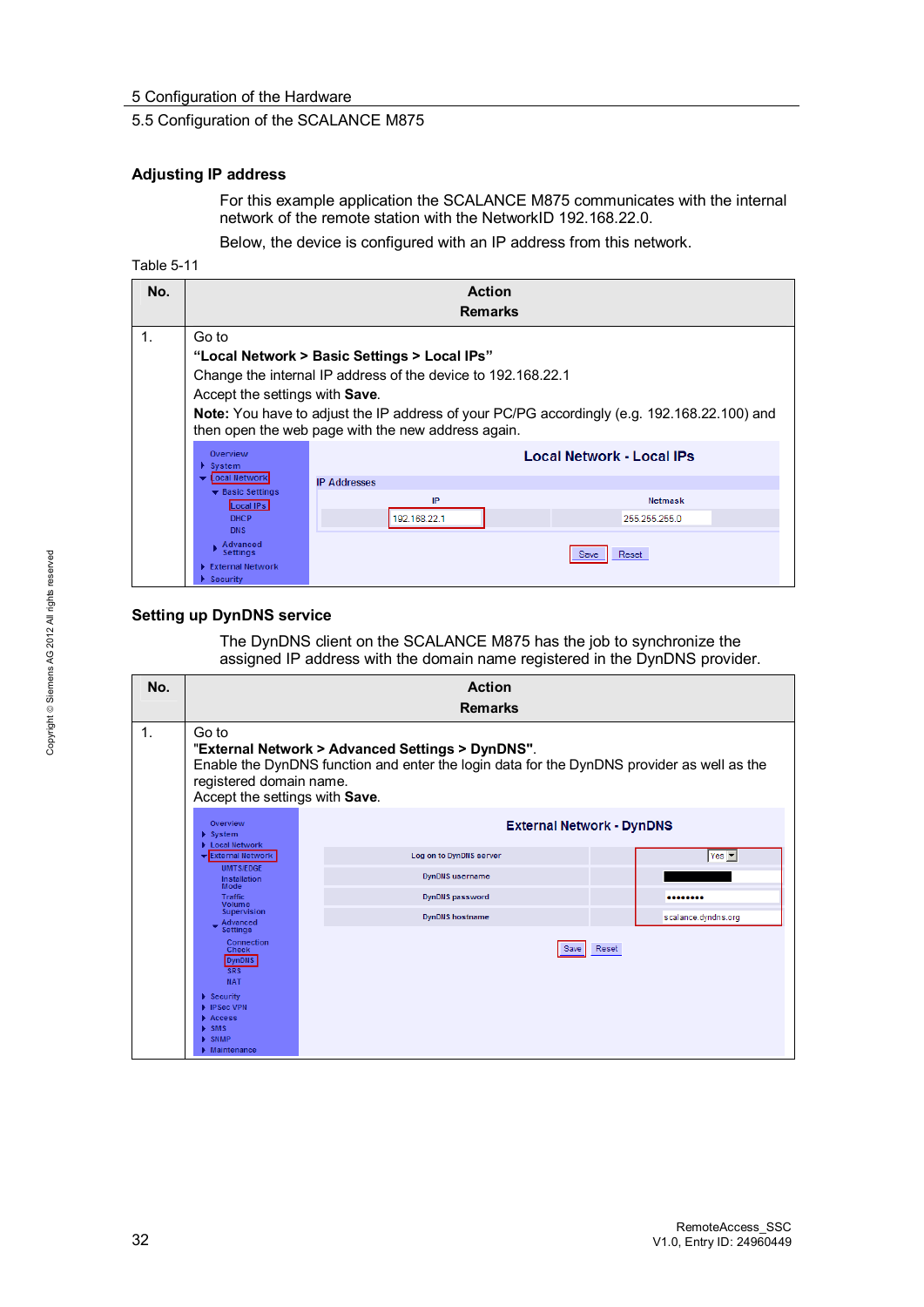#### **Enabling ping externally**

The diagnostic function in the SOFTNET Security Client checks the successful establishment of the VPN tunnel to the SCALANCE M875 through ICMP packets ("ping"). In order for those packets to pass the firewall in the SCALANCE M, the option has to be explicitly enabled.

If this function is not enabled, you will not receive a feedback whether the tunnel has been established successfully. However, you can still communicate securely via the tunnel.

| No. |                                                                                                                                                                                                                                             |                      | <b>Action</b><br><b>Remarks</b>                                                 |            |    |  |  |
|-----|---------------------------------------------------------------------------------------------------------------------------------------------------------------------------------------------------------------------------------------------|----------------------|---------------------------------------------------------------------------------|------------|----|--|--|
|     | Go to<br>"Security > Advanced Settings".<br>Set the "External ICMP" function to the value Allow Ping.<br>Accept the settings with Save.                                                                                                     |                      |                                                                                 |            |    |  |  |
|     | Overview<br>$\blacktriangleright$ System<br><b>Local Network</b><br>$\triangleright$ External Network<br>$\blacktriangleright$ Security<br><b>Packet Filter</b><br>Port<br>Forwarding<br>Advanced<br><b>Settings</b><br><b>Firewall Log</b> |                      | <b>Security - Advanced Settings</b>                                             |            |    |  |  |
|     |                                                                                                                                                                                                                                             |                      | Maximum average number of packets of new incoming TCP<br>connections per second |            | 25 |  |  |
|     |                                                                                                                                                                                                                                             |                      | Maximum average number of packets of new outgoing TCP<br>connections per second |            | 75 |  |  |
|     |                                                                                                                                                                                                                                             |                      | Maximum number of incoming ping packets per second                              |            | 3  |  |  |
|     |                                                                                                                                                                                                                                             |                      | Maximum number of outgoing ping packets per second                              |            | 5  |  |  |
|     | <b>FIPSec VPN</b><br>Access                                                                                                                                                                                                                 | <b>External ICMP</b> |                                                                                 | Allow Ping |    |  |  |
|     | $\triangleright$ SMS<br>$\blacktriangleright$ SNMP<br>$\blacktriangleright$ Maintenance                                                                                                                                                     |                      |                                                                                 | Reset      |    |  |  |

#### **Enabling remote access**

To access to the web interface of the SCALANCE M even via the external interface, the HTTPS remote access has to be enabled.

| No. | <b>Action</b><br><b>Remarks</b>                                                                                                                                                                                                                           |                                             |                                  |                           |        |  |
|-----|-----------------------------------------------------------------------------------------------------------------------------------------------------------------------------------------------------------------------------------------------------------|---------------------------------------------|----------------------------------|---------------------------|--------|--|
| 1.  | Go to<br>"Access > HTTPS".<br>Enable the remote access via HTTPS.<br>Create a firewall rule for the remote access via New. Leave the default settings. The address<br>0.0.0.0/0 is representative for all IP addresses.<br>Accept the settings with Save. |                                             |                                  |                           |        |  |
|     | Overview<br>$\blacktriangleright$ System                                                                                                                                                                                                                  |                                             | <b>Access - HTTPS</b>            |                           |        |  |
|     | <b>El ocal lletwork</b><br><b>External Network</b><br>$\blacktriangleright$ Security                                                                                                                                                                      | <b>Enable HTTPS remote access</b>           |                                  | $ Y_{es} -$               |        |  |
|     | P IPSec VPN<br>$\blacktriangleright$ Access<br>Password<br><b>HTTPS</b><br><b>SSH</b><br>CSD Dial-In<br>$\blacktriangleright$ SMS<br><b>E</b> SNMP<br>$\blacktriangleright$ Maintenance                                                                   | HTTPS remote access port                    |                                  | 443                       |        |  |
|     |                                                                                                                                                                                                                                                           | <b>Firewall Rules</b><br>From IP (External) | Action                           | Log                       | New    |  |
|     |                                                                                                                                                                                                                                                           | 0.0.0.010                                   | Accept <b>T</b><br>Reset<br>Save | $No$ $\blacktriangledown$ | Delete |  |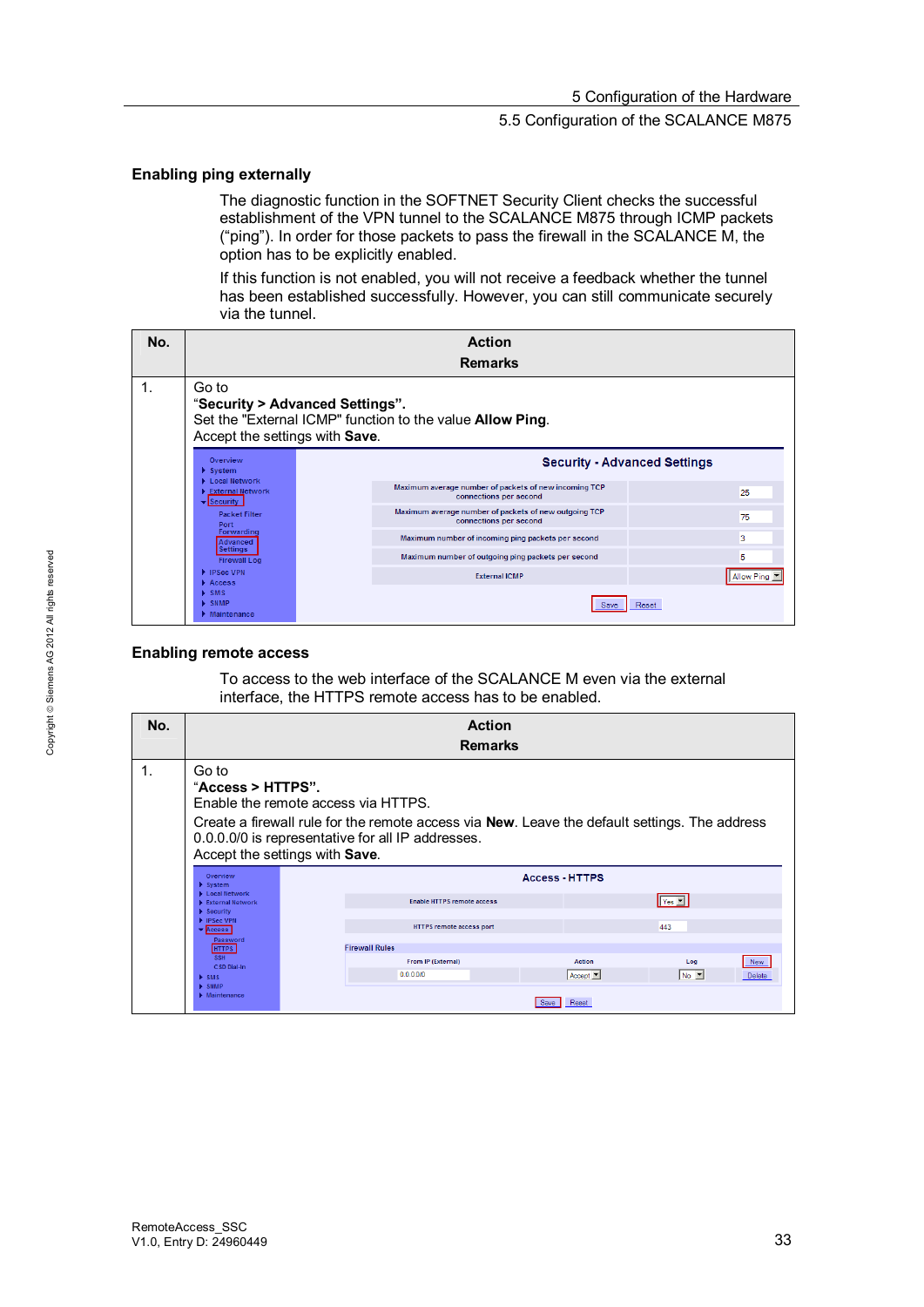#### **Overview**

| No.         |                                                           |                                 | <b>Action</b><br><b>Remarks</b>                      |                                                  |                                                                                                |
|-------------|-----------------------------------------------------------|---------------------------------|------------------------------------------------------|--------------------------------------------------|------------------------------------------------------------------------------------------------|
| $\mathbf 1$ |                                                           |                                 | functions such as the dynamic DNS and remote access. |                                                  | In the "Overview" mask you will receive information on connection, signal strength and enabled |
|             | Overview<br>$\overline{\triangleright}$ System            |                                 |                                                      | <b>System - Status</b>                           |                                                                                                |
|             | <b>Local Network</b><br>$\triangleright$ External Network | Current system time             | 2012-07-10, 11:28                                    | Connection                                       | <b>UMTS, 3G</b>                                                                                |
|             | Security<br>▶ IPSec VPN<br>Access                         | <b>Connected since</b>          | Tue Jul 10 11:04:05 UTC 2012                         | Signal (CSQ level)                               | 16 (-81 dbm)                                                                                   |
|             | $\triangleright$ SMS                                      | <b>External hostname</b>        | scalance.dyndns.org                                  | <b>Used APN</b>                                  | internet.t-d1.de                                                                               |
|             | <b>E</b> SNMP<br>Maintenance                              | <b>Assigned IP</b>              | 80.187.138.6                                         | <b>IMSI</b>                                      | 262016248039852                                                                                |
|             |                                                           | <b>NTP synchronization</b>      | Ø                                                    | <b>Current cell ID</b>                           | 172101                                                                                         |
|             |                                                           | <b>DynDNS</b>                   | Ø                                                    | WAN reconnect counter (24h)                      | $\overline{2}$                                                                                 |
|             |                                                           | <b>Remote HTTPS</b>             | Ø                                                    | <b>Bytes sent</b>                                | 68799                                                                                          |
|             |                                                           | <b>Remote SSH</b>               | Ø                                                    | <b>Bytes received</b>                            | 52695                                                                                          |
|             |                                                           | CSD Dial-In                     | ø                                                    | Bytes sent since initial operation               | 928142                                                                                         |
|             |                                                           | <b>SNMP</b>                     | Ø                                                    | <b>Bytes received since initial</b><br>operation | 389696                                                                                         |
|             |                                                           | <b>SNMP Trap</b>                | Ø                                                    | Traffic volume (bytes / current<br>month)        | $\bf{0}$                                                                                       |
|             |                                                           | Traffic volume supervision      | $\boldsymbol{\alpha}$                                | <b>Warning level (Bytes)</b>                     | 1000000                                                                                        |
|             |                                                           | Number of active firewall rules | $\bf{0}$                                             | <b>Current system version</b>                    | 2.002                                                                                          |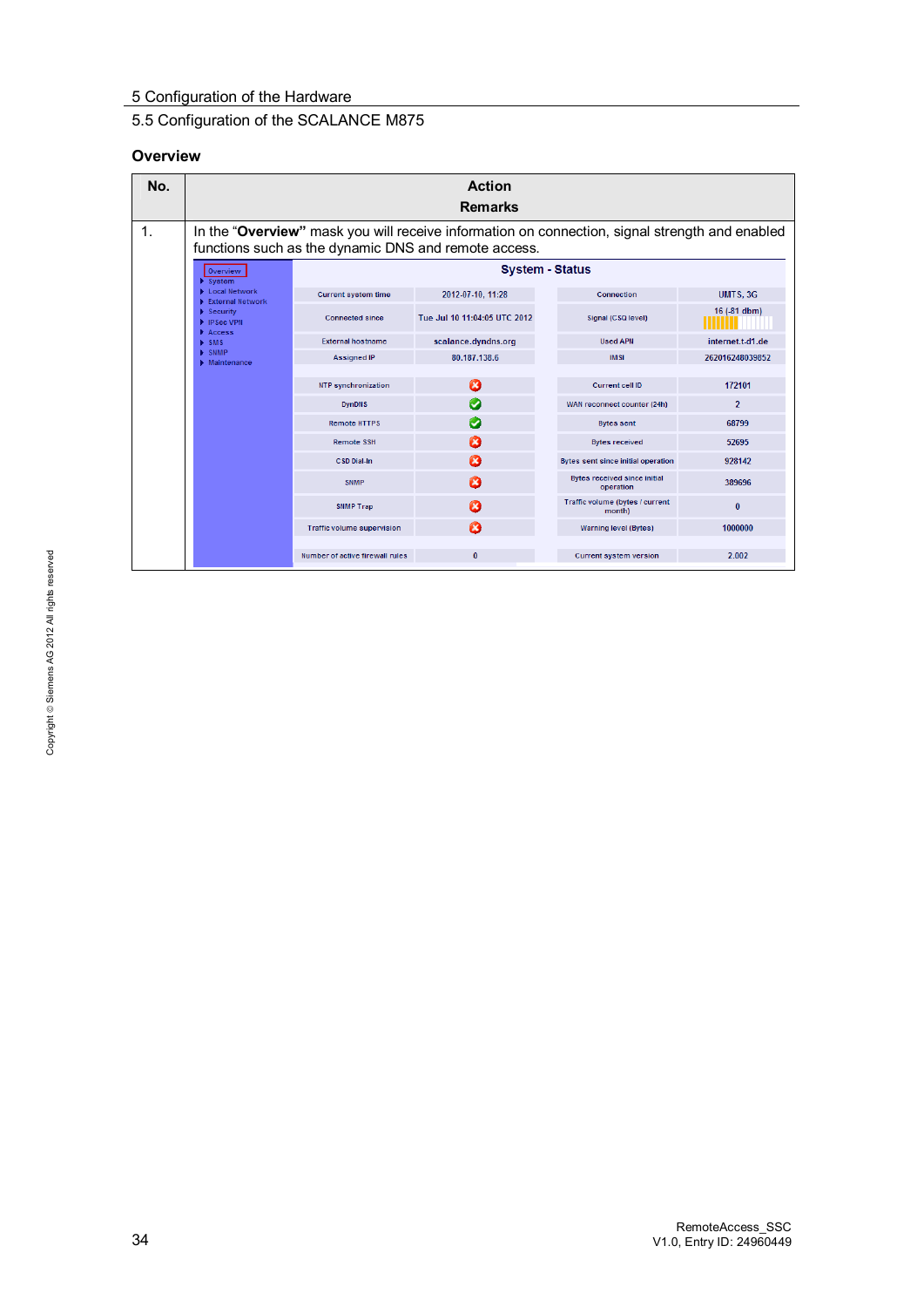## **Configuring the VPN connection**

For the further configuration, the text file created by the security configuration tool now serves as an aid.

Table 5-12

| No. | <b>Action</b>                                                                                                                                                                                                                                                                                                                                              |                                                                                                                                                                                                                                                                                                                                                                                                                                                                                                                                                                                                                                                                                                                                                                                                                                                                                                                                                                                                                                                                                                                           |                                                                                          |  |                                                                                                                                                                                                                                                            |
|-----|------------------------------------------------------------------------------------------------------------------------------------------------------------------------------------------------------------------------------------------------------------------------------------------------------------------------------------------------------------|---------------------------------------------------------------------------------------------------------------------------------------------------------------------------------------------------------------------------------------------------------------------------------------------------------------------------------------------------------------------------------------------------------------------------------------------------------------------------------------------------------------------------------------------------------------------------------------------------------------------------------------------------------------------------------------------------------------------------------------------------------------------------------------------------------------------------------------------------------------------------------------------------------------------------------------------------------------------------------------------------------------------------------------------------------------------------------------------------------------------------|------------------------------------------------------------------------------------------|--|------------------------------------------------------------------------------------------------------------------------------------------------------------------------------------------------------------------------------------------------------------|
|     |                                                                                                                                                                                                                                                                                                                                                            |                                                                                                                                                                                                                                                                                                                                                                                                                                                                                                                                                                                                                                                                                                                                                                                                                                                                                                                                                                                                                                                                                                                           | <b>Remarks</b>                                                                           |  |                                                                                                                                                                                                                                                            |
| 1.  | Open the<br><b>Configuration1.Remote.txt text</b><br>file.<br>The VPN configuration is<br>performed in 3 steps:<br>Download certificates<br>Specify settings<br>Set IKE parameters                                                                                                                                                                         | Configuration 1.Remote.txt - Editor<br>$\Box$ D $\bm{x}$<br>Datei Bearbeiten Format Ansicht ?<br>Configuration of MD741/SCALANCE M 87X: Remote<br>$\blacktriangle$<br>Remote in connection with Central<br>IPSec VPN > Certificates<br>Upload Remote Site Certificate: Configuration 1. Group1. Central. cer<br>Upload PKCS12 File (.p12): Configuration 1.040554DOC@G2943.Remote.p12<br>IPSec VPN > Connections > VPN Roadwarrior Mode - Edit Settings<br>Authentication method: X.509 Remote Certificate<br>Remote Certificate: Configuration 1.Group1.Central.cer<br>Remote ID: U61689B81@G2943<br>IPSec VPN > Connections > VPN Roadwarrior Mode - Edit IKE<br>Phase 1 - ISAKMP SA<br>ISAKMP-SA encryption: 3DES-168<br>ISKAMP-SA hash: SHA-1<br>ISKAMP-SA mode: Main Mode<br>ISAKMP-SA lifetime (seconds): 86400<br>Phase 2 - IPSec SA<br>IPSec-SA encryption: 3DES-168<br>IPSec-SA hash: SHA-1<br>IPSec-SA lifetime (seconds): 86400<br>NAT-T: On<br>Activate Dead Peer Detection: Yes<br>DPD-Delay (seconds): 150<br>DPD-Delay (seconds): 150<br>DPD-maximum failure: 5<br>$\left  \cdot \right $<br>$\frac{1}{2}$ |                                                                                          |  |                                                                                                                                                                                                                                                            |
| 2.  | <b>Download certificates</b><br>Overview<br>$\blacktriangleright$ System<br><b>Local Network</b><br>External Network<br>$\blacktriangleright$ Security<br><b>VIPSec VPN</b><br><b>Connections</b><br><b>Certificates</b><br>Supervision<br>Advanced<br><b>Status</b><br>Access<br>$\triangleright$ SMS<br><b>SNMP</b><br>$\blacktriangleright$ Maintenance | <b>Upload remote certificate</b><br>Upload PKCS12 file (.p12)<br>Password<br>Remote certificates (.cer, .crt, .pem)<br>Device certificates (.p12)                                                                                                                                                                                                                                                                                                                                                                                                                                                                                                                                                                                                                                                                                                                                                                                                                                                                                                                                                                         | <b>Name</b><br>Name<br><b>CA</b> certificate<br><b>Device certificate</b><br>Private key |  | Go to "IP Sec VPN > Certificates". Download the two certificates according to the instruction of<br>the text file. Enter the password specified by you in Table 5-6 in the .p12 certificate.<br>Durchsuchen.<br>Upload<br>Durchsuchen.<br>Upload<br>Delete |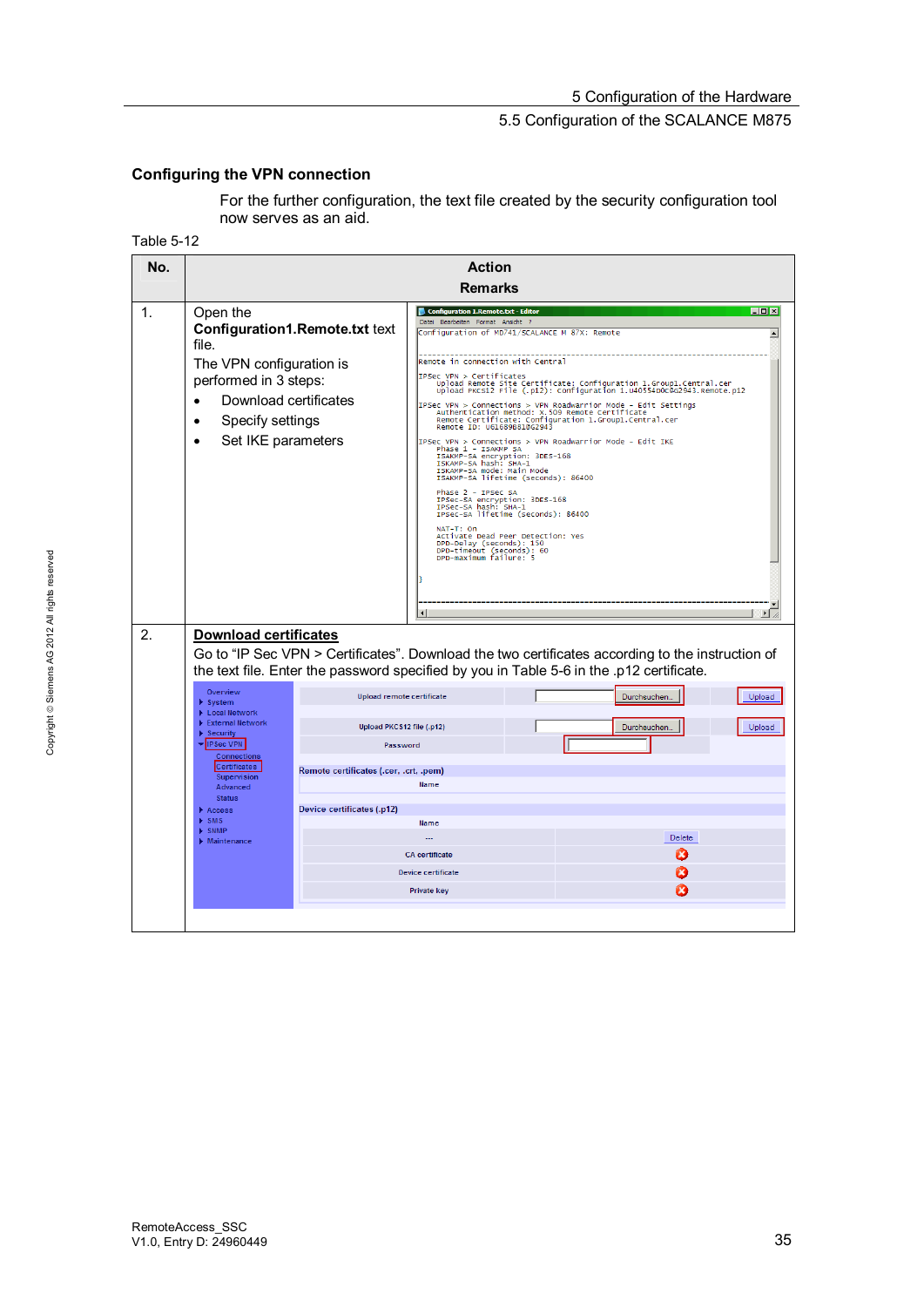## 5 Configuration of the Hardware

## 5.5 Configuration of the SCALANCE M875

| No. | <b>Action</b><br><b>Remarks</b>                                                    |                                                                                              |                                        |                    |                                    |  |
|-----|------------------------------------------------------------------------------------|----------------------------------------------------------------------------------------------|----------------------------------------|--------------------|------------------------------------|--|
| 3.  | The state of the loading process is shown accordingly in the web-based management. |                                                                                              |                                        |                    |                                    |  |
|     | Overview<br>$\blacktriangleright$ System                                           | <b>IPSec VPN - Certificates</b>                                                              |                                        |                    |                                    |  |
|     | Local Network<br>External<br>Network                                               | <b>Upload remote certificate</b>                                                             |                                        | Browse.            | Upload                             |  |
|     | $\blacktriangleright$ Security<br><b>IPSec VPN</b><br>Connections                  | Remote certificates (.cer, .crt, .pem)                                                       |                                        |                    |                                    |  |
|     | <b>Certificates</b><br>Supervision<br>Advanced                                     | Name<br><b>Configuration 1.Group1.Central.cer</b>                                            |                                        |                    | Delete                             |  |
|     | <b>Status</b><br>Access<br>$\triangleright$ SMS                                    | Device certificates (.p12)<br>Name                                                           |                                        |                    |                                    |  |
|     | $\blacktriangleright$ SNMP<br>$\blacktriangleright$ Maintenance                    | Configuration 1.U40554D0C@G2943.Remote.p12                                                   |                                        |                    | Delete                             |  |
|     |                                                                                    | <b>CA</b> certificate<br>Device certificate                                                  |                                        |                    | Ø<br>Ø                             |  |
|     |                                                                                    | Private key                                                                                  |                                        |                    | $\checkmark$                       |  |
| 4.  | <b>Specify settings</b>                                                            |                                                                                              |                                        |                    |                                    |  |
|     |                                                                                    | Go to "IPSec VPN > Connections" and enable the Roadwarrior Mode.                             |                                        |                    |                                    |  |
|     | Overview<br>$\blacktriangleright$ System<br>Local Network                          |                                                                                              | <b>IPSec VPN - Connections</b>         |                    |                                    |  |
|     | $\triangleright$ External<br>Network                                               | <b>VPN Roadwarrior Mode</b><br>Enabled<br><b>Name</b>                                        | <b>Settings</b>                        |                    | <b>IKE</b>                         |  |
|     | $\blacktriangleright$ Security<br>PSec VPN<br><b>Connections</b>                   | <b>Roadwarrior</b><br>$Yes -$                                                                | Edit                                   |                    | Edit                               |  |
|     | <b>Certificates</b><br>Supervision<br>Advanced                                     | <b>VPN Standard Mode</b>                                                                     |                                        |                    |                                    |  |
|     | <b>Status</b><br>Access                                                            | Enabled<br>Name<br>No -<br>NewConnection                                                     | <b>Settings</b><br>Edit                | <b>IKE</b><br>Edit | New<br>Delete                      |  |
|     | SMS<br>٠<br>$\triangleright$ SNMP<br>$\blacktriangleright$ Maintenance             |                                                                                              | Reset<br>Save                          |                    |                                    |  |
| 5.  | Edit the settings via Edit.                                                        |                                                                                              |                                        |                    |                                    |  |
|     | Overview<br>$\triangleright$ System                                                |                                                                                              | <b>IPSec VPN - Connections</b>         |                    |                                    |  |
|     | Local Network<br>External<br><b>Network</b>                                        | <b>VPN Roadwarrior Mode</b><br><b>Enabled</b><br>Name                                        | <b>Settings</b>                        |                    | <b>IKE</b>                         |  |
|     | Security<br><b>IPSec VPN</b><br><b>Connections</b>                                 | $Yes -$<br><b>Roadwarrior</b>                                                                | Edit                                   |                    | Edit                               |  |
|     | <b>Certificates</b><br>Supervision<br>Advanced                                     | <b>VPN Standard Mode</b>                                                                     |                                        |                    |                                    |  |
|     | <b>Status</b><br>Access                                                            | <b>Enabled</b><br>Name<br>No -<br>NewConnection                                              | <b>Settings</b><br>Edit                | <b>IKE</b><br>Edit | <b>New</b><br>Delete               |  |
|     | SMS<br>×<br>SNMP<br>ь<br>Maintenance                                               |                                                                                              | Save Reset                             |                    |                                    |  |
| 6.  | with Save.                                                                         | Configure the VPN connection according to your text file and subsequently accept the changes |                                        |                    |                                    |  |
|     | Overview<br>$\blacktriangleright$ System                                           |                                                                                              | <b>IPSec VPN - Connection Settings</b> |                    |                                    |  |
|     | Local Network<br><b>External</b><br>Network                                        | <b>Authentication method</b>                                                                 |                                        |                    | X.509 remote certifikate           |  |
|     | $\blacktriangleright$ Security<br>▼ IPSec VPN                                      | Remote certificate                                                                           |                                        |                    | Configuration 1.Group1.Central.cer |  |
|     | <b>Connections</b><br>Certificates<br>Supervision                                  | Remote ID<br><b>Local ID</b>                                                                 |                                        |                    | U61689B81@G2943<br><b>NONE</b>     |  |
|     | Advanced<br><b>Status</b>                                                          |                                                                                              |                                        |                    |                                    |  |
|     | Access<br>SMS<br>٠<br>SNMP                                                         |                                                                                              | Back<br>Save                           |                    |                                    |  |
|     | $\blacktriangleright$ Maintenance                                                  |                                                                                              |                                        |                    |                                    |  |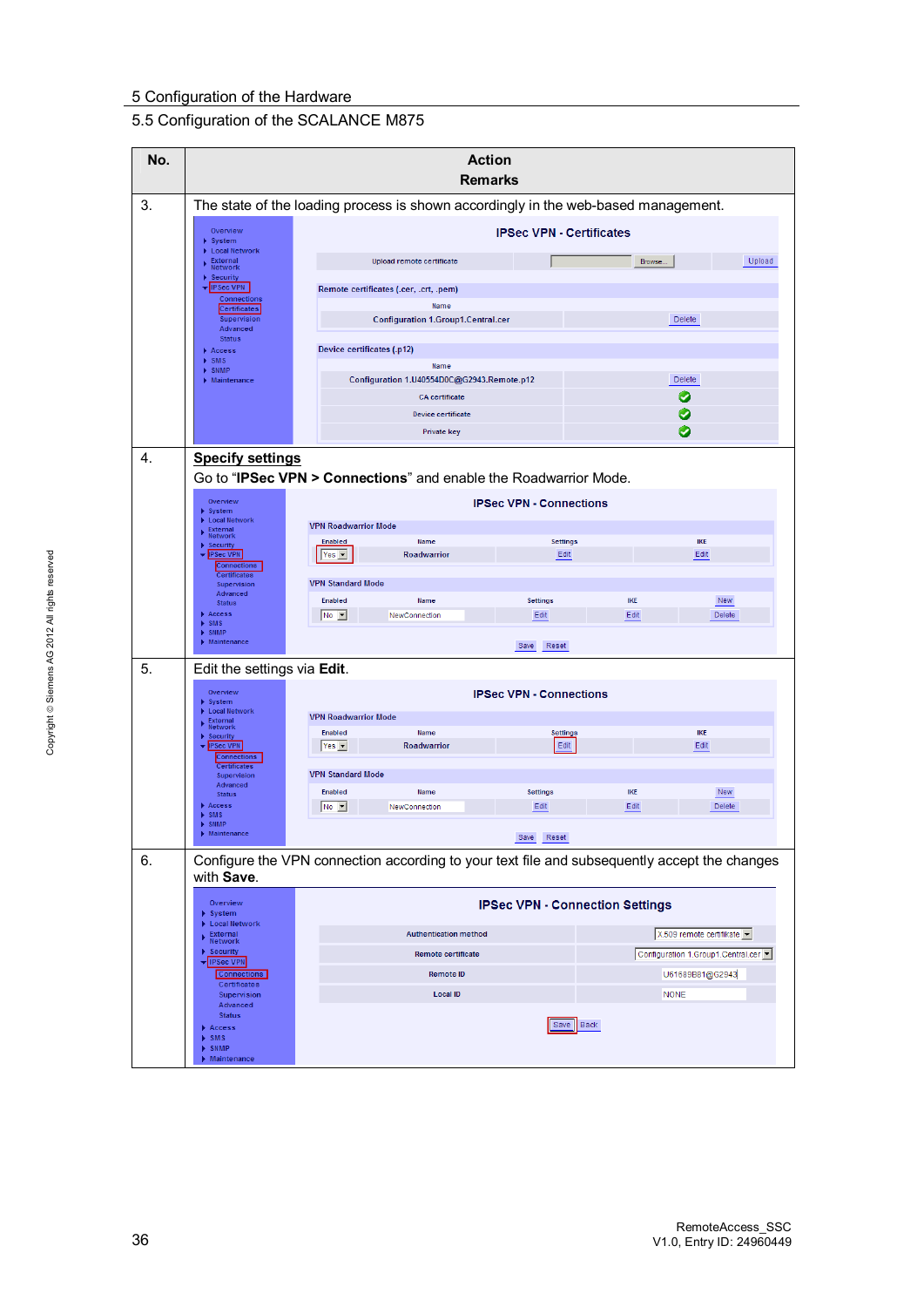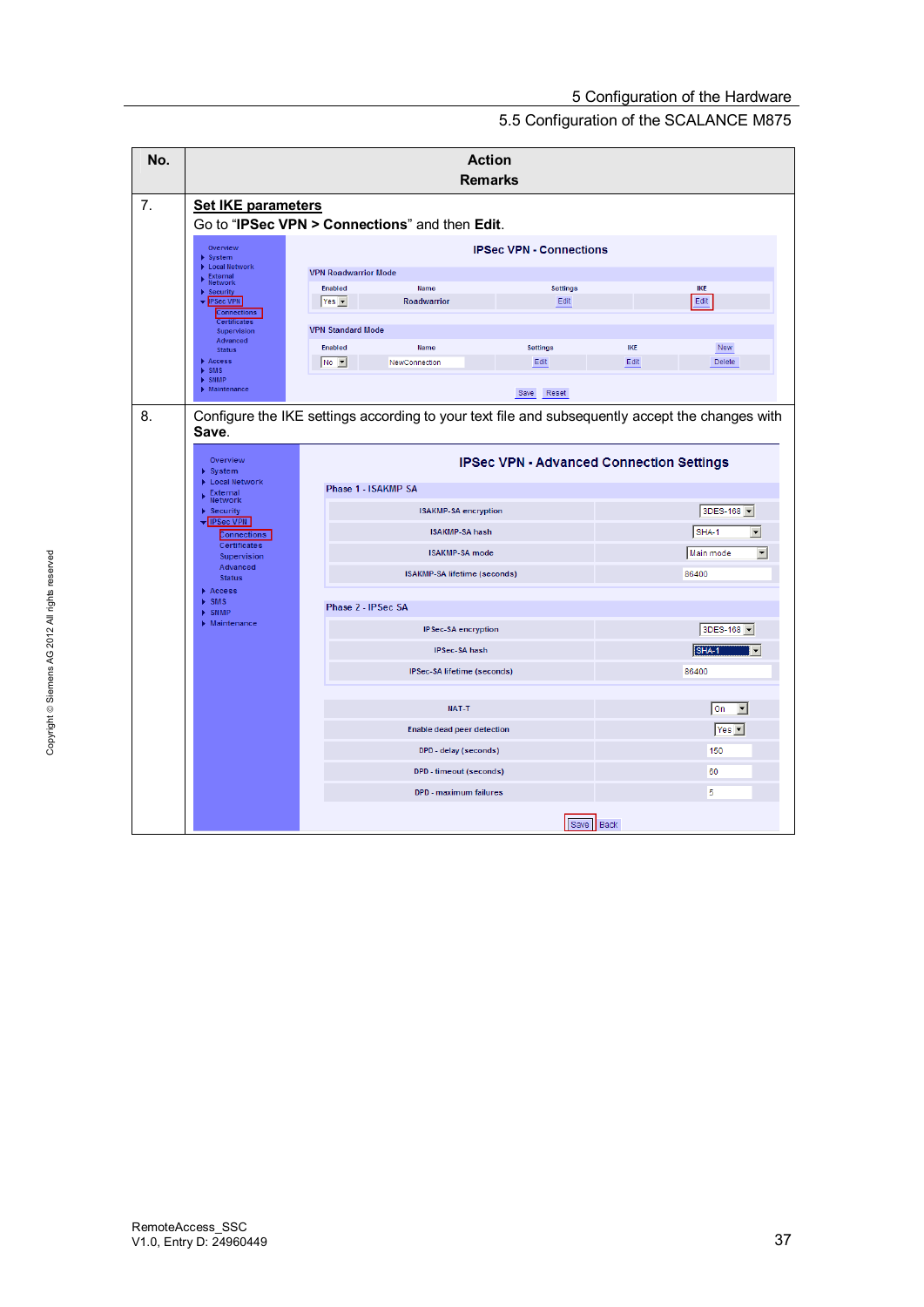**Hinweis** A successful tunnel connection between a SCALANCE M and the SOFTNET Security Client can only be established if you keep exactly to the following parameters. If you use different parameter settings, it is possible that the two tunnel partners will not be able to set up a VPN connection between them.

Authentication method: Certificate

Advanced Settings Phase 1:

- IKE mode: Main
- Phase 1 DH group: Group2
- Phase 1 Encryption: 3DES-168
- SA lifetime (minutes): 1440 minutes
- Phase 1 Authentication: SHA1

Advanced Settings Phase 2:

- SA lifetime type: Time
- Phase 2 Encryption: 3DES-168
- SA lifetime: 1440 minutes
- x Phase 2 Authentication: SHA1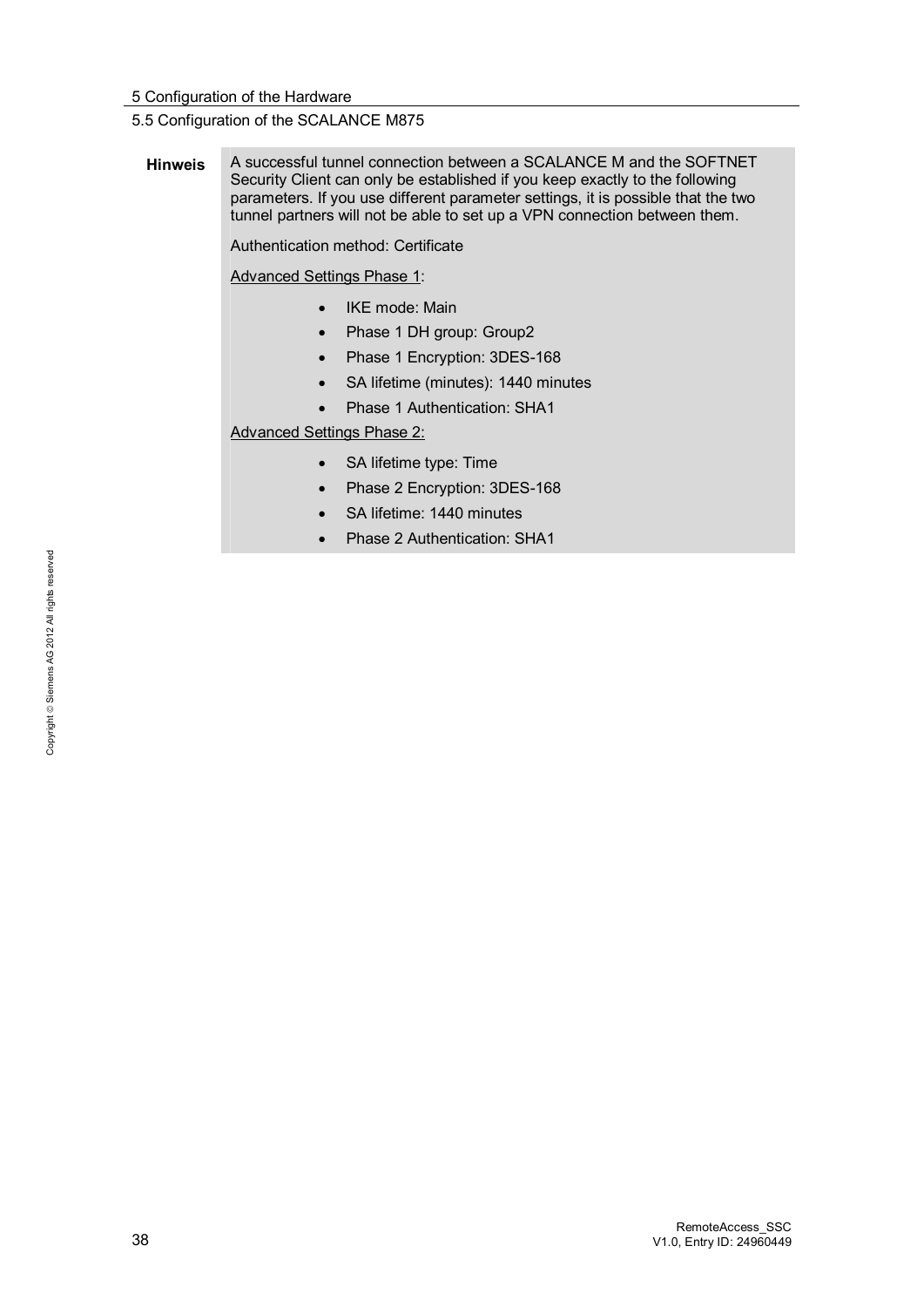5.6 Configuration of the SOFTNET Security Client

# **5.6 Configuration of the SOFTNET Security Client**

The SOFTNET Security Client is a VPN Client software via which the employee can connect himself externally with the SCALANCE M875.

| Table 5-13 |
|------------|
|------------|

| No. | <b>Action</b>                                                                                                                  | <b>Remarks</b>                                                                                                                                                                                                                                                                               |
|-----|--------------------------------------------------------------------------------------------------------------------------------|----------------------------------------------------------------------------------------------------------------------------------------------------------------------------------------------------------------------------------------------------------------------------------------------|
| 1.  | Open the SOFTNET Security<br>Client.<br>The SOFTNET Security Client is<br>configured via Load<br>Configuration.                | SOFTNET Security Client<br>EDE<br>File Options Help<br>Communication options<br>Tunnel Overview<br>Load Configuration<br>Disable<br>Minimize<br>Exit<br>Help<br><b>About</b>                                                                                                                 |
| 2.  | For this purpose navigate to the<br>configuration file and open the<br>.dat file.                                              | Configuration 1.Central.dat<br>Configuration 1.Group1.Central.cer<br>Configuration 1.Group1.cer                                                                                                                                                                                              |
| 3.  | Select DNS-Name as access<br>address and enter the <b>domain</b><br>name for the SCALANCE M875.<br>Confirm the dialog with OK. | <b>SOFTNET Security Client - IP/DNS Settings</b><br>$\vert x \vert$<br>DNS/IP Settings:<br>Configure the settings for the following MD741-1 Modul please:<br>Name:<br>Remote<br>192.168.10<br>C IP-Adresse:<br>$\sim$ 1<br>scalance.dyndns.org<br>C DNS-Name:<br>0K<br>Resolve DNS<br>Cancel |
| 4.  | Enter the password specified by<br>you in Table 5-7 in the .p12<br>certificate.                                                | $\vert x \vert$<br><b>SOFTNET Security Client - Password Input</b><br>Certificate Password:<br>Next<br>Cancel                                                                                                                                                                                |

<span id="page-38-0"></span>Note It is assumed that the PC with the SOFTNET Security Client has a configured internet connection.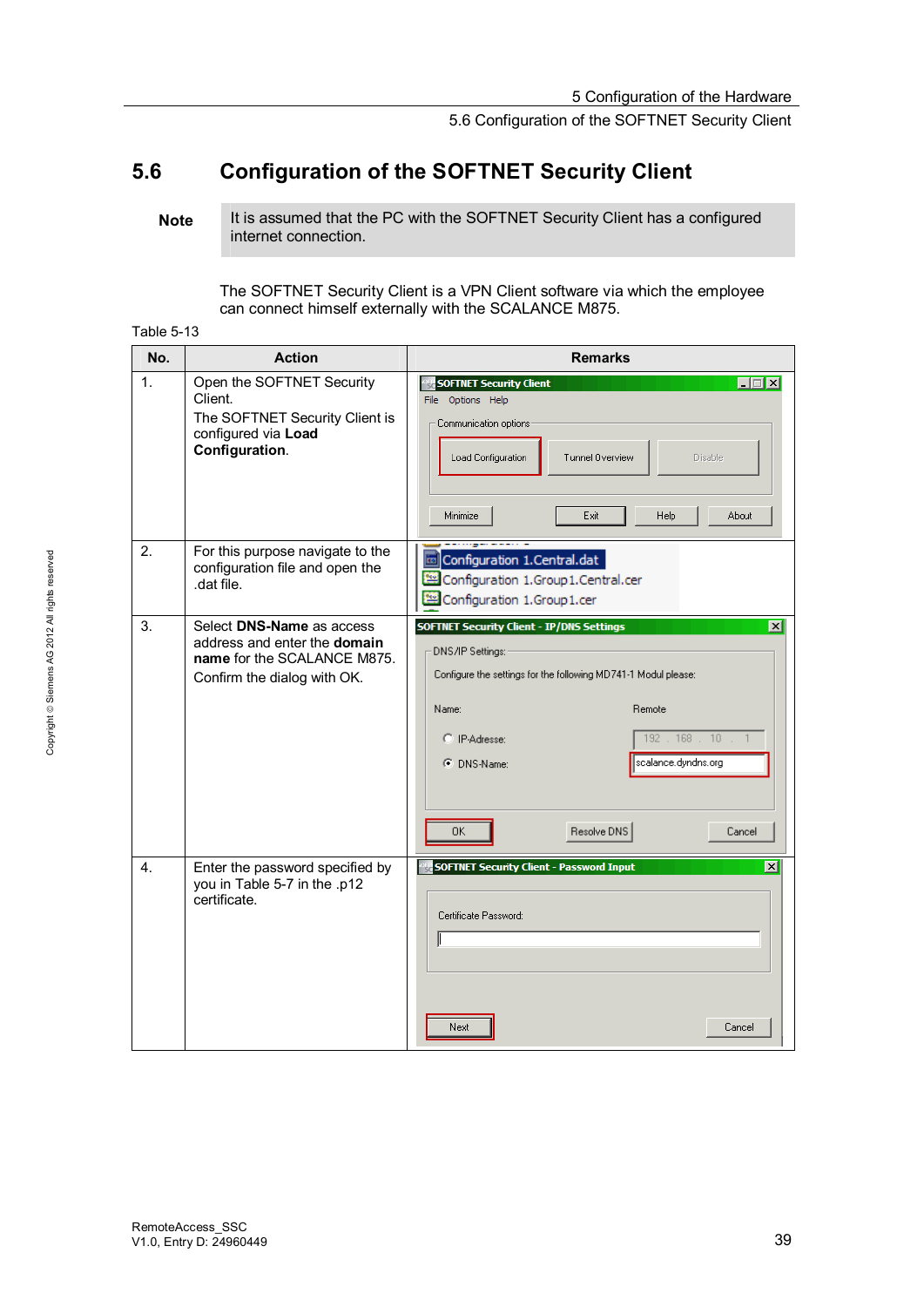#### 5 Configuration of the Hardware

#### 5.7 Final configuration

| No. | <b>Action</b>                                                                                                                                             | <b>Remarks</b>                                                                                                                                                                                                                                                                                                                                                                                                                                                                                                                                                                                                                                                                                                                        |
|-----|-----------------------------------------------------------------------------------------------------------------------------------------------------------|---------------------------------------------------------------------------------------------------------------------------------------------------------------------------------------------------------------------------------------------------------------------------------------------------------------------------------------------------------------------------------------------------------------------------------------------------------------------------------------------------------------------------------------------------------------------------------------------------------------------------------------------------------------------------------------------------------------------------------------|
| 5.  | Activate the statically configured<br>nodes.                                                                                                              | <b>SOFTNET Security Client - Activation Of Configuration</b><br>$\vert x \vert$<br>Activate static configured members?<br>Yes<br>No                                                                                                                                                                                                                                                                                                                                                                                                                                                                                                                                                                                                   |
| 6.  | The SOFTNETSecurity Client<br>will now try to establish a VPN<br>tunnel to the SCALANCE M875.<br>The current status can be called<br>via Tunnel Overview. | $\Box$ o $\Box$<br><b>SOFTNET Security Client</b><br>File Options Help<br>Communication options<br>Load Configuration<br>Tunnel Overview<br>Disable<br>Exit<br>Minimize<br>Help<br>About                                                                                                                                                                                                                                                                                                                                                                                                                                                                                                                                              |
| 7.  | If the tunnel is established the<br>status changes from red to<br>green.                                                                                  | $\mathbf{z}$<br><b>PEP SOFTNET Sec</b><br>Trannel List<br>Status Name<br>Member IP / Subnet<br>Tunnel over<br>Tunnel Endpoint IP<br>$\bullet$ $\overline{\phantom{a}}$ "Remote"<br>192.168.0.100<br>MD74x 80.187.138.6 / scalance.dyndns.org<br>192.168.22.0/255.255.255.0 80.187.138.6 / scalance.dyndns.org<br>da.<br>Subnet of: "Remote"<br>192.168.0.100<br>$\Box$ enable active learning<br>Delete<br>Logging Console:<br>[Jul. 10, 2012 - 11:13:03] [QuickMode] Deleted Security Association From 192.168.0.100 To subnet 192.168.22.0 mask 255.255.255.0<br>[Jul. 10, 2012 - 11:13:05] [QuickMode] Added Security Association From 192.168.0.100 To subne<br>$\overline{\phantom{a}}$<br>町<br>$\vert$ +<br>Clear<br>OK<br>Help |

# **5.7 Final configuration**

<span id="page-39-0"></span>At the end of the configuration, connect the components as described in chapter [5.1 \(Networking the components\)](#page-19-1).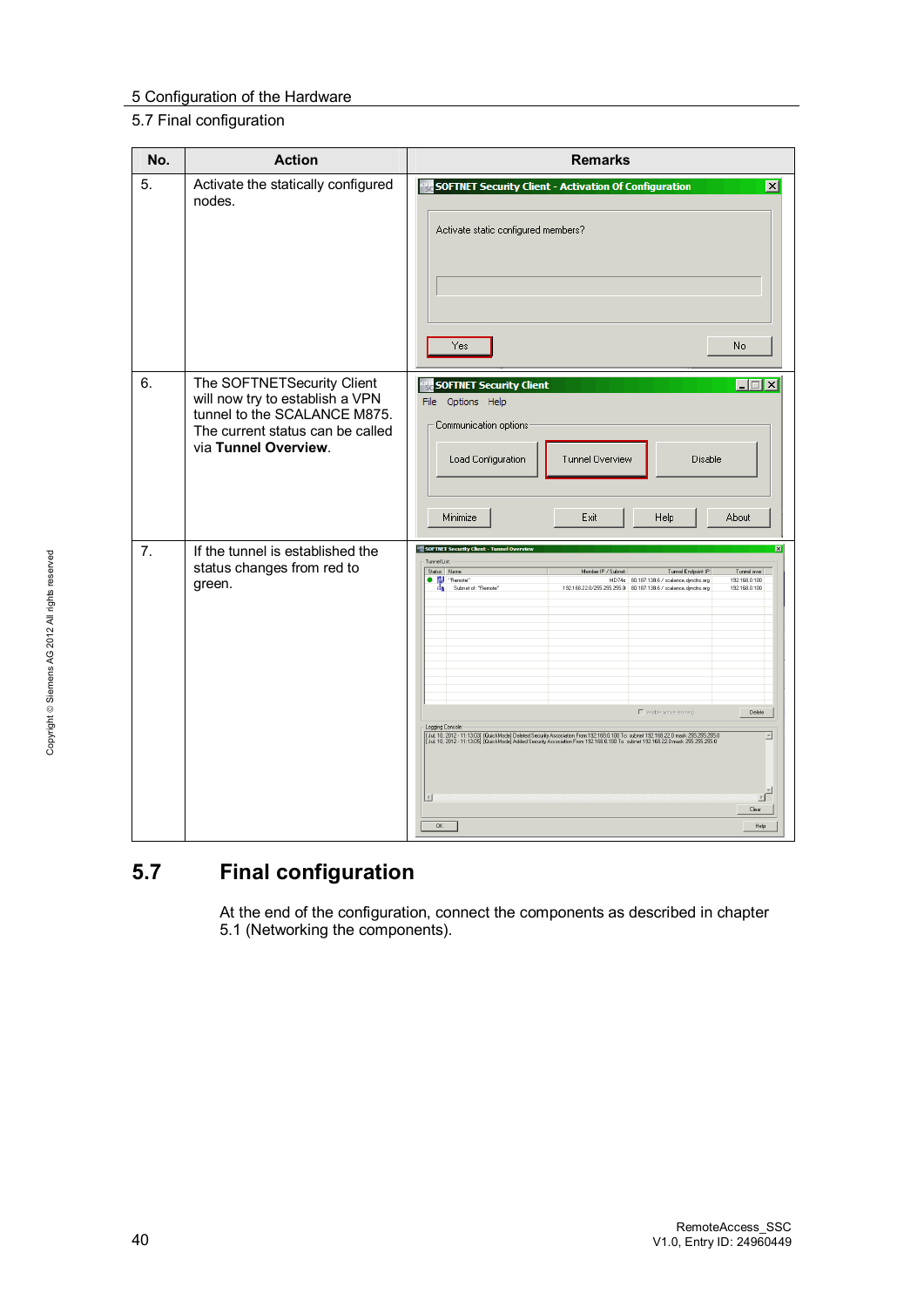6.1 Scenario: Standard STEP 7 PG and online functions

# **6 Operating the Application**

#### **Requirement**

<span id="page-40-0"></span>For the operation of these scenarios, the following requirements apply:

- The IP addresses of the components have to be configured according to Table [4-1.](#page-17-1)
- The final configuration has to be completed as described in chapter 5.7 (Final [configuration\)](#page-39-0).

#### **Scenarios**

This chapter shows the following functionalities according to selected scenarios:

- Standard STEP 7 PG and online functions
- <span id="page-40-1"></span>HTML-based access to the web server of the CPU.

# **6.1 Scenario: Standard STEP 7 PG and online functions**

#### **Description**

In this scenario the following items are shown:

- All online system diagnostic functions (diagnostic buffer of the CPU, module state, operating state, monitoring/controlling, etc.) based on Layer 3.
- Controlling and monitoring of variables.
- Download and upload of the STEP 7 program.

#### **Online system functions**

| No. | <b>Action</b>                                                                                          | <b>Remarks</b>                                                                                                                                                                                                                                                                                                                                     |
|-----|--------------------------------------------------------------------------------------------------------|----------------------------------------------------------------------------------------------------------------------------------------------------------------------------------------------------------------------------------------------------------------------------------------------------------------------------------------------------|
| 1.  | Open the hardware configuration of<br>the RemoteStation.<br>Go to the online view.                     | Station Edit Insert PLC View Options Window Help<br>D 2 3 5 5 4 5 5 6 6 5 6 7 6 7 8 7 8<br><b>N</b> RemoteStation (Configuration) -- SSC_RemoteAccess<br>$\equiv$ (0) UR<br><b>CPU 319-3 PN/DP</b><br>$\overline{2}$<br><b>MPI/DP</b><br>X1<br>Ethemet(1): PROFINET-IO-System (100<br>Х2<br><b>DP</b><br>X3<br>$PN-IO$<br>Port 1<br>X3P1<br>5<br>6 |
| 2.  | In the online view the operating<br>states of the components are<br>displayed by the respective icons. | $\equiv$ (0) UR<br><b>CPU 319-3 PN/DP</b><br>$\overline{2}$<br>Ethemet(1): PROFINET-IO-Sys<br>X <sub>1</sub><br><i>MPVDP</i><br>DP<br>$\chi_2$<br>X3<br>PN-IO<br>X3P1<br>Port 1<br>3<br>$\overline{5}$                                                                                                                                             |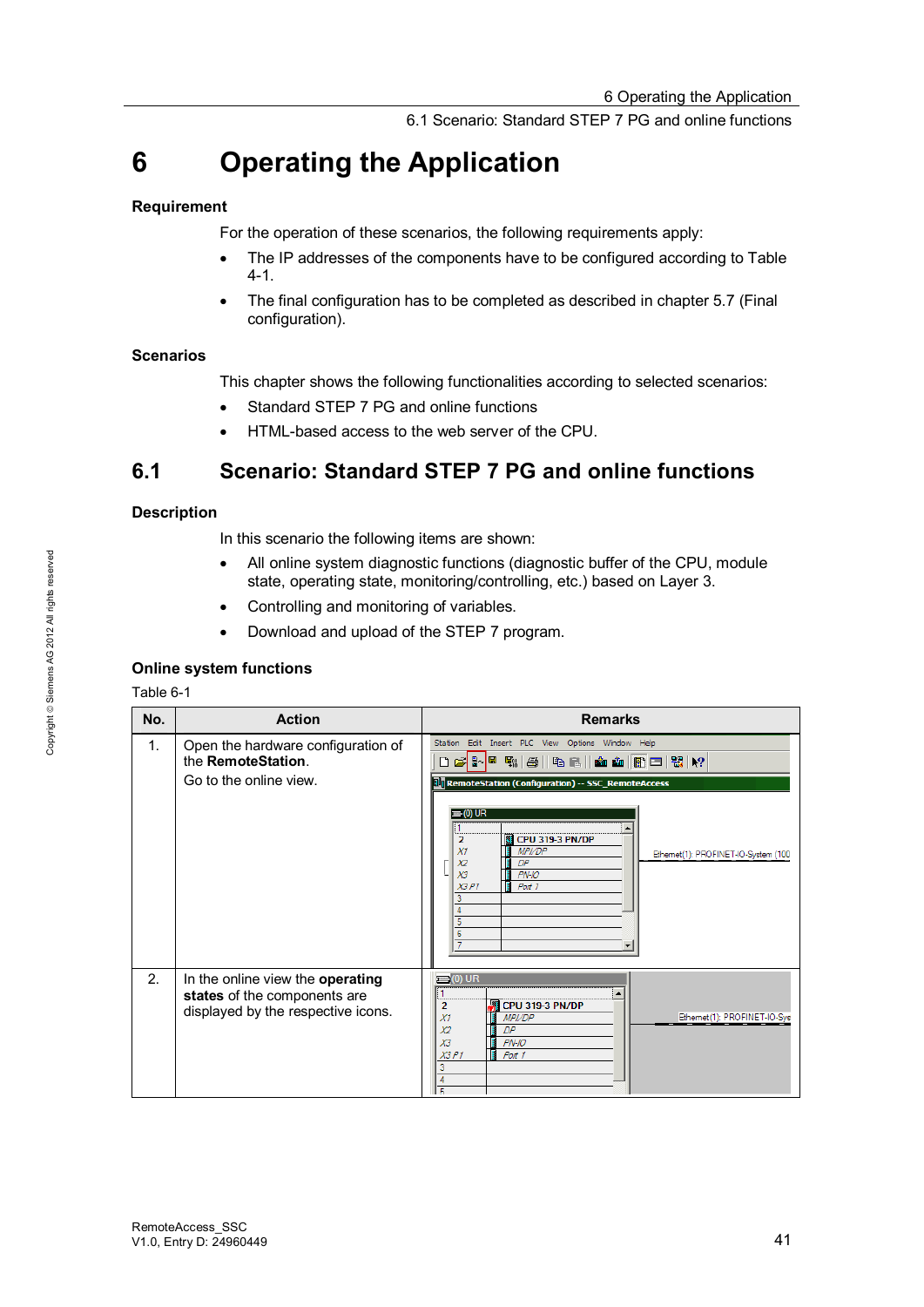#### 6 Operating the Application

#### 6.1 Scenario: Standard STEP 7 PG and online functions

| No. | <b>Action</b>                                                                 | <b>Remarks</b>                                                                                                                                                                  |
|-----|-------------------------------------------------------------------------------|---------------------------------------------------------------------------------------------------------------------------------------------------------------------------------|
| 3.  | Open the <b>Diagnostic buffer</b> of the<br>components by double clicking the | <b>EDIX</b><br>Module Information - CPU 319 - 3 PN/DP<br>Operating mode of the CPU: (2) STOP<br>RemoteAccess\RemoteStation \CPU 319-3<br>Path:<br>Status: OK<br>Not a force job |
|     | desired module.                                                               | Performance Data<br>Identification<br>Communication<br><b>Stacks</b>                                                                                                            |
|     |                                                                               | Diagnostic Buffer<br>Scan Cycle Time<br>General<br>Memory<br>Time System                                                                                                        |
|     |                                                                               | $\Box$ Filter settings active<br>Events:<br>Time including CPU/local time difference                                                                                            |
|     |                                                                               | Date<br>Event<br>No.<br>Time of day                                                                                                                                             |
|     |                                                                               | 09:35:54 015 AM<br>06/15/2012<br>STOP caused by stop switch being activated<br>08:28:33.346 AM<br>06/15/2012<br>Mode transition from STARTUP to RUN<br>2                        |
|     |                                                                               | 3<br>08:28:33.342 AM<br>06/15/2012<br>Request for manual warm restart                                                                                                           |
|     |                                                                               | 4<br>Mode transition from STOP to STARTUP<br>08:28:33.259 AM<br>06/15/2012<br>5<br>08:27:08.107 AM<br>06/15/2012<br>STOP caused by PG stop operation or by SFB 20 "S            |
|     |                                                                               | 6<br>06/15/2012<br>08:14:46.179 AM<br>Mode transition from STARTUP to RUN<br>08:14:46 175 AM                                                                                    |
|     |                                                                               | 06/15/2012<br>Request for manual warm restart<br>8<br>08:14:46.092 AM<br>06/15/2012<br>Mode transition from STOP to STARTUP<br>$\blacktriangledown$                             |
|     |                                                                               | 16#4303<br>Details on Event:<br>1 of 115<br>Event ID:                                                                                                                           |
|     |                                                                               | STOP caused by stop switch being activated<br>Previous operating mode: RUN<br>Requested operating mode: STOP (internal)<br>Incoming event                                       |
|     |                                                                               | <b>Open Block</b><br>Help on Event<br>Save As<br>Settings                                                                                                                       |
|     |                                                                               | Print<br>Update<br>Help<br>Close                                                                                                                                                |

#### **Note** The operating states, diagnostic functions, topology and further functions can also be found on the web pages of the CPU or the CPs (see chapter [6.2](#page-43-0)  ([Scenario: HTML-based access to the web-servers\)](#page-43-0)).

#### **Monitoring and controlling variables**

| No. | <b>Action</b>                                                                                                                                                                                    | <b>Remarks</b>                                                                                                                                                                                                                                                                                                                                                                                                                                                                                                                                                                                                                                                                                                                                                                                                                                                                                                                                                                                                                                          |  |  |
|-----|--------------------------------------------------------------------------------------------------------------------------------------------------------------------------------------------------|---------------------------------------------------------------------------------------------------------------------------------------------------------------------------------------------------------------------------------------------------------------------------------------------------------------------------------------------------------------------------------------------------------------------------------------------------------------------------------------------------------------------------------------------------------------------------------------------------------------------------------------------------------------------------------------------------------------------------------------------------------------------------------------------------------------------------------------------------------------------------------------------------------------------------------------------------------------------------------------------------------------------------------------------------------|--|--|
| 1.  | Open the VAT_1 variable table in<br>the block folder of the<br><b>RemoteStation.</b>                                                                                                             | SSC_RemoteAccess<br>E<br>Object name<br>Symbolic name<br>RemoteStation<br>System data<br>CPU 319-3 PN/DP<br><b>E</b> 081<br>S7 S7 Program(1)<br>$\bigoplus$ OB82<br>I/O FLT1<br><b>B</b> Sources<br><b>MEVAT 1</b><br>VAT 1<br><b>D</b> Blocks                                                                                                                                                                                                                                                                                                                                                                                                                                                                                                                                                                                                                                                                                                                                                                                                          |  |  |
| 2.  | The clock memories of the CPU are<br>stored as an example in this table.<br>Go to the online mode via the<br>respective button.<br>In this mode the variables can be<br>monitored or controlled. | Options Window Help<br>Table<br>Edit<br>PLC<br>Variable<br>Insert<br><b>View</b><br>$\Box \left[ \begin{array}{c c} \mathbf{C} & \mathbf{C} \end{array} \right] \left[ \begin{array}{c c} \mathbf{B} & \mathbf{B} \end{array} \right] \left[ \begin{array}{c c} \mathbf{B} & \mathbf{B} \end{array} \right] \left[ \begin{array}{c c} \mathbf{A} & \mathbf{C} \end{array} \right] \left[ \begin{array}{c c} \mathbf{A} & \mathbf{C} \end{array} \right] \left[ \begin{array}{c c} \mathbf{A} & \mathbf{C} \end{array} \right] \left[ \begin{array}{c c} \mathbf{A} & \$<br>$ \mathbf{X}  =  \mathbf{S}   \mathbf{M} $<br>$ 60^{\circ} $<br>制<br>Address Symbol Display format Status value Modify value<br>≏<br><b>BOOL</b><br>0.0<br>$\begin{array}{ c c c }\n\hline\n2 & 3 & 4 \\ \hline\n4 & 5 & 6 \\ \hline\n7 & & & \\ \hline\n\end{array}$<br>м<br>0.1<br><b>BOOL</b><br>0.2<br><b>BOOL</b><br>0.3<br><b>BOOL</b><br>0.4<br><b>BOOL</b><br>0.5<br><b>BOOL</b><br>0.6<br><b>BOOL</b><br>$\overline{\overline{\overline{8}}}$<br>0.7<br><b>BOOL</b> |  |  |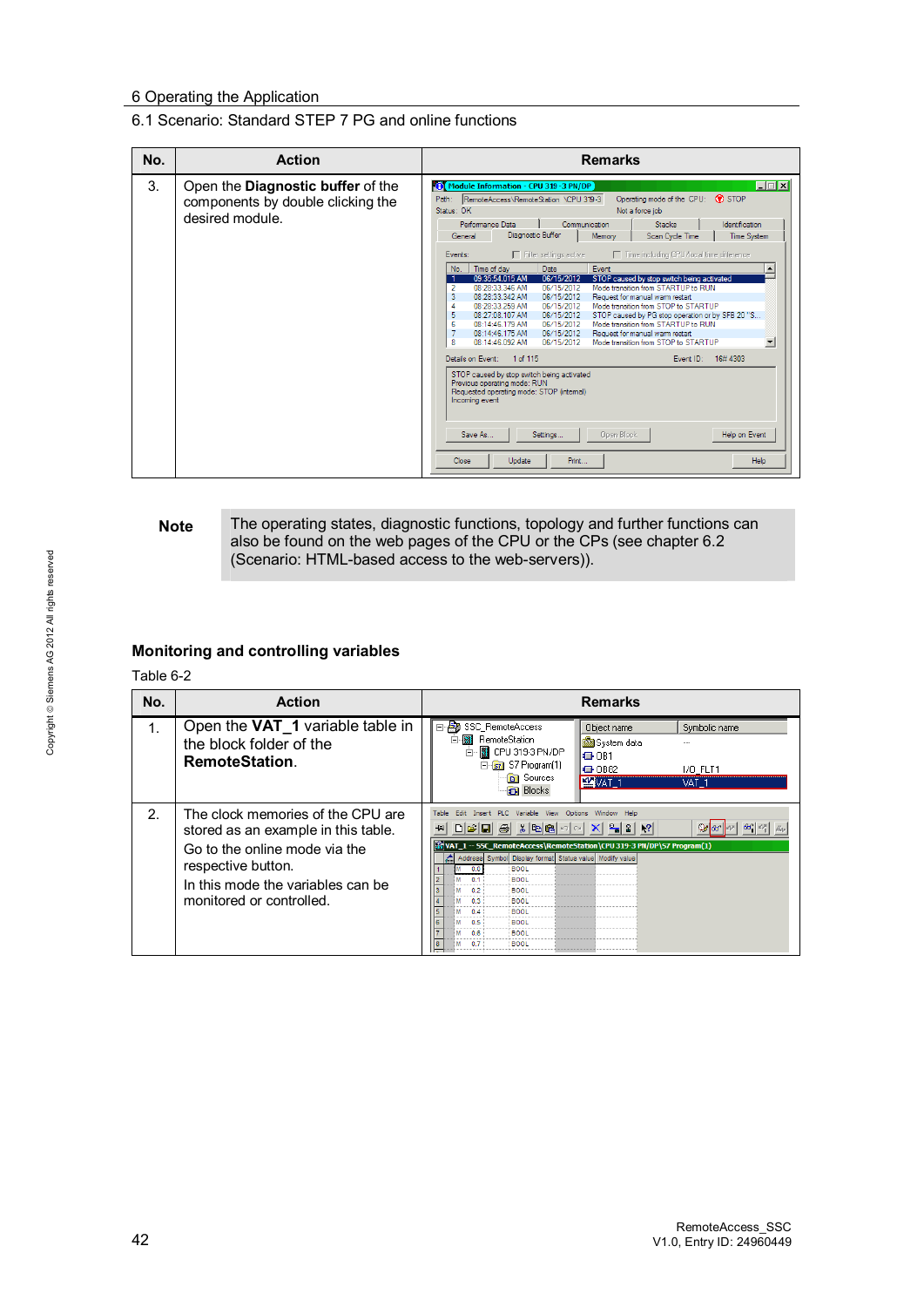## 6.1 Scenario: Standard STEP 7 PG and online functions

## **Upload and download of the STEP 7 program**

| No. | <b>Action</b>                                                                                                                                                  | <b>Remarks</b>                                                                                                                                                                                                                                                                                                                                                                                                                                                                                              |
|-----|----------------------------------------------------------------------------------------------------------------------------------------------------------------|-------------------------------------------------------------------------------------------------------------------------------------------------------------------------------------------------------------------------------------------------------------------------------------------------------------------------------------------------------------------------------------------------------------------------------------------------------------------------------------------------------------|
| 1.  | For the program download in the<br><b>CPU</b> select the <b>RemoteStation</b> and<br>download the entire project via the<br><b>Download</b> button to the CPU. | File Edit Insert PLC View Options Window Help<br>圆窗 闇霊∥<br>o <sup>o</sup> m<br>人名尼<br>rän,<br>SSC_RemoteAccess -- C:\Program Files\Siemens\Ste<br>日 20 SSC_RemoteAccess<br>Object name<br>E- <b>WI</b> RemoteStation<br><b>DU</b> Hardware<br>CPU 319-3 PN/DP                                                                                                                                                                                                                                               |
| 2.  | To upload the project from the CPU<br>open the "PLC > Upload Station to<br><b>PG</b> "<br>menu bar.                                                            | SIMATIC Manager - SSC_RemoteAccess<br>Edit Insert PLC View Options Window Help<br>File<br><b>Access Rights</b><br>$\mathfrak{S}$ of $\mathbb{R}^n$<br>O<br>Download<br>$Ctrl + L$<br>SSC_Remote<br>Configure<br>$Ctr$ $+K$<br>⊟ <b>AD</b> SSC_Rem<br>Compile and Download Objects<br>Remo<br>淵<br>Upload to PG<br>Upload Station to PG<br>57<br>Copy RAM to ROM<br>Download User Program to Memory Card<br>Save to Memory Card<br>Retrieve from Memory Card<br>Manage M7 System<br>Display Accessible Nodes |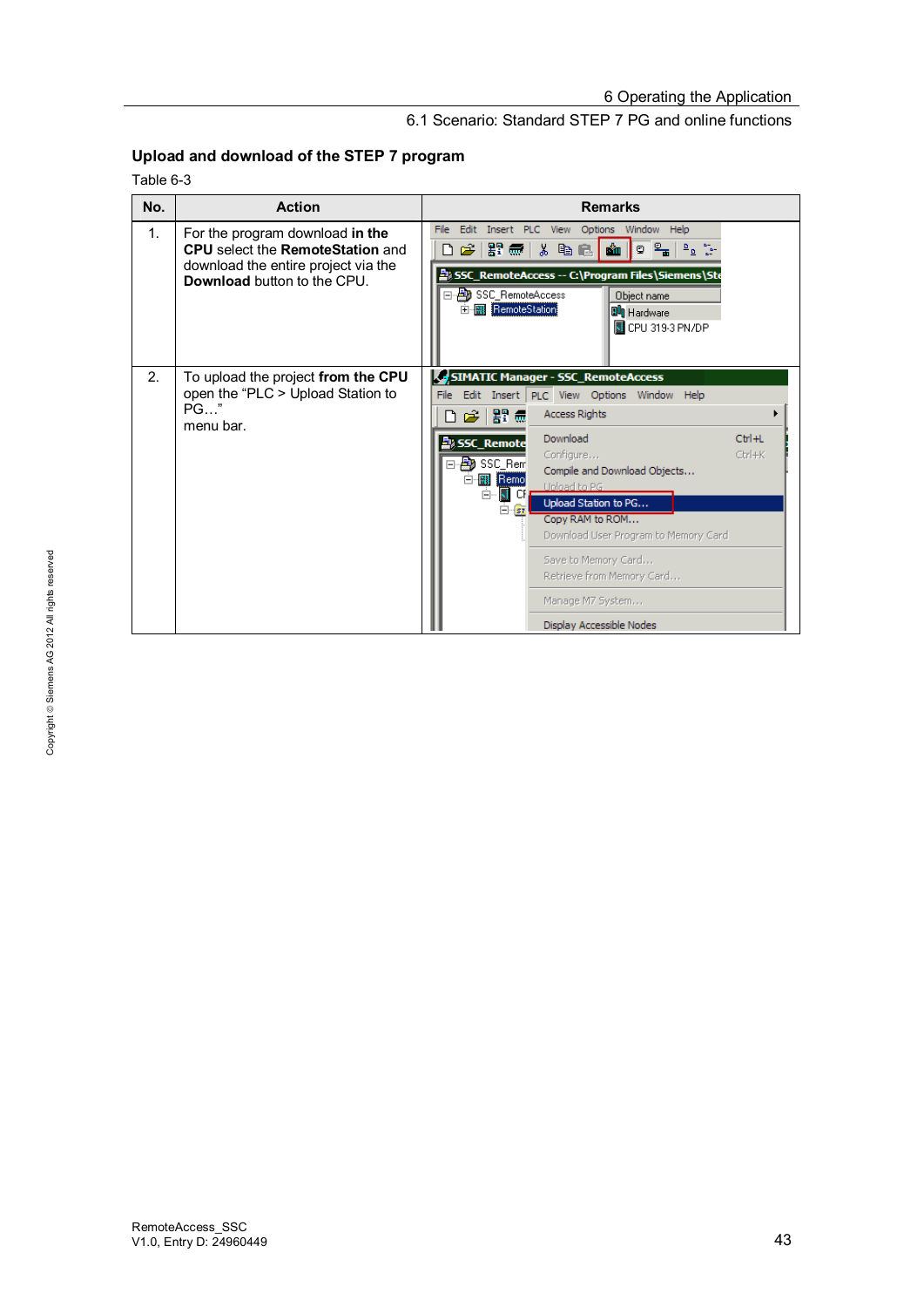6.2 Scenario: HTML-based access to the web-servers

# <span id="page-43-0"></span>**6.2 Scenario: HTML-based access to the web-servers**

| No.            | <b>Action</b>                                                                                                                    | <b>Remarks</b>                                                                                                                                                                                                                                                                                                                                                                                                                                                                                                                                                                                                                                                                                                                                                                                                                                                                                                                                  |
|----------------|----------------------------------------------------------------------------------------------------------------------------------|-------------------------------------------------------------------------------------------------------------------------------------------------------------------------------------------------------------------------------------------------------------------------------------------------------------------------------------------------------------------------------------------------------------------------------------------------------------------------------------------------------------------------------------------------------------------------------------------------------------------------------------------------------------------------------------------------------------------------------------------------------------------------------------------------------------------------------------------------------------------------------------------------------------------------------------------------|
| $\mathbf{1}$ . | Open an internet browser on your<br>PC.                                                                                          |                                                                                                                                                                                                                                                                                                                                                                                                                                                                                                                                                                                                                                                                                                                                                                                                                                                                                                                                                 |
| 2.             | The web server of the<br>RemoteStation has been enabled in<br>the hardware configuration and can<br>therefore be opened.         | Properties - CPU 319-3 PN/DP - (R0/S2)<br>$\vert x \vert$<br>General<br>Synchronous Cycle Interrupts<br>Startup<br>Cycle/Clock Memory   Retentive Memory   Interrupts   Time-of-Day Interrupts  <br>Cyclic Interrupts<br>Web<br>Diagnostics/Clock<br>Protection<br>Communication<br>M Enable Web server on this module<br>Allow access only via HTTPS<br>Languages to be Loaded on the CPU<br>Automatic Update<br>Select up to 2 languages:<br>$\Box$ Activate<br>Update interval:<br>Geman (Gemany)<br><b>V</b> English (United States)<br>Display Classes of the Messages<br>French (France)<br>$\nabla$ 00 $\nabla$ 04 $\nabla$ 08 $\nabla$ 12 $\nabla$ 16<br>Spanish (Traditional Sort)<br>$\nabla$ 01 $\nabla$ 05 $\nabla$ 09 $\nabla$ 13<br>$\Box$ Italian (Italy)<br>$\nabla$ 02 $\nabla$ 06 $\nabla$ 10 $\nabla$ 14<br>$\nabla$ 03 $\nabla$ 07 $\nabla$ 11 $\nabla$ 15<br>User list:<br>Add.<br>Edit.<br>Delete<br>OK<br>Cancel<br>Help |
| 3.             | Enter the IP address of your CPU<br>(192.168.22.11) in the address bar.<br>The web page is opened.                               | ENTER A<br><b>WELCOME</b><br><b>SIEMEN</b><br><b>SIMATIC S7-300</b><br><b>CPU 319-3 PN/DP</b>                                                                                                                                                                                                                                                                                                                                                                                                                                                                                                                                                                                                                                                                                                                                                                                                                                                   |
| 4.             | You will find all diagnostic and<br>module information and topology on<br>this web page. Variable tables and<br>other functions. | <b>SIEMENS</b><br>RemoteStation2/CPU 319-3 PN/DP<br><b>CPU 319-3 PN/DP</b><br><b>SIMATIC</b><br><b>CONTROLLER</b><br><b>Start page</b><br>General:<br>DC5<br>Identification<br>Station name: RemoteStation2<br>Module name: CPU 319-3 PN/DF<br>Diagnostic Buffer<br><b>T</b><br>STOP<br>MRES<br>Module type: CPU 319-3 PN/DP<br>SIMATIC<br>S7-300<br>Module<br>information<br>Status:<br>Operating Mode: RUN<br>$M$ essages<br>Status: OK<br>Mode selector: RUN<br>▶ Communication<br>318-3EL00-0AB0<br>▶ Topology<br>Tag status<br>▶ Variable tables                                                                                                                                                                                                                                                                                                                                                                                           |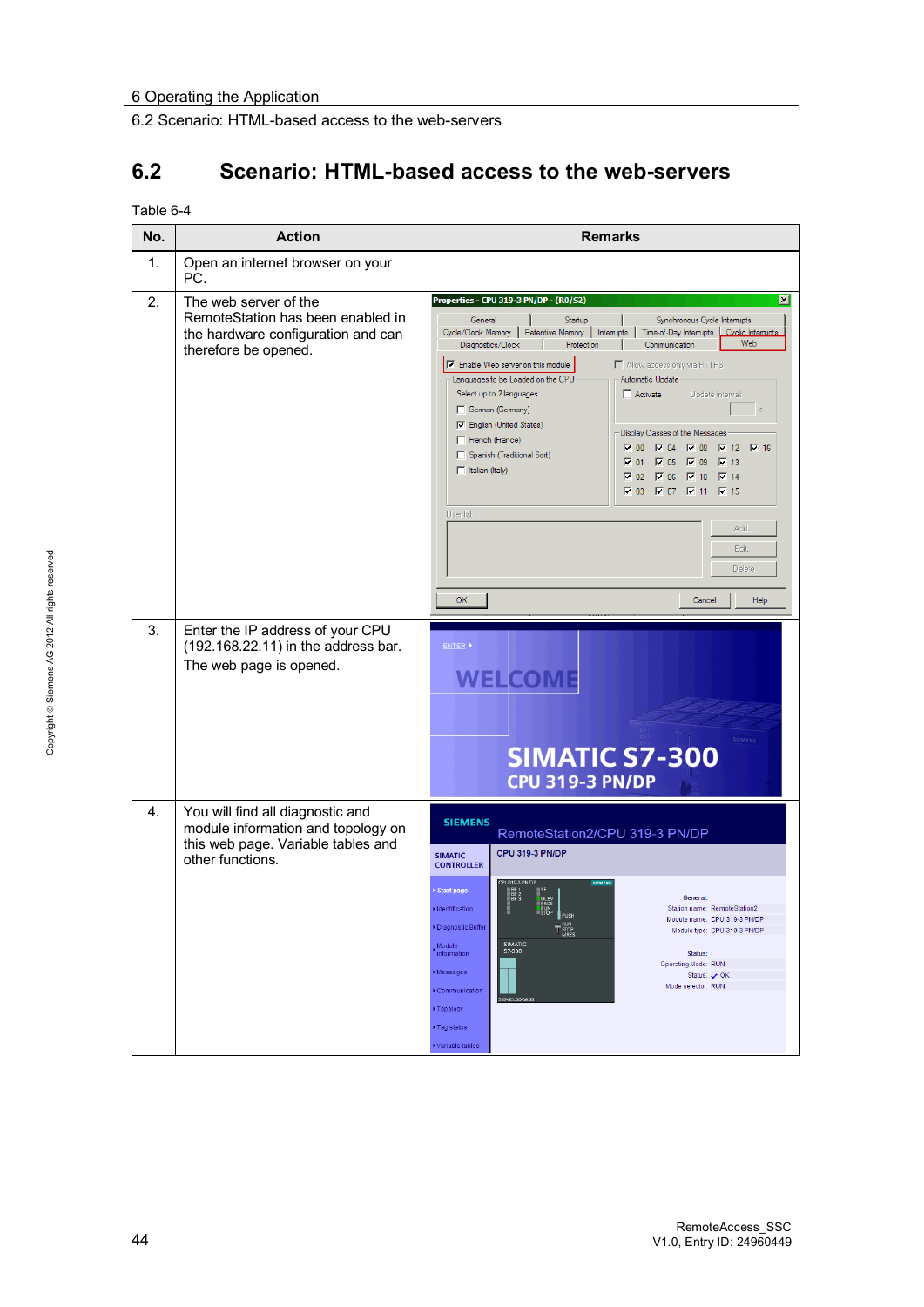# **7 Literature**

<span id="page-44-1"></span><span id="page-44-0"></span>The following lists are by no means complete and only provide a selection of appropriate sources.

# **7.1 Bibliographic references**

Table 7-1

|     | <b>Topic</b>            | <b>Title</b>                                                                                                                                   |
|-----|-------------------------|------------------------------------------------------------------------------------------------------------------------------------------------|
| 111 | <b>SCALANCE M875</b>    | UMTS router SCALANCE M875 operating instructions                                                                                               |
|     |                         | http://support.automation.siemens.com/WW/view/en/58122394                                                                                      |
| 121 | <b>SCALANCE S</b>       | <b>SCALANCE S and SOFTNET Security Client</b>                                                                                                  |
|     |                         | http://support.automation.siemens.com/WW/view/en/21718449                                                                                      |
| /3/ | SIMATIC NFT<br>Security | SIMATIC NET Industrial Ethernet Security Basics and application<br>Configuration<br>Mhttp://support.automation.siemens.com/WW/view/en/56577508 |
| 4   | <b>Getting Started</b>  | SIMATIC NET Industrial Ethernet Security Setting up security Getting<br>Started<br>http://support.automation.siemens.com/WW/view/en/61630590   |

# <span id="page-44-2"></span>**7.2 Internet links**

|                     | <b>Topic</b>                                                                                                                                                      | <b>Title</b>                                                                                                                                           |
|---------------------|-------------------------------------------------------------------------------------------------------------------------------------------------------------------|--------------------------------------------------------------------------------------------------------------------------------------------------------|
| $\backslash$ 1      | Siemens I IA/DT Customer<br>Support                                                                                                                               | http://support.automation.siemens.com                                                                                                                  |
| $\langle 2 \rangle$ | Country approval for M875                                                                                                                                         | http://www.automation.siemens.com/mcms/industrial-<br>communication/en/support/ik-<br>info/Documents/Online CountryApprovals GSM UMTS produc<br>ts.pdf |
| $\frac{3}{3}$       | How do you integrate an HMI<br>operator panel into a local<br>network?                                                                                            | http://support.automation.siemens.com/WW/view/en/13336639                                                                                              |
| $\langle 4 \rangle$ | What firewall rules have to be<br>configured for the<br>SCALANCE S in order to get<br>to the internet with the PG/PC<br>via the SCALANCE and<br>Router?           | http://support.automation.siemens.com/WW/view/en/26517928                                                                                              |
| $\sqrt{5}$          | What firewall rules have to be<br>configured for the EGPRS<br>router MD741-1 in order to<br>get to the internet with the<br>PG/PC from the LAN of the<br>MD741-1? | http://support.automation.siemens.com/WW/view/en/31525978                                                                                              |
| $\sqrt{6}$          | Remote Control Concept with<br><b>SCALANCE S Modules over</b><br><b>IPsec-secured VPN Tunnel</b>                                                                  | http://support.automation.siemens.com/WW/view/en/22056713                                                                                              |
| $\sqrt{7}$          | <b>Primary Setup Tool</b>                                                                                                                                         | http://support.automation.siemens.com/WW/view/en/14929629                                                                                              |